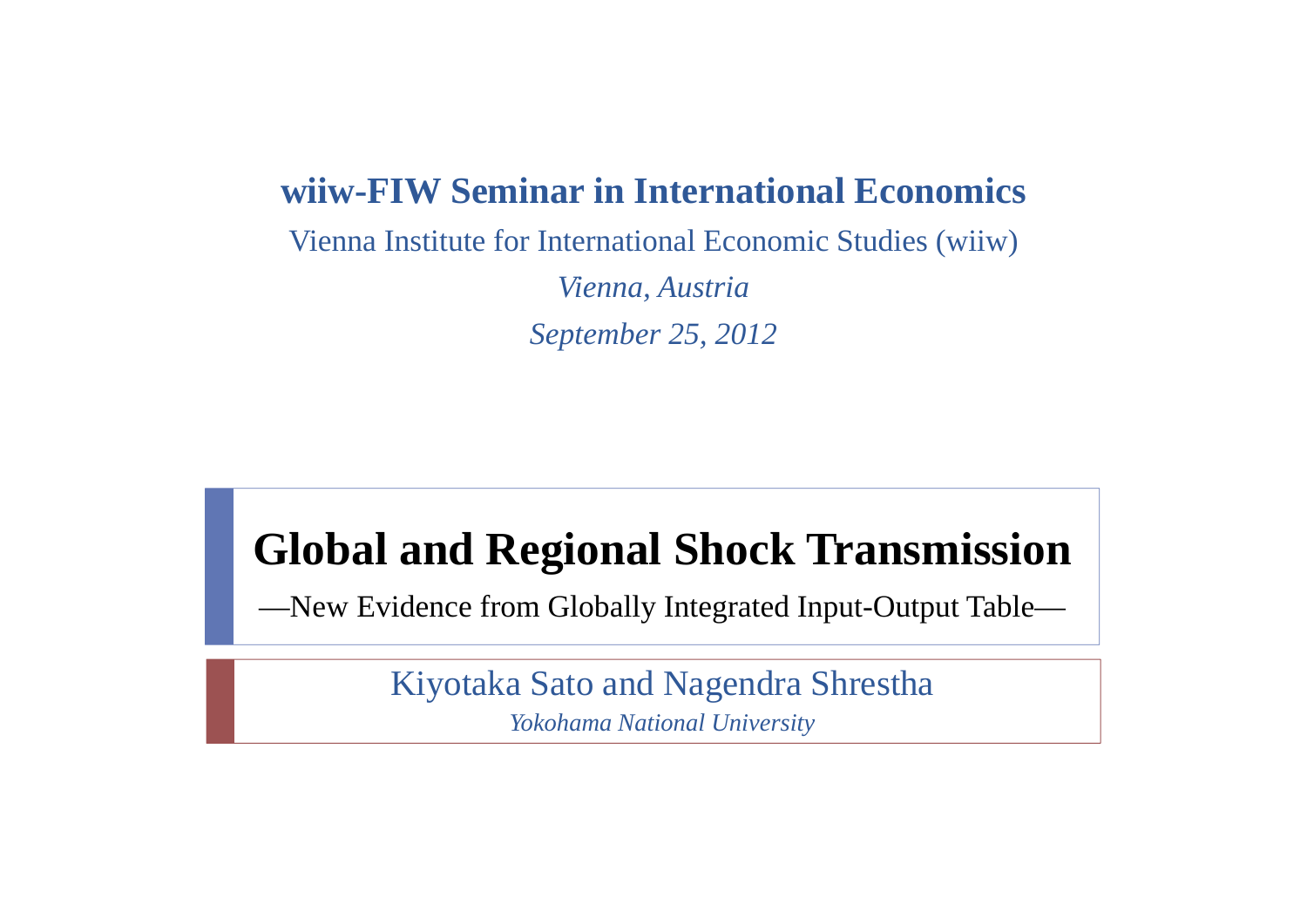## **Objectives**

#### Shock Transmission Analysis:

- To analyze the effect of demand driven shock originating from the US economy
	- $\rightarrow$  How and to what extent a negative shock to the US import demand is transmitted globally and regionally to the production and trade of intermediate goods.
- Global Input-Output (GIO Table):
	- ▶ 27 endogenous countries & 61 exogenous countries.
	- ▶ 35 industries.
	- Annual data from 2005 through 2010.

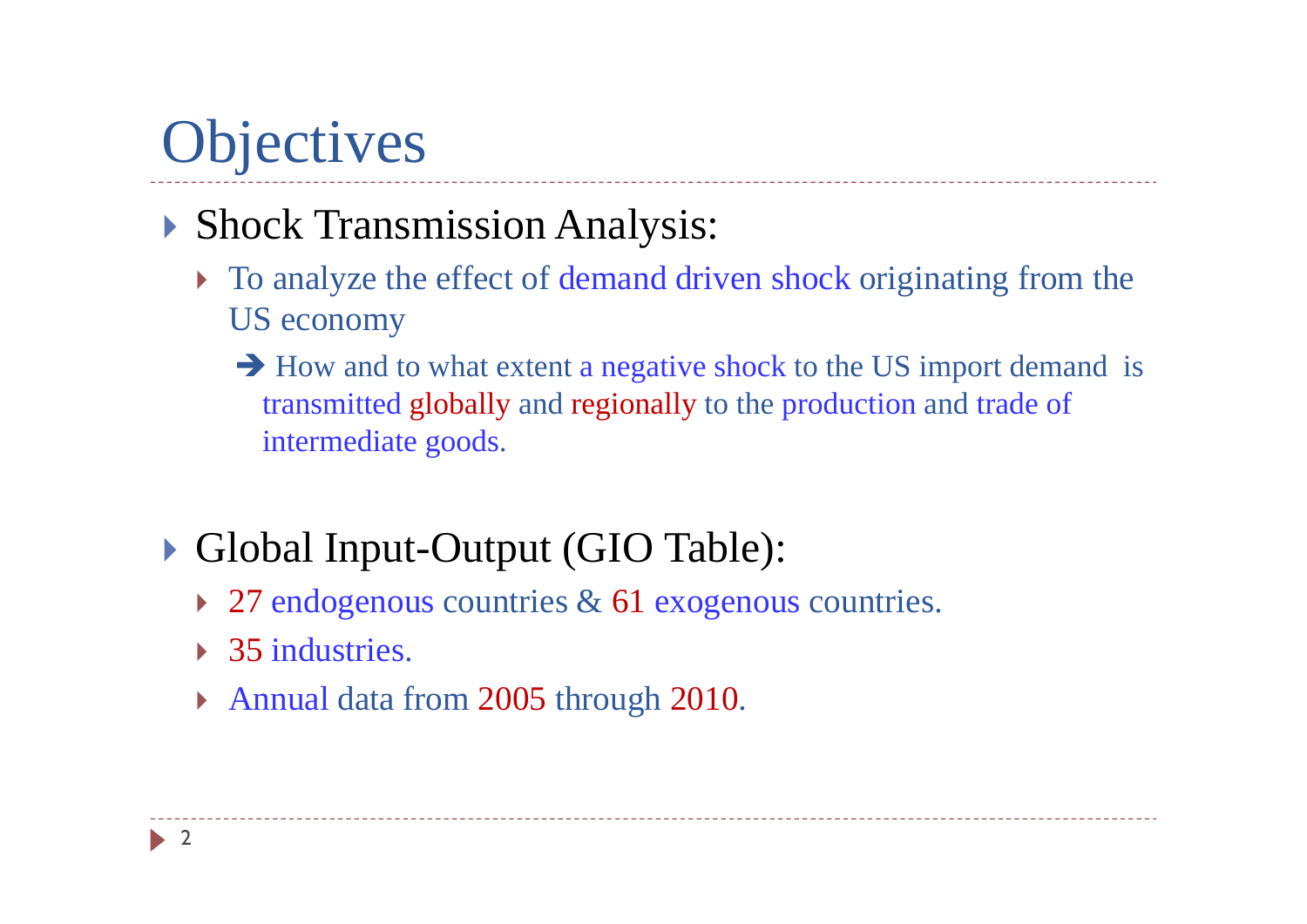#### US Import Decline from Endogenous Countries

| 1. Percentage Change over the Corresponding Period of the Previous Year |         |           |         |         |         |                    |         |         |         |
|-------------------------------------------------------------------------|---------|-----------|---------|---------|---------|--------------------|---------|---------|---------|
|                                                                         | China   | Indonesia | Japan   | Korea   |         | Thailand Australia | France  | Germany | UK      |
| 2008M1                                                                  | 2.0     | 0.2       | 2.3     | $-7.4$  | 1.1     | 27.6               | 12.3    | 0.7     | 9.1     |
| 2008M2                                                                  | 4.5     | 13.8      | 5.8     | 5.9     | 15.7    | 32.0               | 19.8    | 13.8    | 23.6    |
| 2008M3                                                                  | $-1.4$  | $1.2\,$   | 2.6     | $-4.5$  | 3.1     | $-9.7$             | 0.4     | 12.0    | $-1.2$  |
| 2008M4                                                                  | 6.9     | 20.2      | 3.7     | 9.2     | 9.0     | 22.8               | 12.2    | 16.9    | 9.0     |
| 2008M5                                                                  | 8.6     | 10.3      | 1.0     | $-0.1$  | 0.9     | 15.3               | 8.7     | 5.3     | $-1.8$  |
| 2008M6                                                                  | 2.7     | 2.8       | 3.0     | $-2.2$  | 7.0     | 60.1               | 11.5    | 16.5    | 5.2     |
| 2008M7                                                                  | 9.1     | 20.4      | $-6.8$  | 6.2     | 6.8     | 24.1               | 3.0     | 13.3    | 11.9    |
| 2008M8                                                                  | 11.5    | 13.5      | $-5.7$  | 2.1     | 1.9     | 13.2               | 1.5     | $-8.2$  | 20.1    |
| 2008M9                                                                  | 12.1    | 6.6       | $-2.5$  | 12.7    | 15.5    | 65.7               | 7.8     | 0.6     | 4.1     |
| 2008M10                                                                 | 7.3     | 17.1      | $-15.2$ | 12.5    | $-0.5$  | 13.6               | $-2.4$  | $-3.9$  | $-6.1$  |
| 2008M11                                                                 | $-5.2$  | 7.8       | $-18.0$ | $-13.2$ | $-7.0$  | 17.7               | $-9.4$  | $-13.7$ | $-21.5$ |
| 2008M12                                                                 | $-2.8$  | 5.7       | $-17.1$ | $-6.8$  | $-9.7$  | $-3.2$             | 9.0     | $-11.6$ | $-10.0$ |
| 2009M1                                                                  | $-5.9$  | $-6.6$    | $-29.4$ | $-7.6$  | $-18.8$ | $-13.5$            | $-18.9$ | $-25.3$ | $-31.0$ |
| 2009M2                                                                  | $-22.4$ | $-12.6$   | $-48.9$ | $-25.1$ | $-28.6$ | $-20.1$            | $-31.1$ | $-29.5$ | $-16.4$ |
| 2009M3                                                                  | $-6.2$  | $-14.9$   | $-46.2$ | $-20.4$ | $-24.6$ | 10.8               | $-14.8$ | $-34.9$ | $-22.7$ |
| 2009M4                                                                  | $-16.1$ | $-25.5$   | $-45.8$ | $-30.1$ | $-31.9$ | $-18.2$            | $-27.3$ | $-41.1$ | $-24.2$ |
| 2009M5                                                                  | $-18.6$ | $-19.6$   | $-45.3$ | $-25.6$ | $-29.0$ | $-36.0$            | $-29.1$ | $-41.1$ | $-32.7$ |
| 2009M6                                                                  | $-15.0$ | $-15.7$   | $-36.7$ | $-16.9$ | $-28.2$ | $-50.9$            | $-23.8$ | $-38.8$ | $-26.8$ |
| 2009M7                                                                  | $-18.9$ | $-28.1$   | $-33.2$ | $-24.9$ | $-21.8$ | $-34.8$            | $-22.8$ | $-30.7$ | $-26.2$ |
| 2009M8                                                                  | $-20.1$ | $-29.7$   | $-25.3$ | $-20.1$ | $-16.2$ | $-42.1$            | $-29.4$ | $-29.3$ | $-26.4$ |
| 2009M9                                                                  | $-16.6$ | $-21.4$   | $-23.5$ | $-15.8$ | $-23.4$ | $-30.5$            | $-25.8$ | $-20.7$ | $-9.9$  |
| 2009M10                                                                 | $-14.2$ | $-20.1$   | $-21.0$ | $-23.6$ | $-10.7$ | $-17.3$            | $-26.2$ | $-15.6$ | $-11.6$ |
| 2009M11                                                                 | $-3.6$  | $-14.7$   | $-4.5$  | $-8.8$  | $-3.7$  | $-9.3$             | $-8.7$  | $-4.8$  | 7.6     |
| 2009M12                                                                 | 4.7     | $-4.5$    | $-3.1$  | 3.2     | 9.7     | $-1.9$             | $-12.9$ | $-2.9$  | 0.0     |
| 2010M1                                                                  | 0.9     | $-4.5$    | $-1.6$  | $-14.4$ | 9.9     | $-20.7$            | 1.9     | $-5.1$  | 2.4     |
| 2010M2                                                                  | 23.2    | 18.4      | 38.9    | 8.6     | 15.9    | 13.6               | 5.5     | 2.3     | 10.0    |
| 2010M3                                                                  | 14.7    | 34.1      | 47.5    | 16.2    | 21.3    | 8.2                | 21.9    | 17.4    | 18.7    |
| 2010M4                                                                  | 18.2    | 37.3      | 31.6    | 27.0    | 37.6    | $-2.5$             | 18.2    | 23.4    | $-1.4$  |
| 2010M5                                                                  | 28.3    | 26.7      | 42.8    | 29.2    | 21.0    | 29.4               | 13.2    | 35.8    | 7.6     |
| 2010M6                                                                  | 38.3    | 35.1      | 33.5    | 34.7    | 30.0    | 26.2               | 5.2     | 30.8    | 20.8    |
| 2010M7                                                                  | 30.9    | 30.7      | 26.0    | 31.4    | 22.8    | 29.9               | 3.1     | 13.7    | 7.3     |
| 2010M8                                                                  | 38.4    | 34.9      | 29.2    | 43.8    | 22.0    | 17.8               | 21.5    | 33.5    | 6.6     |
| 2010M9                                                                  | 26.7    | 39.5      | 17.4    | 27.7    | 20.9    | $-0.4$             | 27.4    | 17.7    | $-9.0$  |
| 2010M10                                                                 | 19.1    | 6.8       | 23.8    | 29.4    | 10.3    | $-3.1$             | 8.2     | 11.6    | $-5.5$  |
| 2010M11                                                                 | 28.0    | 53.0      | 14.0    | 44.3    | 18.2    | 12.8               | 12.7    | 12.5    | $-6.1$  |
| 2010M12                                                                 | 16.6    | 26.7      | 19.3    | 22.4    | 4.5     | $-8.4$             | 20.6    | 6.1     | 12.8    |

|                 |          | 2. Annual Average Change |         |  |  |  |  |  |  |  |  |  |  |
|-----------------|----------|--------------------------|---------|--|--|--|--|--|--|--|--|--|--|
|                 | $08M1 -$ | $09M1 -$                 | $10M1-$ |  |  |  |  |  |  |  |  |  |  |
|                 | 08M12    | 09M12                    | 10M12   |  |  |  |  |  |  |  |  |  |  |
| China           | 4.6      | $-12.7$                  | 23.6    |  |  |  |  |  |  |  |  |  |  |
| Indonesia       | 10.0     | $-17.8$                  | 28.2    |  |  |  |  |  |  |  |  |  |  |
| Japan           | $-3.9$   | $-30.2$                  | 26.9    |  |  |  |  |  |  |  |  |  |  |
| Korea           | 1.2      | $-18.0$                  | 25.0    |  |  |  |  |  |  |  |  |  |  |
| <b>Thailand</b> | 3.7      | $-18.9$                  | 19.5    |  |  |  |  |  |  |  |  |  |  |
| Australia       | 23.3     | $-22.0$                  | 8.6     |  |  |  |  |  |  |  |  |  |  |
| France          | 6.2      | $-22.6$                  | 13.3    |  |  |  |  |  |  |  |  |  |  |
| Germany         | 3.5      | $-26.2$                  | 16.7    |  |  |  |  |  |  |  |  |  |  |
| UK              | 3.5      | $-18.4$                  | 5.4     |  |  |  |  |  |  |  |  |  |  |
|                 |          |                          |         |  |  |  |  |  |  |  |  |  |  |

This export decline in 2009 is used for an analysis of the shock transmission.

*Source: IMF, Direction of Trade Statistics, CD-ROM.*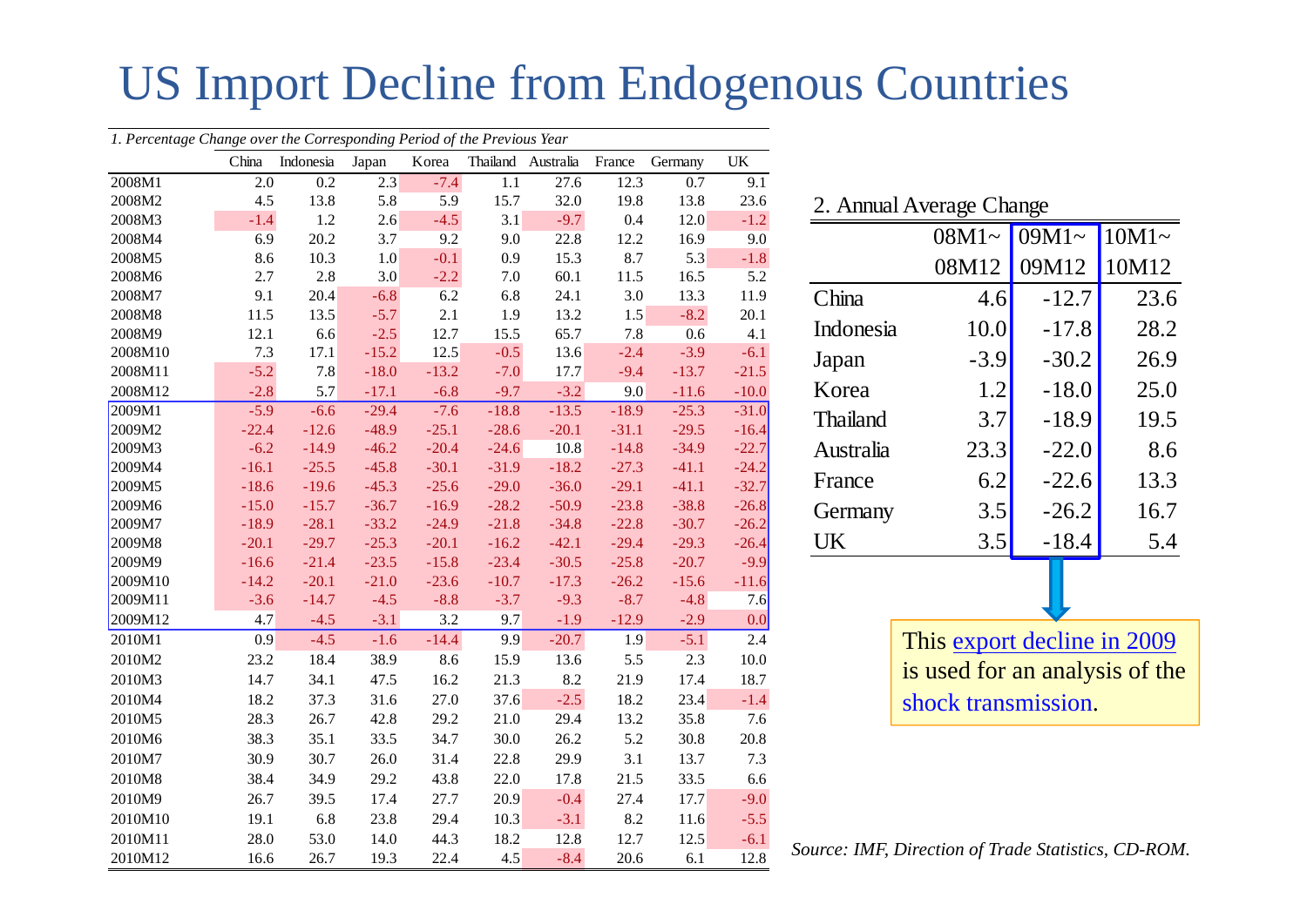### US Import Decline of Finished Goods (by Industry, 2008-2009, Million US\$) (Source: UN Comtrade)

|     |                                               | World          | Japan     | China          | Korea            |                  |                |                  |                  | Taiwan Malaysia Thailand France Germany | UK             |
|-----|-----------------------------------------------|----------------|-----------|----------------|------------------|------------------|----------------|------------------|------------------|-----------------------------------------|----------------|
|     | 2009 Manufacturing Industries, Total          | $-137,449$     | $-28,711$ | $-17,684$      | $-3,078$         | $-2,094$         | $-5,707$       | $-1,803$         | $-4,421$         | $-12,041$                               | $-4,657$       |
|     | Y03 Food, beverages and tobacco               | $-4,791$       | 9         | $-611$         | 5 <sup>5</sup>   | $-37$            | $-75$          | 23               | $-743$           | $-54$                                   | $-146$         |
| Y04 | Textiles, leather and footwear                | $-15,883$      | $-26$     | $-3,568$       | $-269$           | $-485$           | $-202$         | $-637$           | $-174$           | $-51$                                   | $-71$          |
| Y05 | Wood product                                  | $-336$         | $-1$      | $-231$         | $-1$             | $-4$             | $\overline{0}$ | $\boldsymbol{0}$ | $-1$             | $-1$                                    | $-1$           |
| Y06 | Paper products, printing and publishing       | $-1,048$       | $-84$     | $-303$         | $-31$            | $\overline{0}$   | $-5$           | $-8$             | $-18$            | $-49$                                   | $-156$         |
| Y07 | Coke, refined petroleum and nuclear fuel      | 42             | $-4$      | $\overline{0}$ | $\overline{0}$   | $\boldsymbol{0}$ | $\overline{0}$ | $\boldsymbol{0}$ | 1                | 4                                       | $\overline{0}$ |
| Y08 | Chemicals and pharmaceuticals                 | 1,466          | 367       | $-79$          | $-2$             | $-19$            | $-5$           | $-7$             | $-1,254$         | 895                                     | $-525$         |
| Y09 | Rubber and plastics products                  | $-1,957$       | $-152$    | $-668$         | $-28$            | $-140$           | $-30$          | $-6$             | $-28$            | $-75$                                   | $-68$          |
| Y10 | Other non-metallic mineral products           | $-645$         | $-8$      | $-324$         | 16               | $-3$             | $-6$           | $-20$            | $-38$            | $-28$                                   | $-24$          |
| Y11 | Basic metals                                  | $\overline{0}$ | $\theta$  | $\overline{0}$ | $\boldsymbol{0}$ | $\boldsymbol{0}$ | $\theta$       | $\boldsymbol{0}$ | $\boldsymbol{0}$ | $\boldsymbol{0}$                        | $\theta$       |
| Y12 | Fabricated metal products                     | $-1,200$       | 124       | $-745$         | 14               | $-154$           | $-2$           | $-33$            | 27               | $-76$                                   | $-13$          |
| Y13 | Machinery and equipment, nec                  | $-21,743$      | $-5,823$  | $-1,679$       | $-205$           | $-531$           | $-98$          | $-115$           | $-710$           | $-4,003$                                | $-1,049$       |
| Y14 | Office, accounting and computing machinery    | $-5,724$       | $-587$    | 128            | $-148$           | $-157$           | $-4,076$       | $-397$           | 6                | $-93$                                   | $-143$         |
| Y15 | Electrical machinery and apparatus, nec       | $-4,773$       | $-410$    | $-720$         | 28               | $-174$           | $-12$          | $-66$            | $-56$            | $-430$                                  | $-124$         |
| Y16 | Radio, television and communication equipment | $-6,408$       | $-1,753$  | 100            | $-258$           | $-236$           | $-881$         | $-176$           | $-39$            | $-104$                                  | $-128$         |
| Y17 | Medical, precision and optical instruments    | $-7,086$       | $-1,265$  | $-952$         | $-211$           | 321              | $-157$         | $-84$            | $-65$            | $-1,000$                                | $-184$         |
| Y18 | Motor vehicles                                | $-50,001$      | $-18,069$ | $-274$         | $-1,807$         | $-44$            | $\mathbf{1}$   | $-3$             | $-152$           | $-7,340$                                | $-1,869$       |
| Y19 | Other transport equipment                     | $-5,388$       | $-864$    | $-539$         | $-115$           | $-121$           | $-18$          | $\mathbf{1}$     | $-1,002$         | 527                                     | $-71$          |
| Y20 | Other Manufacturing                           | $-11,975$      | $-165$    | $-7,218$       | $-68$            | $-308$           | $-141$         | $-276$           | $-175$           | $-164$                                  | $-86$          |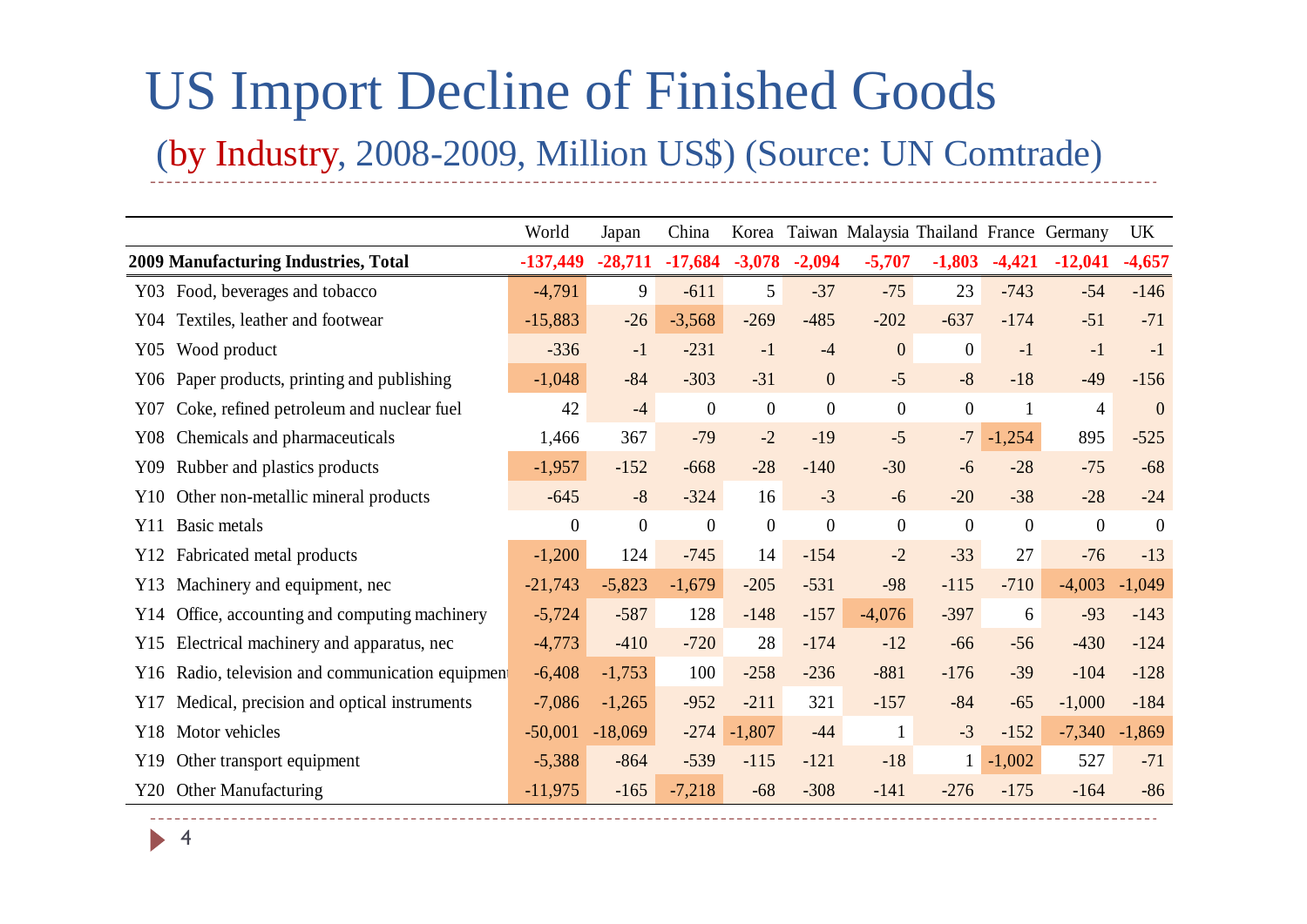# **Questions**

#### **Transmission of US shock:**

How and to what extent a negative shock to the US import demand is transmitted globally and regionally to the production and trade of intermediate goods?

#### Sharp decline of Japanese exports:

- Why were Japan's trade and production most hit by the global financial crisis?
- Implications for regional integration
	- Can we analyze the issue of regional integration by using the GIO analysis?

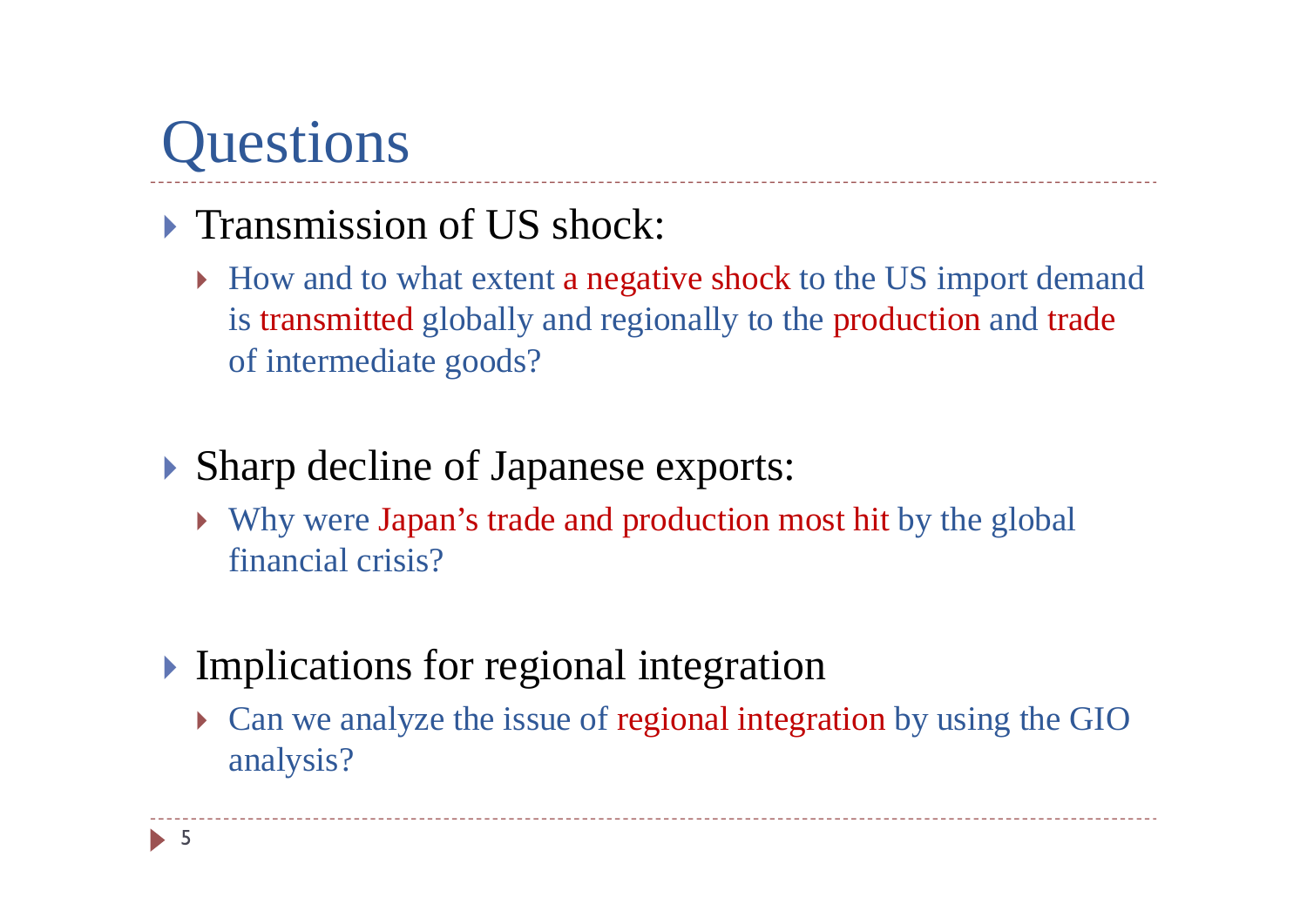### YNU-Global Input-Output (GIO) Table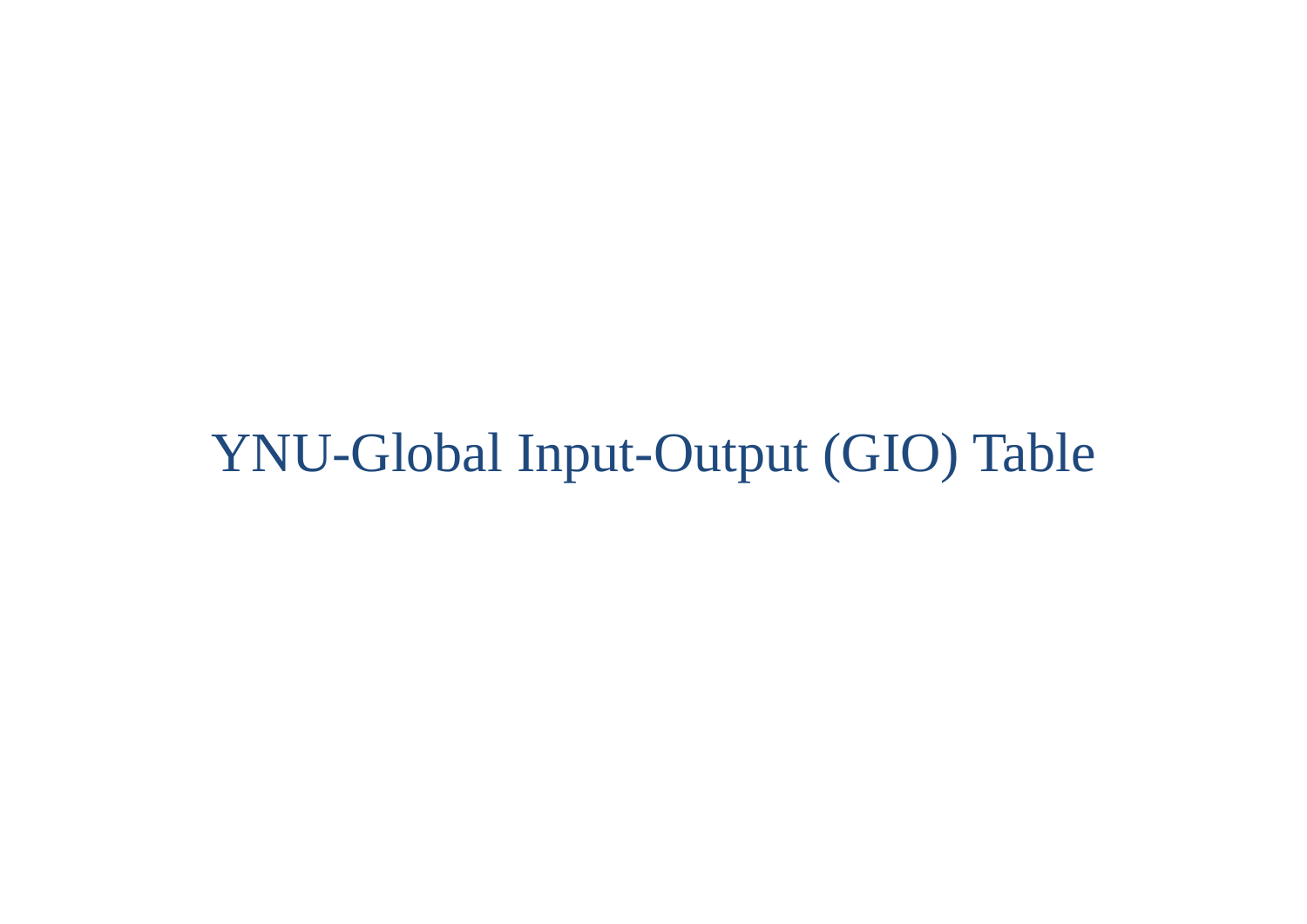### Comparison of YNU-GIO, WIOD and AIIO

|                                   |                         | <b>YNU-GIO</b>                                                        | <b>WIOD</b>                                           | <b>Asian IIO Table</b><br>(IDE-JETRO)                         |
|-----------------------------------|-------------------------|-----------------------------------------------------------------------|-------------------------------------------------------|---------------------------------------------------------------|
| Number of Endogenous<br>countries |                         | 27 countries                                                          | 40 countries                                          | 10 countries                                                  |
|                                   | Asia                    | 9 countries<br>JPN, CHN, KOR, TWN, MAL,<br>THL, IDN, VTM, IND         | 6 countries<br>JPN, CHN, KOR, TWN, IDN,<br><b>IND</b> | 9 countries<br>JPN, CHN, KOR, TWN, MAL,<br>THL, IDN, SGP, PHL |
| Endogenous                        | <b>North</b><br>America | 3 countries<br>USA, CAN, MEX                                          | 3 countries<br>USA, CAN, MEX                          | 1 country<br><b>USA</b>                                       |
| countries                         | Europe                  | 12 countries<br>FRA, GER, UK, EU9                                     | 27 countries<br><b>EU27</b>                           |                                                               |
|                                   | <i><b>Others</b></i>    | 3 countries<br>AUS, BRA, SAF                                          | 4 countries<br>AUS, BRA, RUS, TUR                     |                                                               |
| Exogenous countries               |                         | 61 countries<br>HK, PHL, SGP, Asia31, Eur16,<br><b>OPEC12 and ROW</b> | 222                                                   | 3 countries<br>HK, EU27 (?), and ROW                          |
| Period (Availability)             |                         | $2005 - 2010$                                                         | 1995 - 2009                                           | 1985, 1990, 1995 and<br>2000 (Latest table)                   |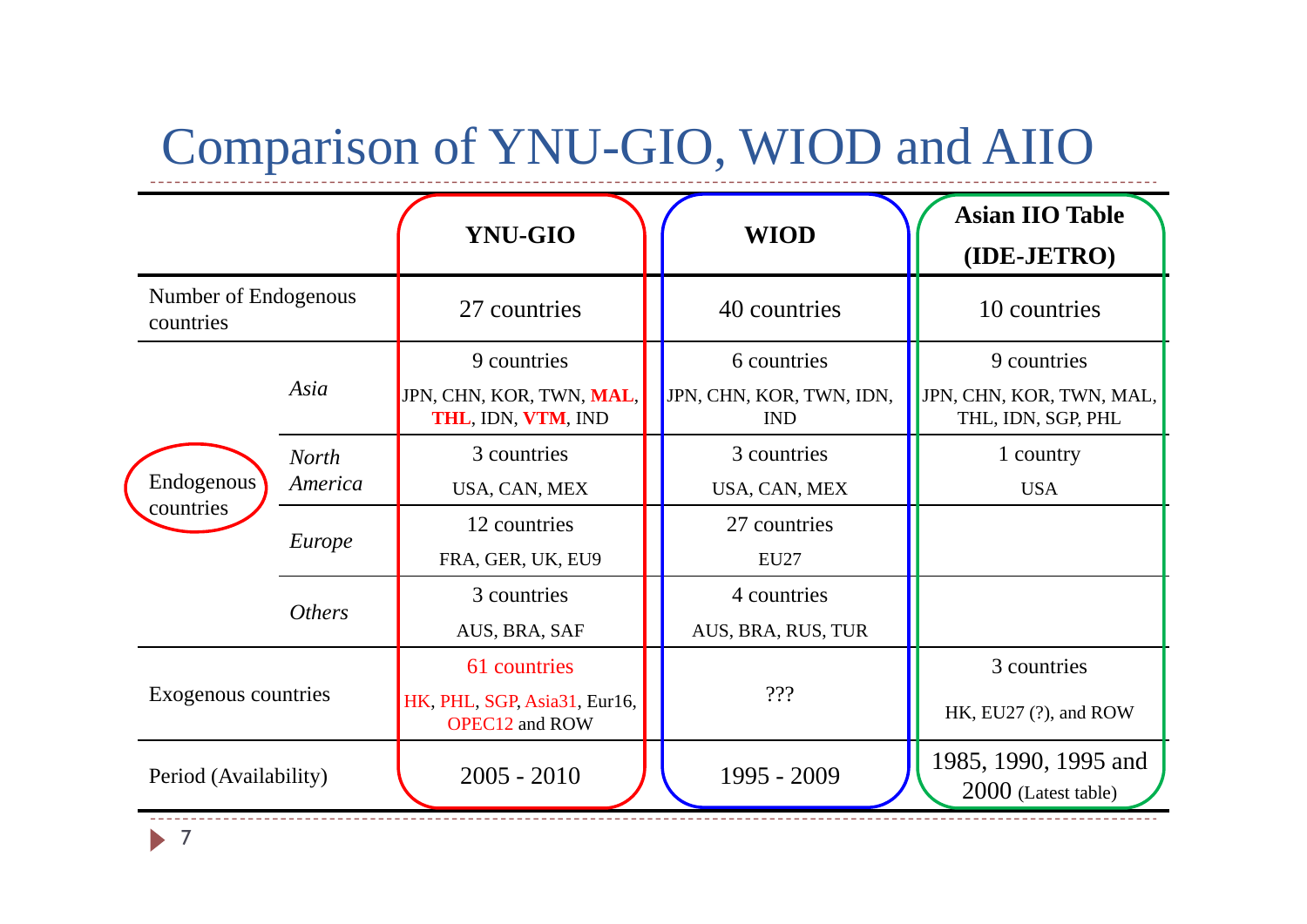#### Single Country Three Sector IO table

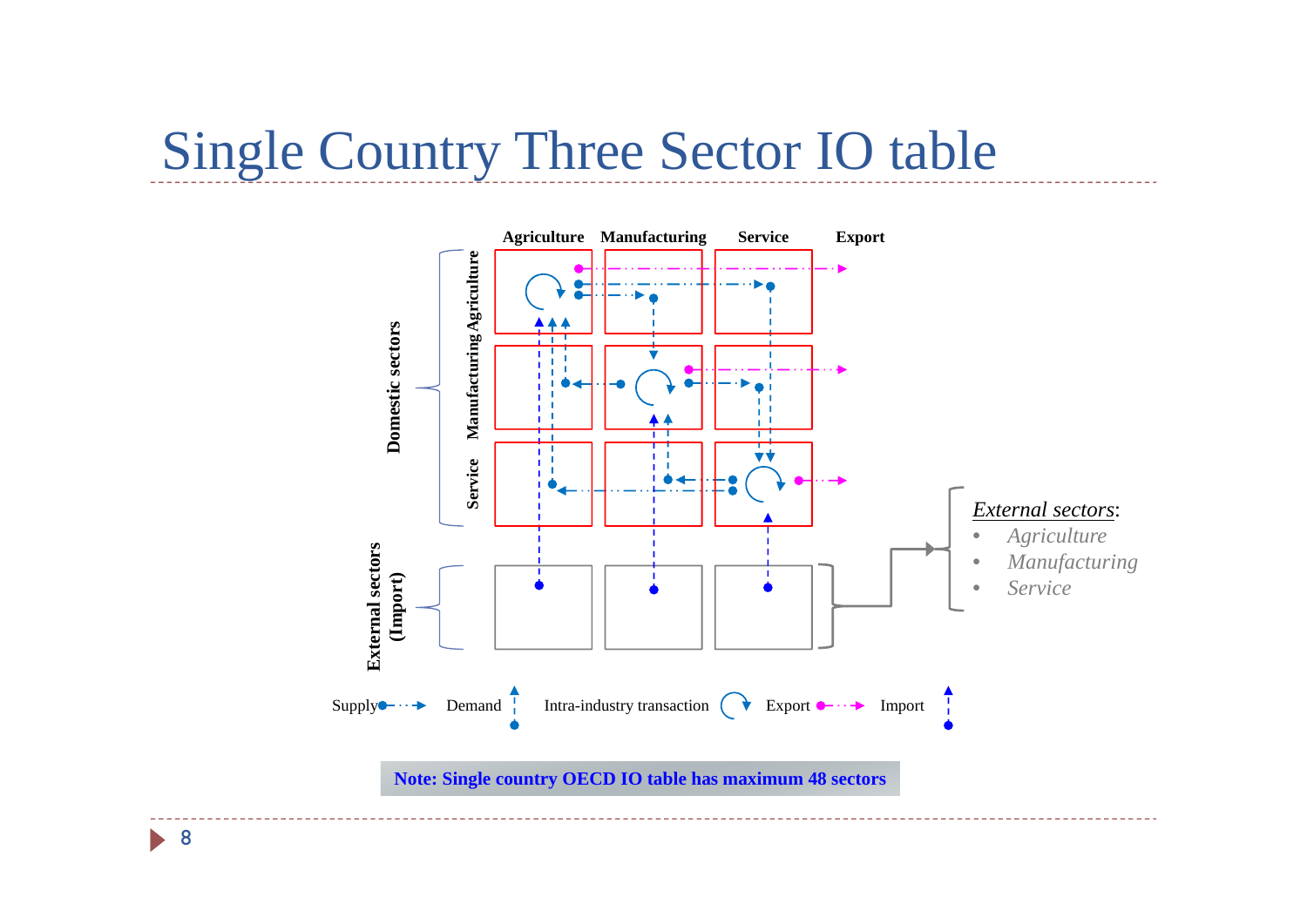### Globally Integrated IO table

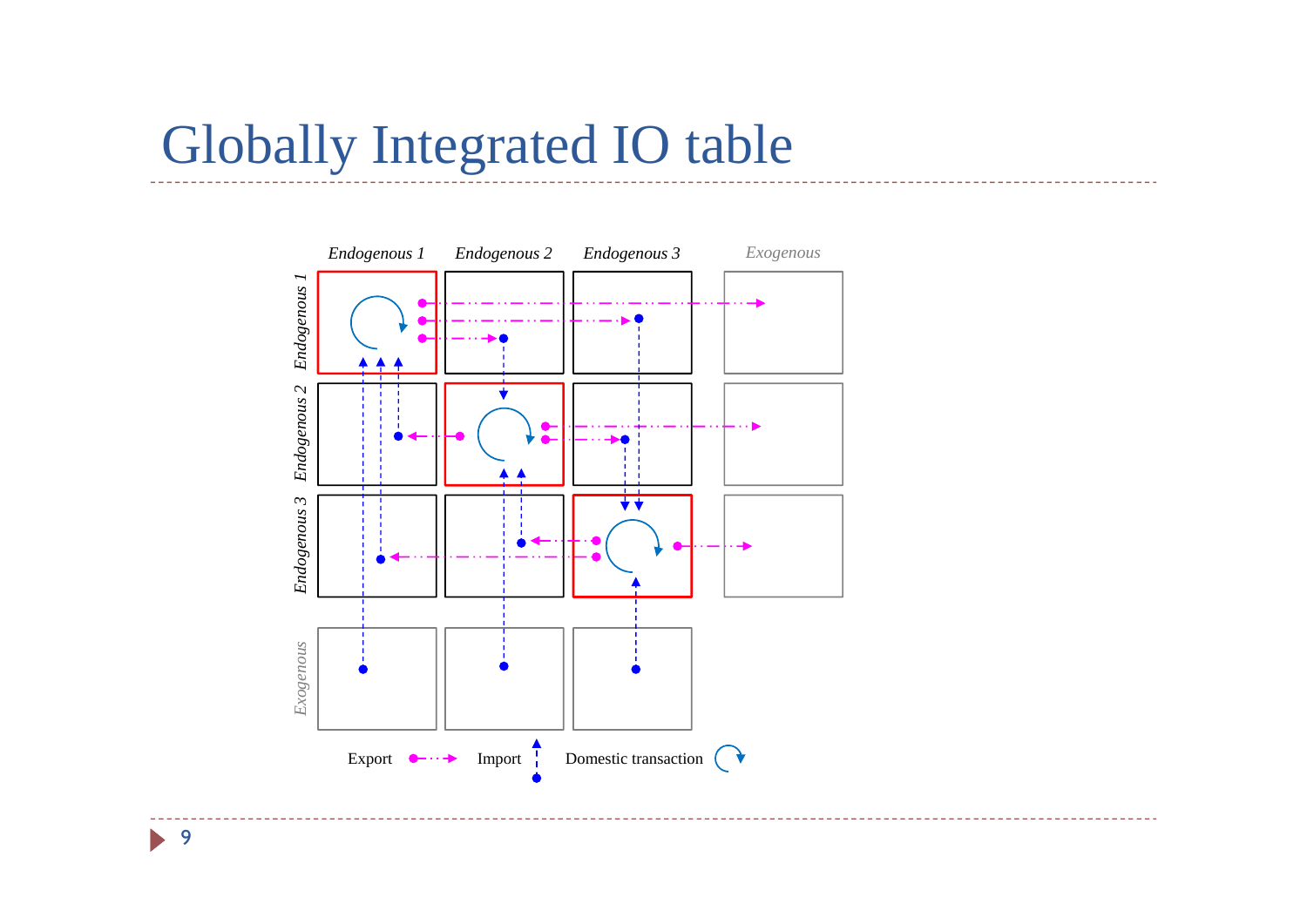### Construction of YNU-GIO Table

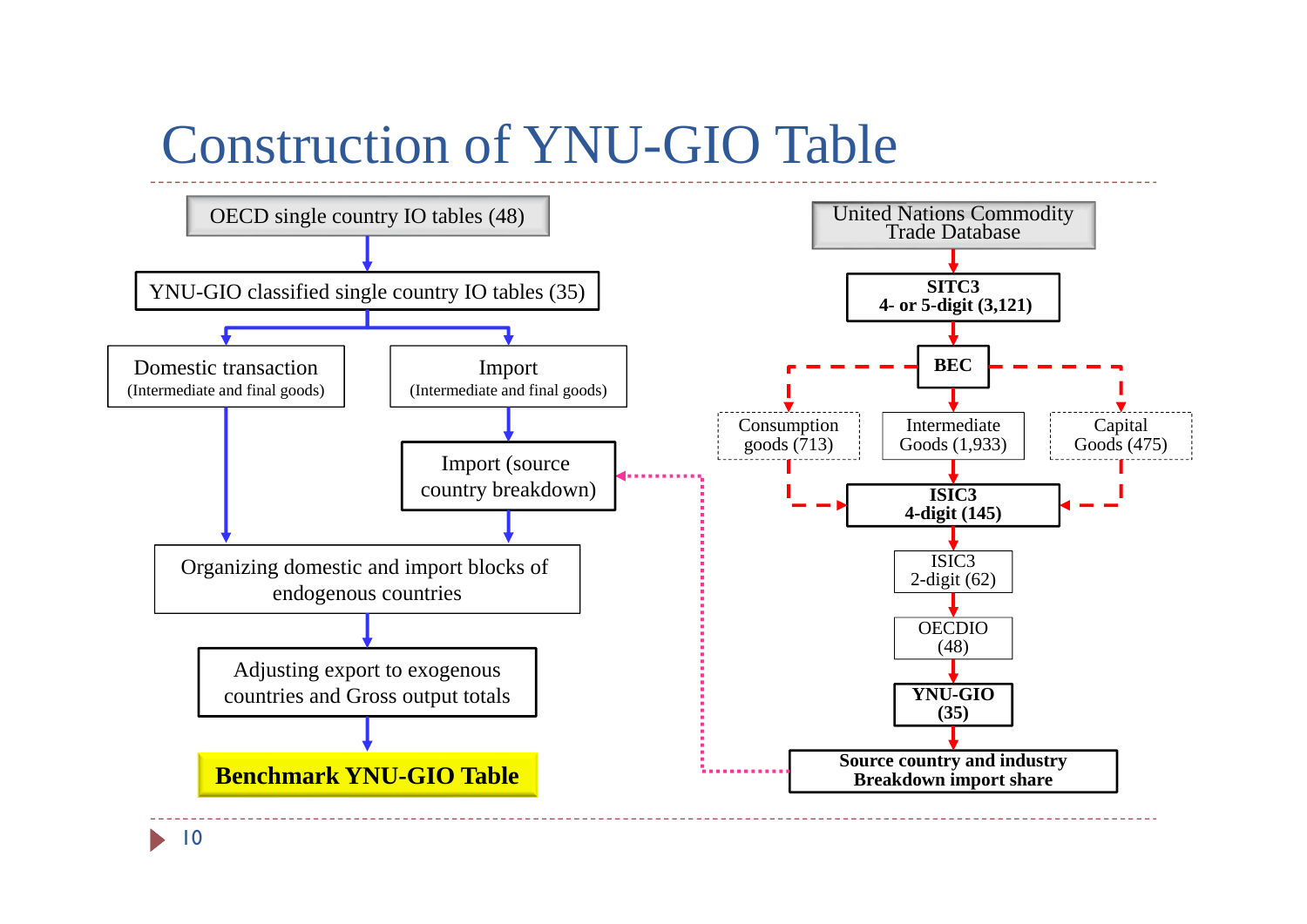## Construction of YNU-GIO Table (Contd.)

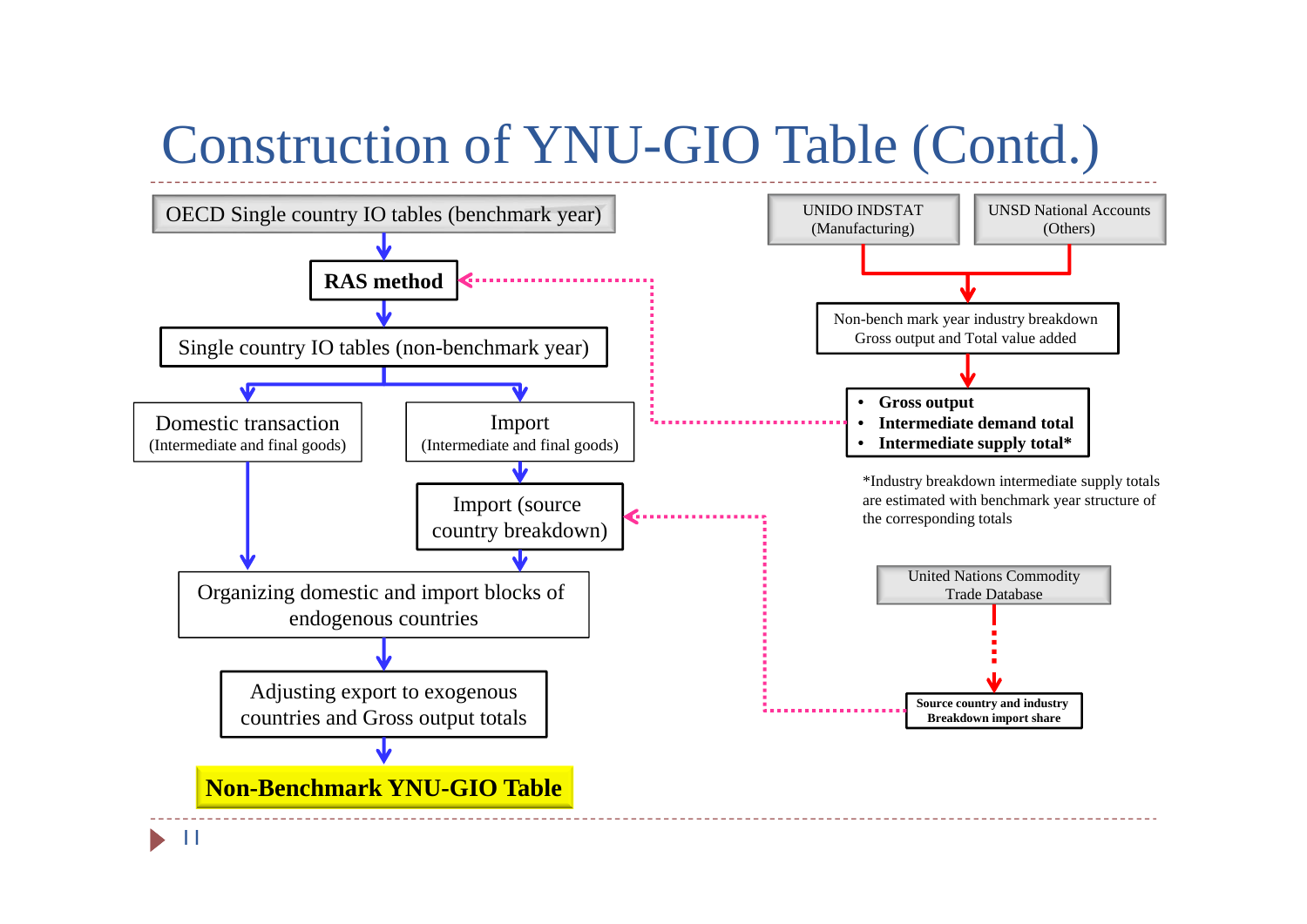### List of Endogenous Countries

| Asia                 | 1.               | Japan      | 4. | Taiwan        | 7. | Indonesia           |  |
|----------------------|------------------|------------|----|---------------|----|---------------------|--|
|                      | $\overline{2}$ . | China      | 5. | Malaysia      | 8. | Vietnam             |  |
|                      | 3.               | Korea      | 6. | Thailand      | 9. | India               |  |
| <b>North America</b> | 1.               | <b>USA</b> | 2. | Canada        | 3. | Mexico              |  |
| Europe               | 1.               | France     | 2. | Germany       | 3. | EU9                 |  |
|                      | 1.               | Austria    | 4. | Ireland       | 7. | <b>Netherlands</b>  |  |
|                      | 2.               | Belgium    | 5. | Italy         | 8. | Portugal            |  |
|                      | 3.               | Finland    | 6. | Luxembourg    | 9. | Spain               |  |
| <b>Others</b>        | 1.               | Australia  | 2. | <b>Brazil</b> | 3. | <b>South Africa</b> |  |
|                      |                  |            |    |               |    |                     |  |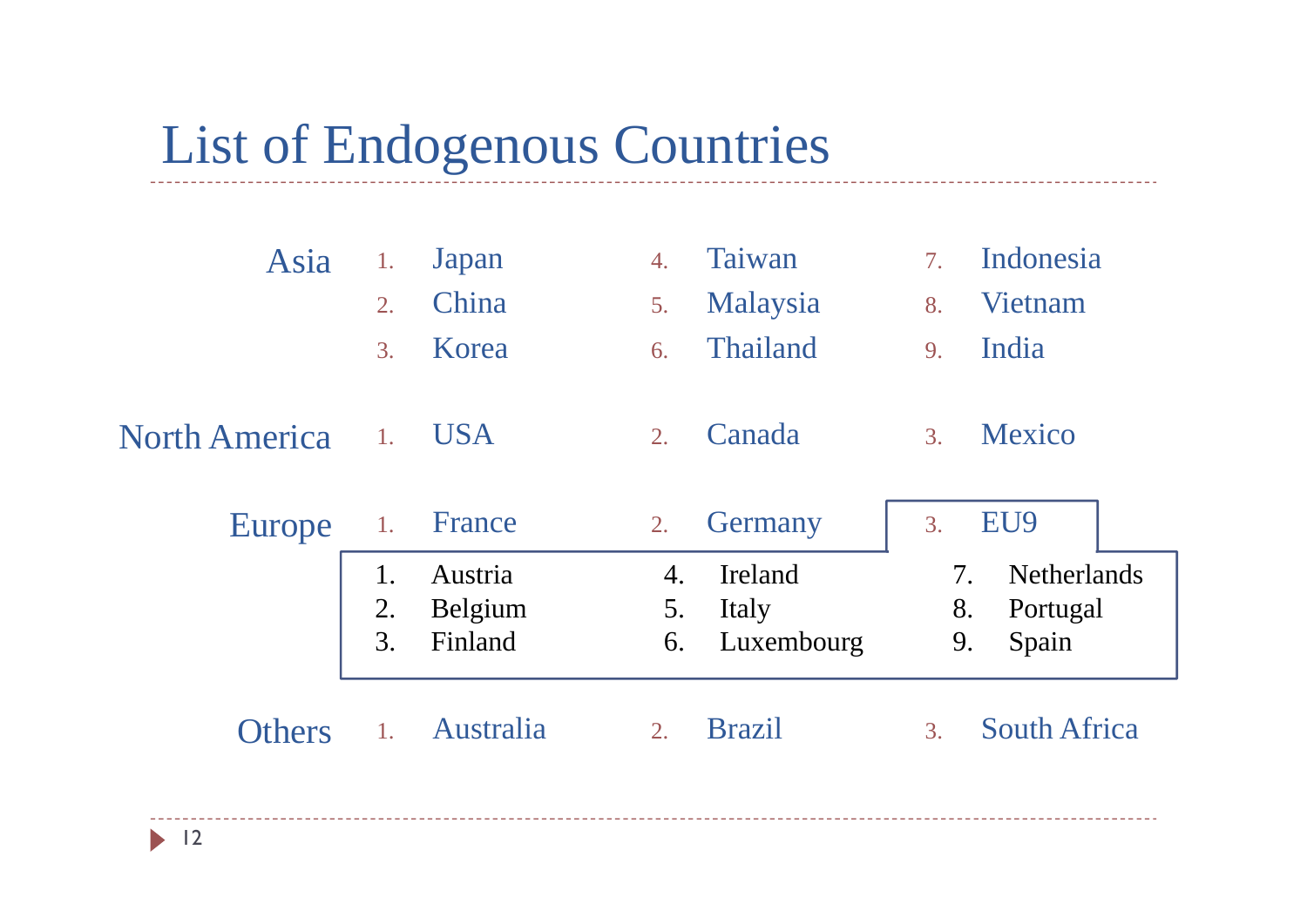## List of Exogenous Countries

| Asia31             | 1.  | Afghanistan     |     | Darussalam    | 22. | Mongolia     |
|--------------------|-----|-----------------|-----|---------------|-----|--------------|
|                    | 2.  | Bangladesh      | 12. | Cambodia      | 23. | Myanmar      |
|                    | 3.  | <b>Bhutan</b>   | 13. | Macau         | 24. | Oman         |
|                    | 4.  | Maldives        | 14. | North Korea   | 25. | Syria        |
|                    | 5.  | Nepal           | 15. | Georgia       | 26. | Tajikistan   |
|                    | 6.  | Pakistan        | 16. | <b>Israel</b> | 27. | Turkey       |
|                    | 7.  | Sri Lanka       | 17. | Jordan        | 28. | Turkmenistan |
|                    | 8.  | Armenia         | 18. | Kazakhstan    | 29. | Uzbekistan   |
|                    | 9.  | Azerbaijan      | 19. | Kyrgyzstan    | 30. | Yemen        |
|                    | 10. | Bahrain         | 20. | Lao PDR       | 31. | Sweden       |
|                    | 11. | <b>Brunei</b>   | 21. | Lebanon       |     |              |
| Europe16           | 1.  | <b>Bulgaria</b> | 7.  | Hungary       | 13. | Russia       |
|                    | 2.  | Cyprus          | 8.  | Latvia        | 14. | Slovakia     |
|                    | 3.  | Czech Rep.      | 9.  | Lithuania     | 15. | Slovenia     |
|                    | 4.  | Denmark         | 10. | Malta         | 16. | Sweden       |
|                    | 5.  | Estonia         | 11. | Poland        |     |              |
|                    | 6.  | Greece          | 12. | Romania       |     |              |
| OPEC <sub>12</sub> | 1.  | Algeria         | 5.  | Iraq          | 9.  | Qatar        |
|                    | 2.  | Angola          | 6.  | Kuwait        | 10. | Saudi Arabia |
|                    | 3.  | Ecuador         | 7.  | Libya         | 11. | <b>UAE</b>   |
|                    | 4.  | Iran            | 8.  | Nigeria       | 12. | Venezuela    |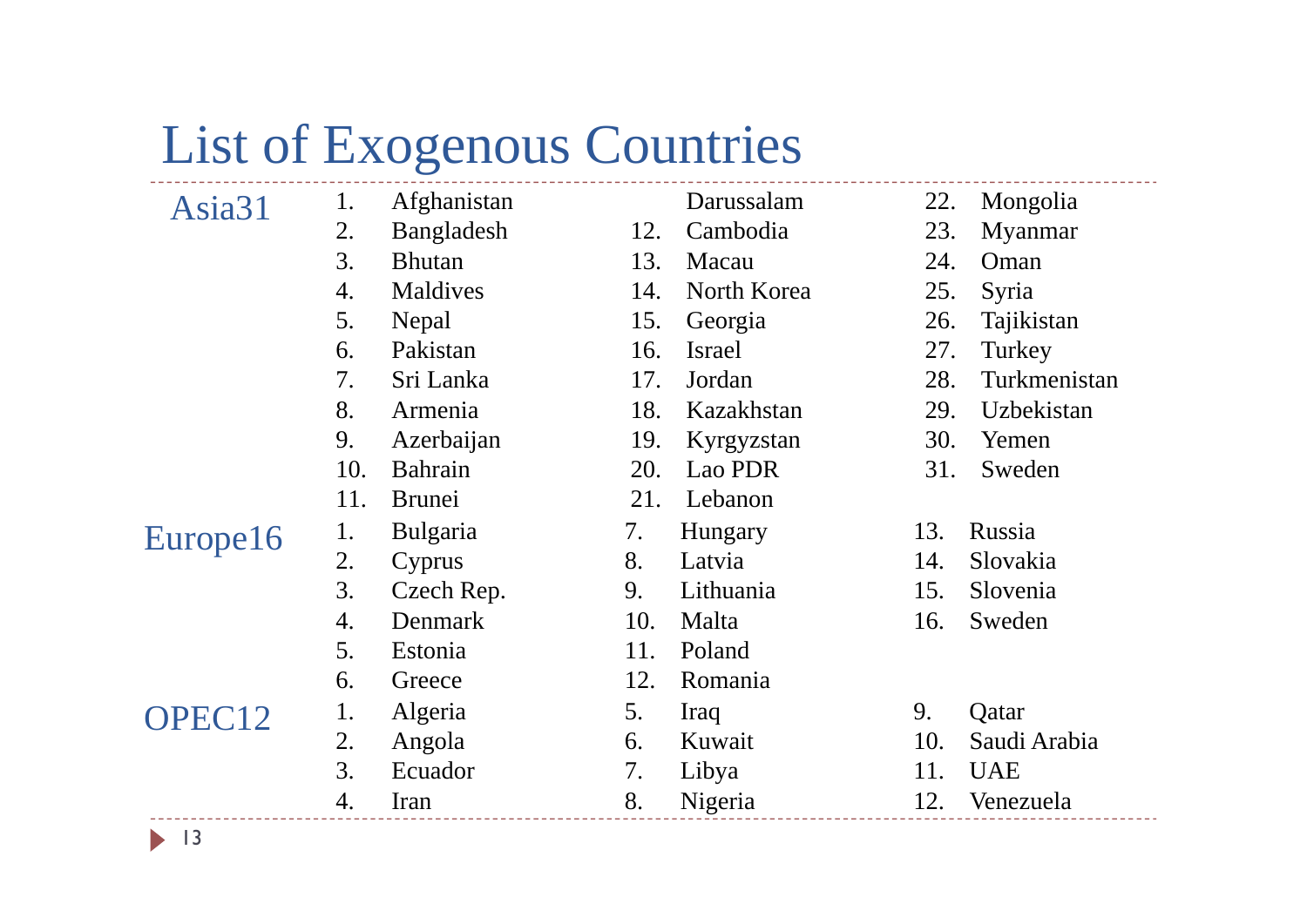## List of Manufacturing Industries

#### **GIO YNUGIO Industry List (Manufacturing)**

- Y03 Food products, beverages and tobacco
- Y04 Textiles, textile products, leather and footwear
- Y05 Wood and products of wood and cork
- Y06 Pulp, paper, paper products, printing and publishing
- Y07 Coke, refined petroleum products and nuclear fuel
- Y08 Chemicals and pharmaceuticals
- Y09 Rubber and plastics products
- Y10 Other non-metallic mineral products
- Y11 Basic metals
- Y12 Fabricated metal products, except machinery and equipment
- Y13 General Machinery
- Y14 Office, accounting and computing machinery
- Y15 Electrical machinery and apparatus, nec **Electric Machinery**
- Y16 Radio, television and communication equipment
- Y17 Medical, precision and optical instruments
- Y18 Motor vehicles, trailers and semi-trailers **Transport Equipment** Y19 Other transport equipment
- 
- Y20 Other Manufacturing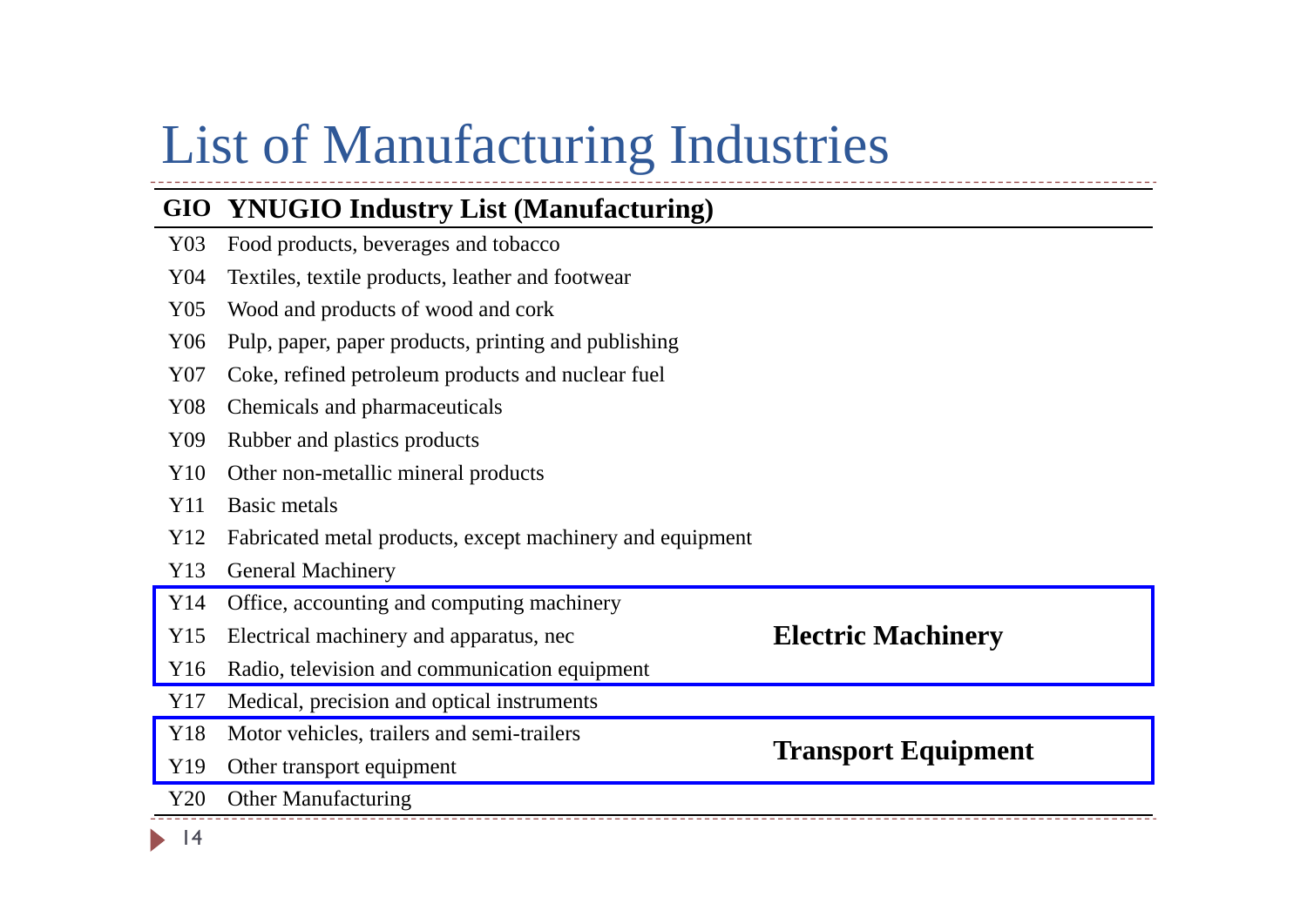### Shock Transmission Mechanism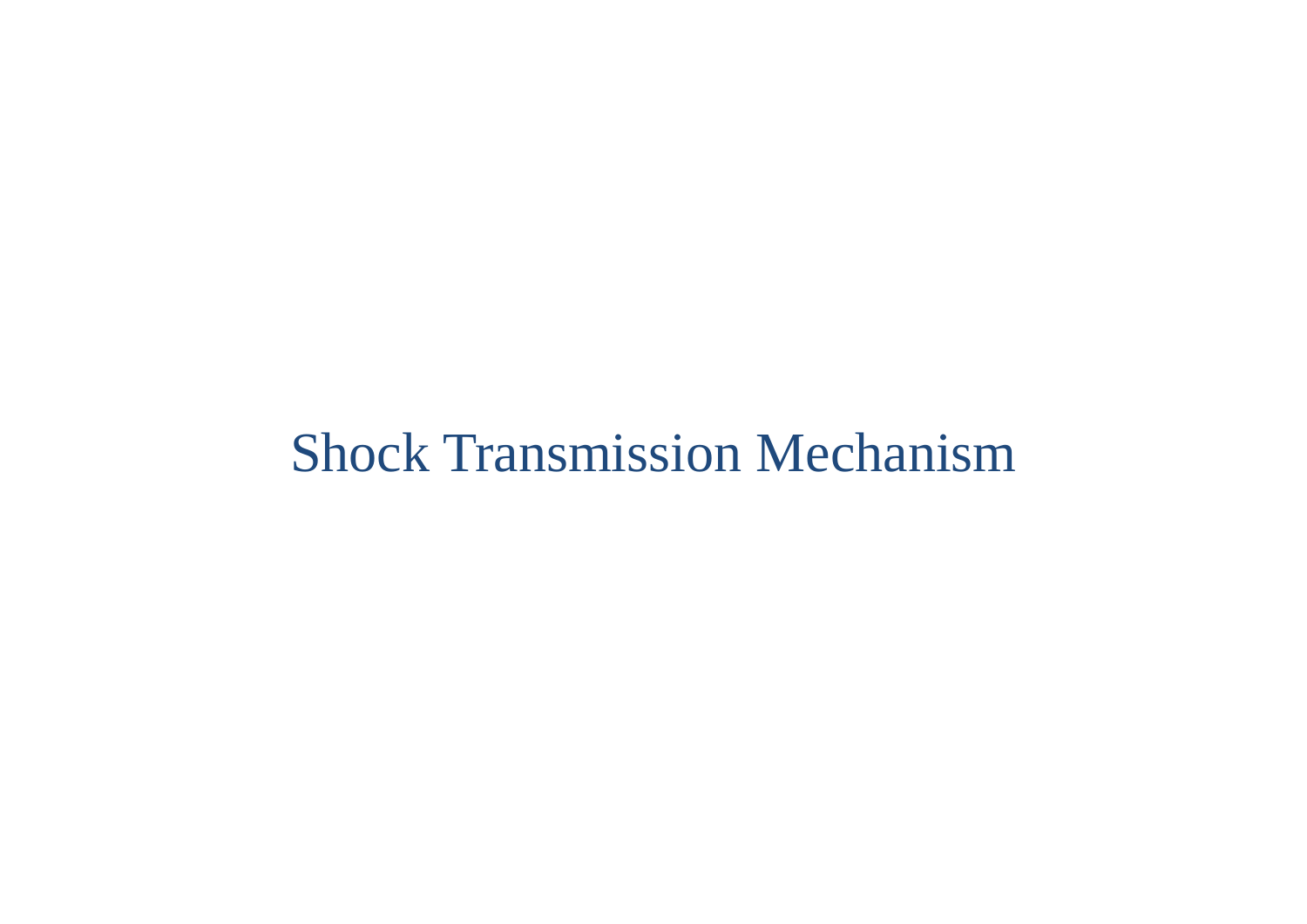### Direct Shock Transmission (Million US\$) through China



**Manufacturing, 2005**

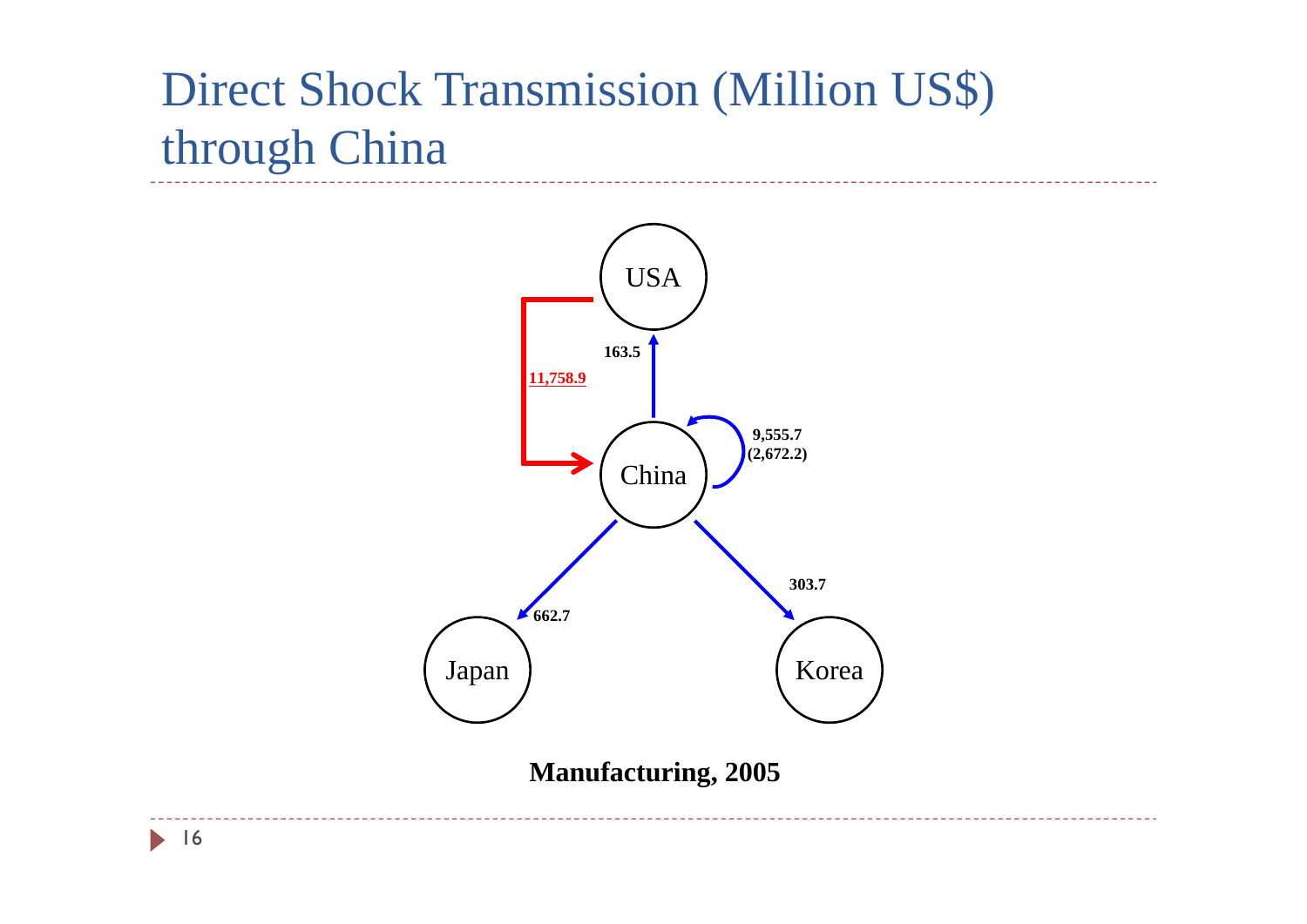Shock Transmission (Million US\$) through China at First Stage Via …

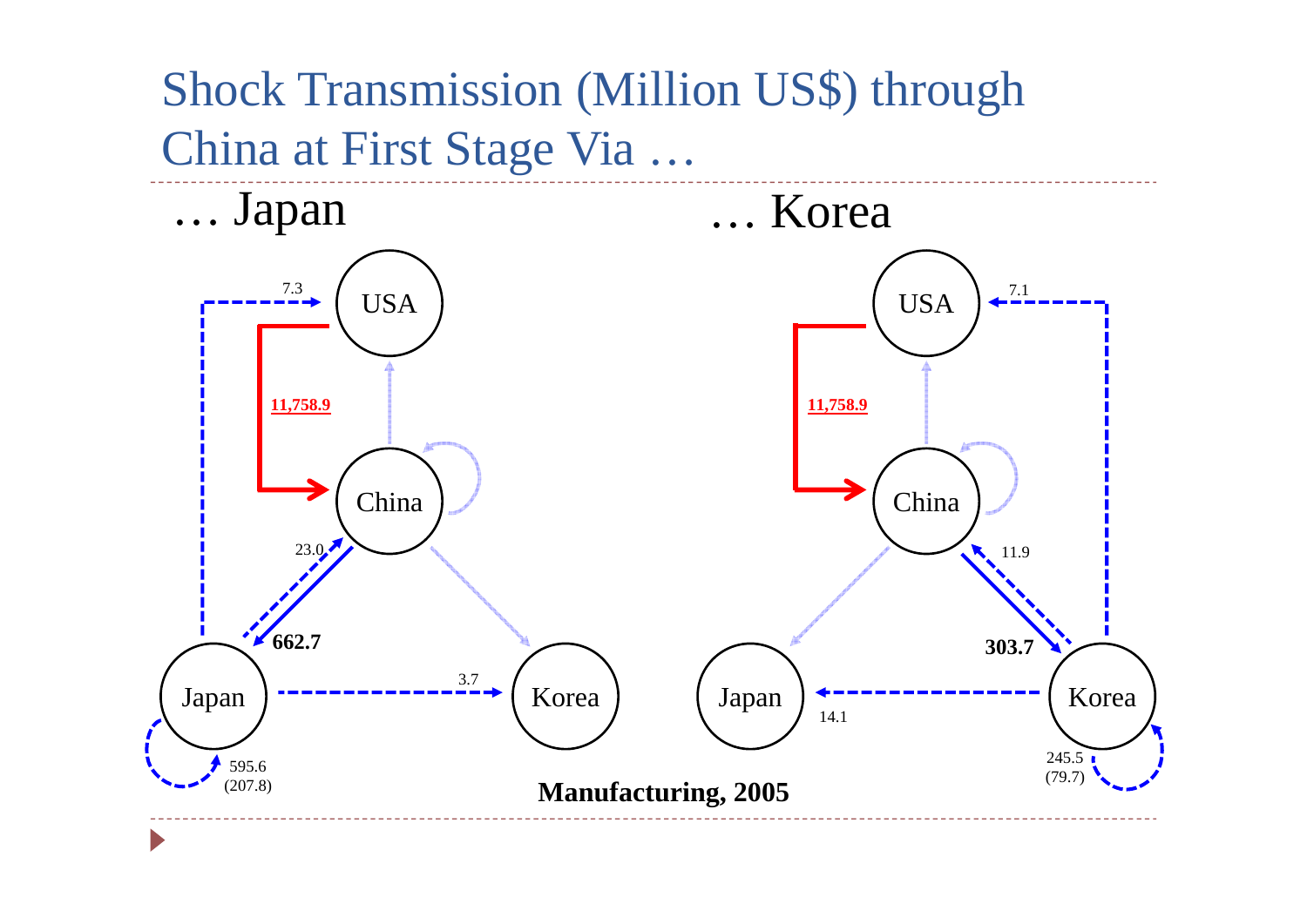#### Shock Transmission (Million US\$): ———————————————————— 10% decline in China's exports to the USA —

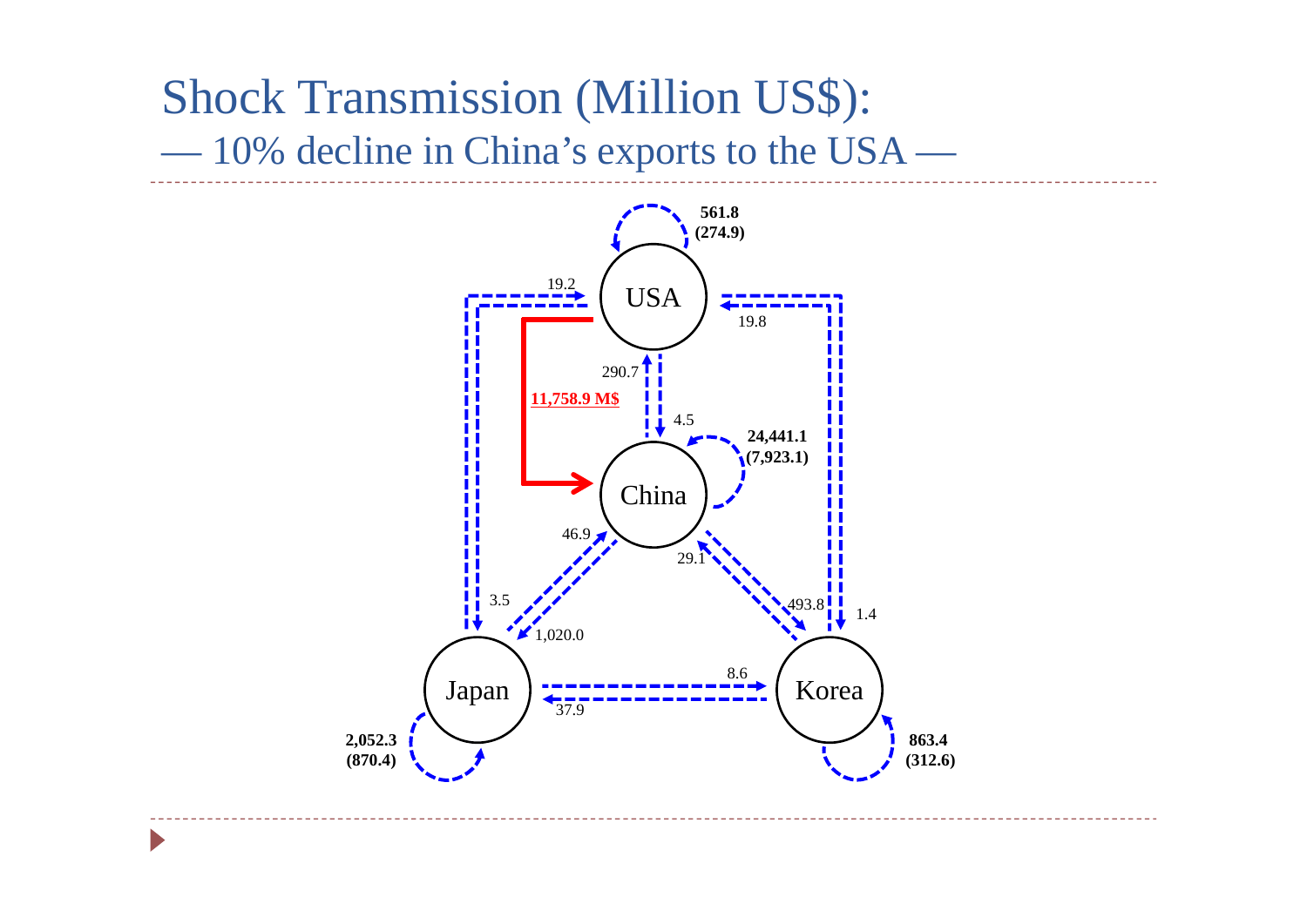### Measurement of Shock Transmission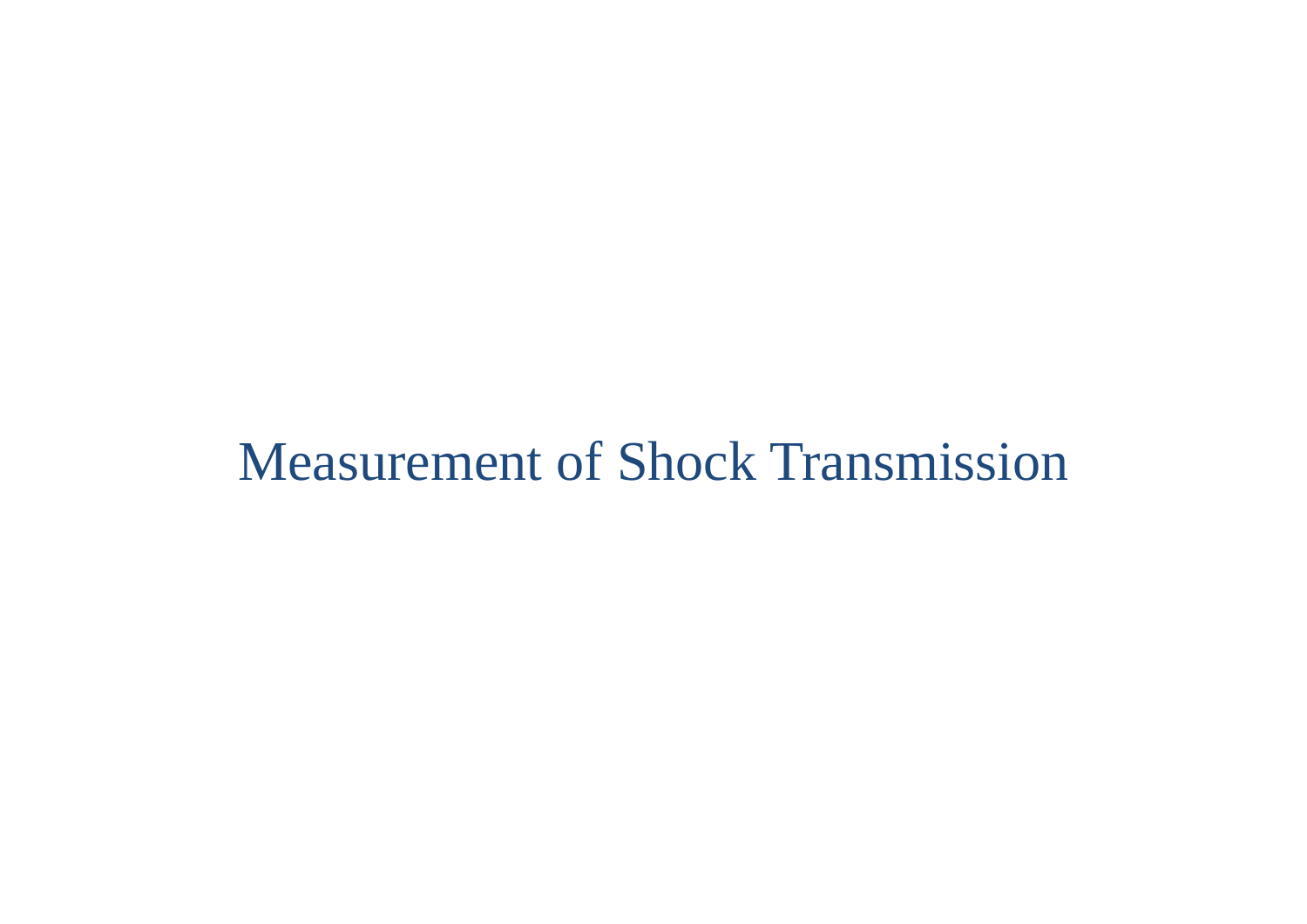#### Shock Transmission and its measurement ….

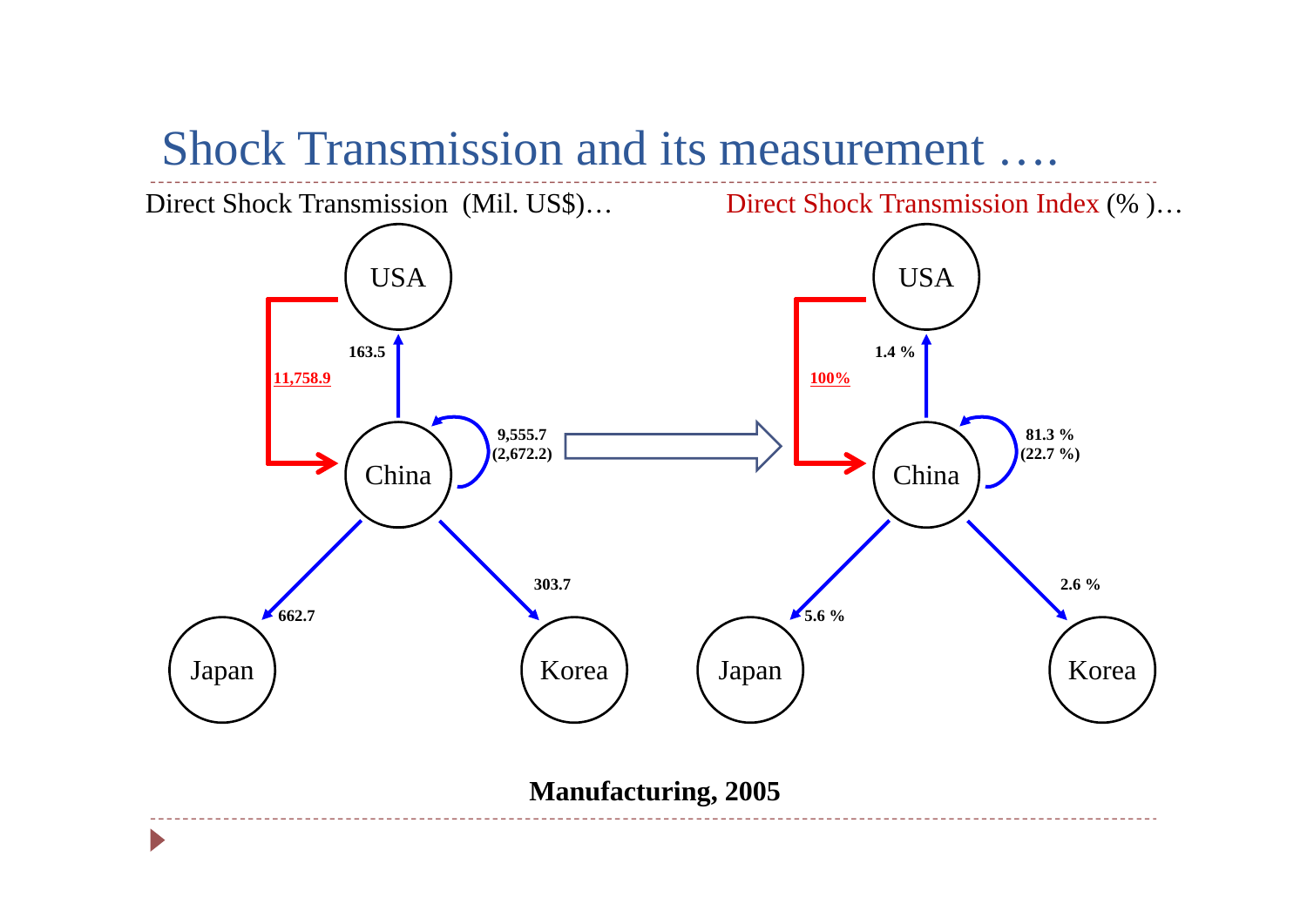#### Shock Transmission and its measurement ….

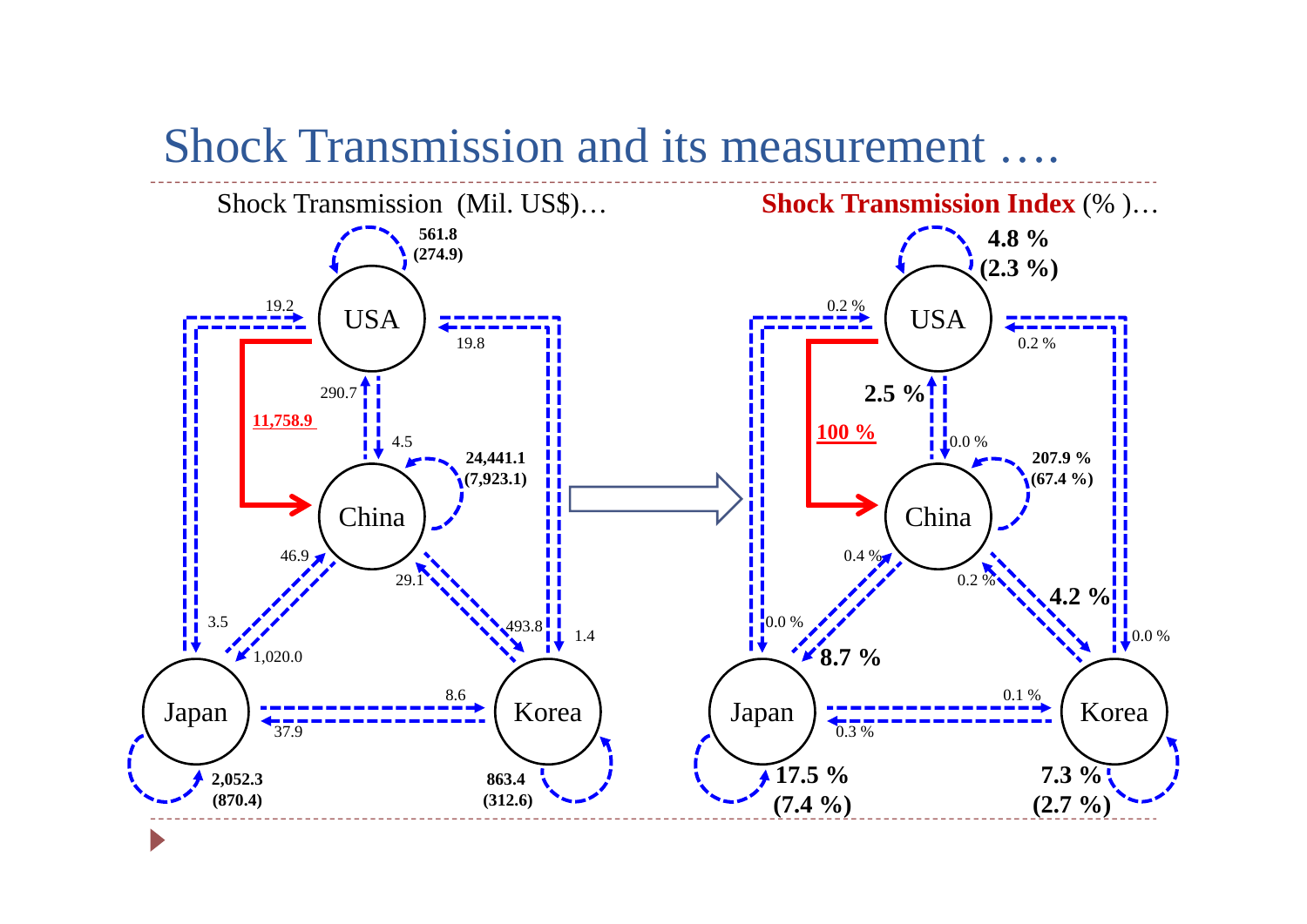#### Empirical Analysis I —*What actually happened in Asia and Europe?*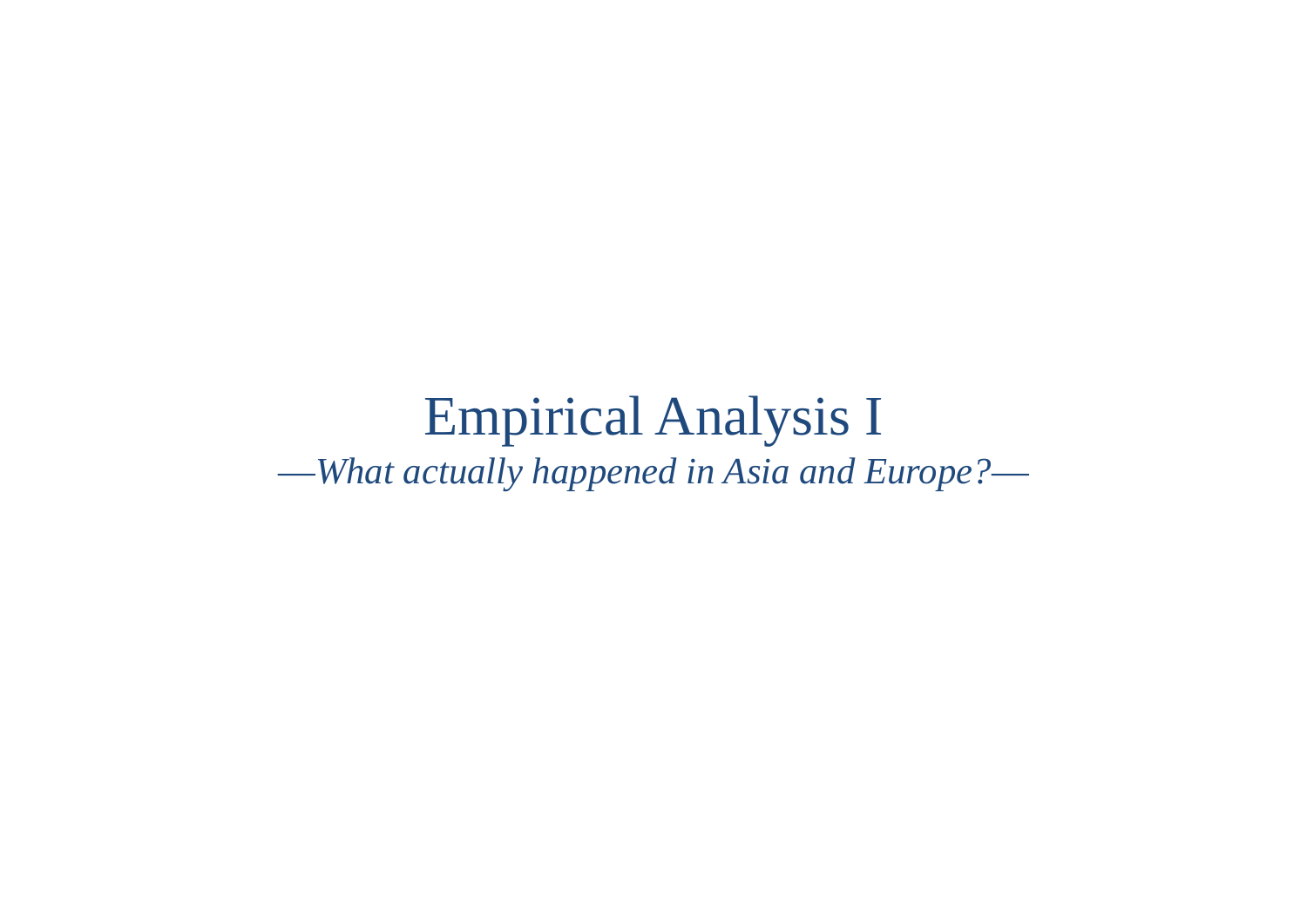#### Simultaneous Shock Transmission Index (*SSTI*)

**ASIA43,251 J** JPN CHN (KOR) TWN | MAL | THL | IDN | FRA | GER | EU 9 | UK | USA | Rest 7 <del>Co</del>tal JPN 57.3 2.0 0.6 0.6 0.5 0.3 0.0 0.0 0.0 0.0 0.0 0.0 0.1 **61.5** $\overline{\text{CHN}}$   $\overline{\text{1.4}}$  62.0 0.6 0.5 1.6 0.3 0.0 0.0 0.0 0.0 0.0 0.1 0.2 **66.9** $\begin{array}{|c|c|c|c|c|c|c|c|} \hline \text{KOR} & & 0.4 & 1.3 \\ \hline \end{array}$  10.2 0.1 0.2 0.1 0.0 0.0 0.0 0.0 0.0 0.0 0.1 **12.4**TWN 0.2 1.0 0.1 4.7 0.2 0.1 0.0 0.0 0.0 0.0 0.0 0.0 0.1 **6.4** MAL 1 0.1 0.2 0.1 0.1 3.4 0.2 0.0 0.0 0.0 0.0 0.0 0.0 0.0 0.0 | 4.2 THL 0.2 0.3 0.0 0.0 0.4 2.0 0.0 0.0 0.0 0.0 0.0 0.0 0.0 **3.0**IDN 0.2 0.1 0.0 0.0 0.1 0.0 0.5 0.0 0.0 0.0 0.0 0.0 0.0 $0.0$  | 1.0 FRA 0.1 0.1 0.0 0.0 0.0 0.0 0.0 0.4 0.0 0.1 0.0 0.0 0.0 **0.9**GER 1 0.3 0.7 0.2 0.1 0.2 0.0 0.0 0.0 1.3 0.1 0.0 0.0 0.0  $\overline{0.0}$  2.9 EU 9 0.2 0.7 0.1 0.1 0.1 0.1 0.0 0.1 0.1 1.2 0.0 0.0 0.0 **2.8**UK 0.1 0.1 0.0 0.0 0.0 0.0 0.0 0.0 0.0 0.0 0.3 0.0 0.0 **0.7** USA 0.7 0.7 0.3 0.2 0.7 0.1 0.0 0.0 0.0 0.0 0.0 2.5 0.1 $0.1$  5.5 Rest 7 **1** 0.6 1.2 0.2 0.1 0.1 0.1 0.0 0.0 0.0 0.0 0.0 0.2 5.1 **7.7**HK 0.0 0.3 0.0 0.0 0.2 0.1 0.0 0.0 0.0 0.0 0.0 0.0 0.0 **0.7** $SGP$  1 0.0 0.1 0.0 0.2 0.5 0.1 0.0 0.0 0.0 0.0 0.0 0.0 0.0 **1.0** Rest\_Asia 31 0.2 0.5 0.1 0.1 0.1 0.1 0.0 0.0 0.0 0.0 0.0 0.0 0.0 **1.1 Rest\_Europe 16** | 0.2 | 0.3 | 0.1 | 0.0 | 0.0 | 0.0 | 0.0 | 0.0 | 0.1 | 0.0 | 0.0 | 0.0 | 0.9 OPEC 0.6 0.4 0.2 0.4 0.0 0.0 0.0 0.0 0.0 0.0 0.0 0.0 0.1 **1.7** ROW 1 0.1 0.5 0.1 0.1 0.3 0.0 0.0 0.0 0.1 0.1 0.0 0.0 0.1  $0.1$  1.4 Value-Added 38.9 29.6 5.1 3.1 2.7 2.8 1.8 0.3 1.1 1.0 0.3 2.5 3.7 **93.0** $93.0$ Total | 101.9 | 102.2 | 17.9 | 10.5 | 11.4 | 6.4 | 2.4 | 0.9 | 1.9 | 2.8 | 0.7 | 5.5 | 10.0 | 275.6 **2009 (All Manufacturing)** (1) Actual decline in Asian export to USA in Mil. US\$ (2) Transmission of Shock (percent of actual decline) through these endogenous countries…  $(3)$   $\dots$  to these endogenous and exogenous countries via *intermediate inputs* channel  $(5)$  … to *Value-Added* (primary inputs) of each endogenous countries

(4) for example, transmission of **SSTI** (4) for example, transmission of **CORP** shock to USA from Korea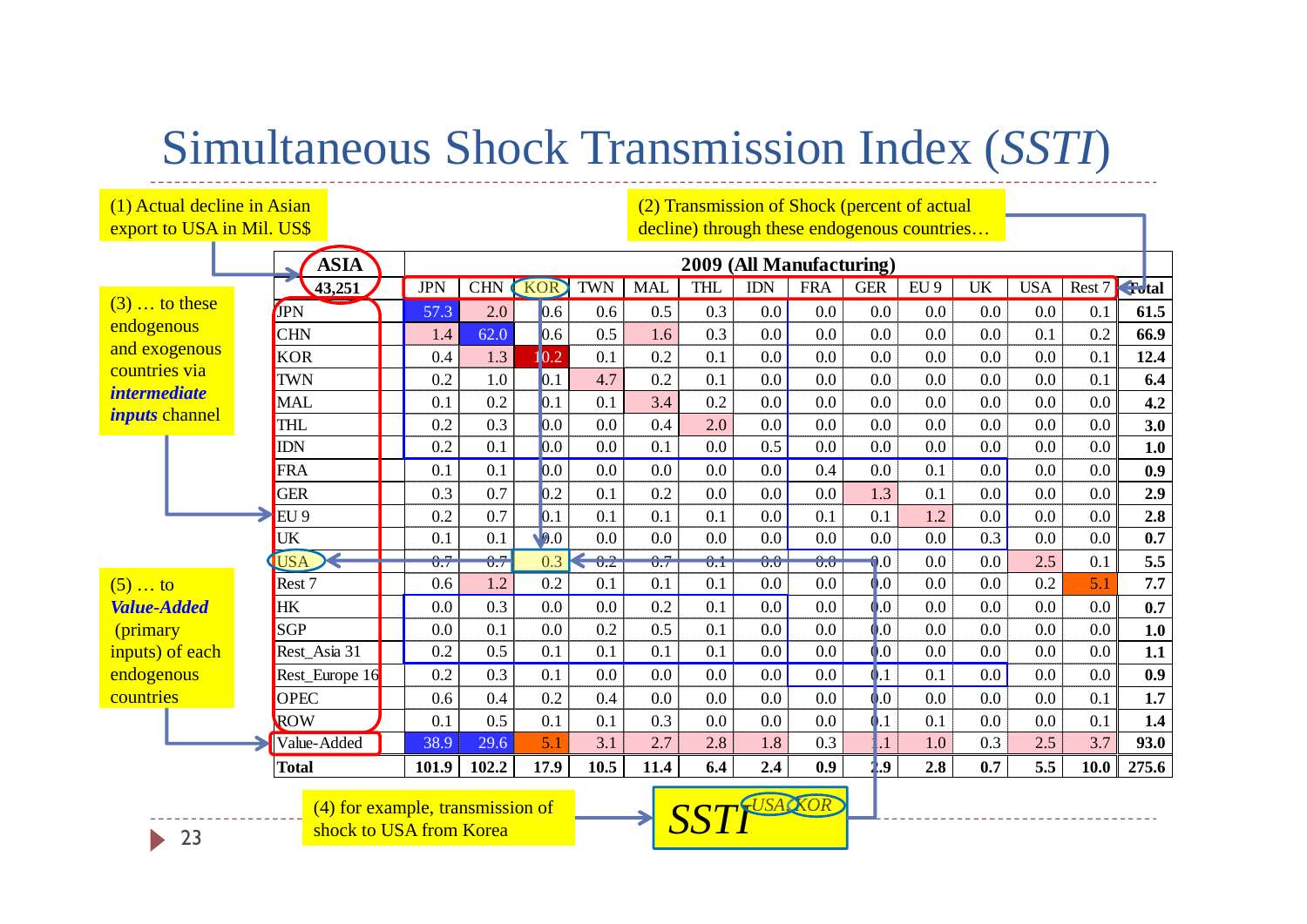### *SSTI* in Asian Exports of All Manufacturing

—Actual decline in 2009 for all Asian endogenous countries—

| <b>ASIA</b>     |            |           |            |            |            | 2009 (All Manufacturing) |            |            |            |                 |           |            |        |              |
|-----------------|------------|-----------|------------|------------|------------|--------------------------|------------|------------|------------|-----------------|-----------|------------|--------|--------------|
| 43,251          | <b>JPN</b> | $\rm CHN$ | <b>KOR</b> | <b>TWN</b> | <b>MAL</b> | <b>THL</b>               | <b>IDN</b> | <b>FRA</b> | <b>GER</b> | EU <sub>9</sub> | <b>UK</b> | <b>USA</b> | Rest 7 | <b>Total</b> |
| <b>JPN</b>      | 57.3       | 2.0       | 0.6        | 0.6        | 0.5        | 0.3                      | 0.0        | 0.0        | 0.0        | 0.0             | 0.0       | 0.0        | 0.1    | 61.5         |
| <b>CHN</b>      | 1.4        | 62.0      | 0.6        | 0.5        | 1.6        | 0.3                      | 0.0        | 0.0        | 0.0        | 0.0             | 0.0       | 0.1        | 0.2    | 66.9         |
| <b>KOR</b>      | 0.4        | 1.3       | 10.2       | 0.1        | 0.2        | 0.1                      | 0.0        | 0.0        | $0.0\,$    | 0.0             | 0.0       | 0.0        | 0.1    | 12.4         |
| <b>TWN</b>      | 0.2        | 1.0       | 0.1        | 4.7        | 0.2        | 0.1                      | 0.0        | 0.0        | $0.0\,$    | 0.0             | 0.0       | 0.0        | 0.1    | 6.4          |
| <b>MAL</b>      | 0.1        | 0.2       | 0.1        | 0.1        | 3.4        | 0.2                      | 0.0        | 0.0        | 0.0        | 0.0             | 0.0       | 0.0        | 0.0    | 4.2          |
| THL             | 0.2        | 0.3       | 0.0        | 0.0        | 0.4        | 2.0                      | 0.0        | 0.0        | 0.0        | 0.0             | 0.0       | 0.0        | 0.0    | 3.0          |
| <b>IDN</b>      | 0.2        | 0.1       | 0.0        | 0.0        | 0.1        | 0.0                      | 0.5        | 0.0        | 0.0        | 0.0             | 0.0       | 0.0        | 0.0    | 1.0          |
| <b>FRA</b>      | 0.1        | 0.1       | 0.0        | 0.0        | 0.0        | 0.0                      | 0.0        | 0.4        | 0.0        | 0.1             | 0.0       | 0.0        | 0.0    | 0.9          |
| <b>GER</b>      | 0.3        | 0.7       | 0.2        | 0.1        | 0.2        | 0.0                      | 0.0        | 0.0        | 1.3        | 0.1             | 0.0       | 0.0        | 0.0    | 2.9          |
| EU <sub>9</sub> | 0.2        | 0.7       | 0.1        | 0.1        | 0.1        | 0.1                      | 0.0        | 0.1        | 0.1        | 1.2             | 0.0       | 0.0        | 0.0    | 2.8          |
| <b>UK</b>       | 0.1        | 0.1       | 0.0        | 0.0        | 0.0        | 0.0                      | 0.0        | 0.0        | 0.0        | 0.0             | 0.3       | 0.0        | 0.0    | 0.7          |
| <b>USA</b>      | 0.7        | 0.7       | 0.3        | 0.2        | 0.7        | 0.1                      | 0.0        | 0.0        | 0.0        | 0.0             | 0.0       | 2.5        | 0.1    | 5.5          |
| Rest 7          | 0.6        | 1.2       | 0.2        | 0.1        | 0.1        | 0.1                      | 0.0        | 0.0        | $0.0\,$    | 0.0             | 0.0       | 0.2        | 5.1    | 7.7          |
| HK              | 0.0        | 0.3       | 0.0        | 0.0        | 0.2        | 0.1                      | 0.0        | 0.0        | $0.0\,$    | 0.0             | 0.0       | 0.0        | 0.0    | 0.7          |
| <b>SGP</b>      | 0.0        | 0.1       | 0.0        | 0.2        | 0.5        | 0.1                      | 0.0        | 0.0        | $0.0\,$    | $0.0\,$         | 0.0       | 0.0        | 0.0    | 1.0          |
| Rest_Asia 31    | 0.2        | 0.5       | 0.1        | 0.1        | 0.1        | 0.1                      | 0.0        | 0.0        | $0.0\,$    | 0.0             | 0.0       | 0.0        | 0.0    | 1.1          |
| Rest_Europe 16  | 0.2        | 0.3       | 0.1        | 0.0        | 0.0        | 0.0                      | $0.0\,$    | 0.0        | 0.1        | 0.1             | $0.0\,$   | 0.0        | 0.0    | 0.9          |
| <b>OPEC</b>     | 0.6        | 0.4       | 0.2        | 0.4        | 0.0        | 0.0                      | 0.0        | 0.0        | $0.0\,$    | 0.0             | 0.0       | 0.0        | 0.1    | 1.7          |
| <b>ROW</b>      | 0.1        | 0.5       | 0.1        | 0.1        | 0.3        | 0.0                      | 0.0        | 0.0        | 0.1        | 0.1             | 0.0       | 0.0        | 0.1    | 1.4          |
| Value-Added     | 38.9       | 29.6      | 5.1        | 3.1        | 2.7        | 2.8                      | 1.8        | 0.3        | 1.1        | 1.0             | 0.3       | 2.5        | 3.7    | 93.0         |
| <b>Total</b>    | 101.9      | 102.2     | 17.9       | 10.5       | 11.4       | 6.4                      | 2.4        | 0.9        | 2.9        | 2.8             | 0.7       | 5.5        | 10.0   | 275.6        |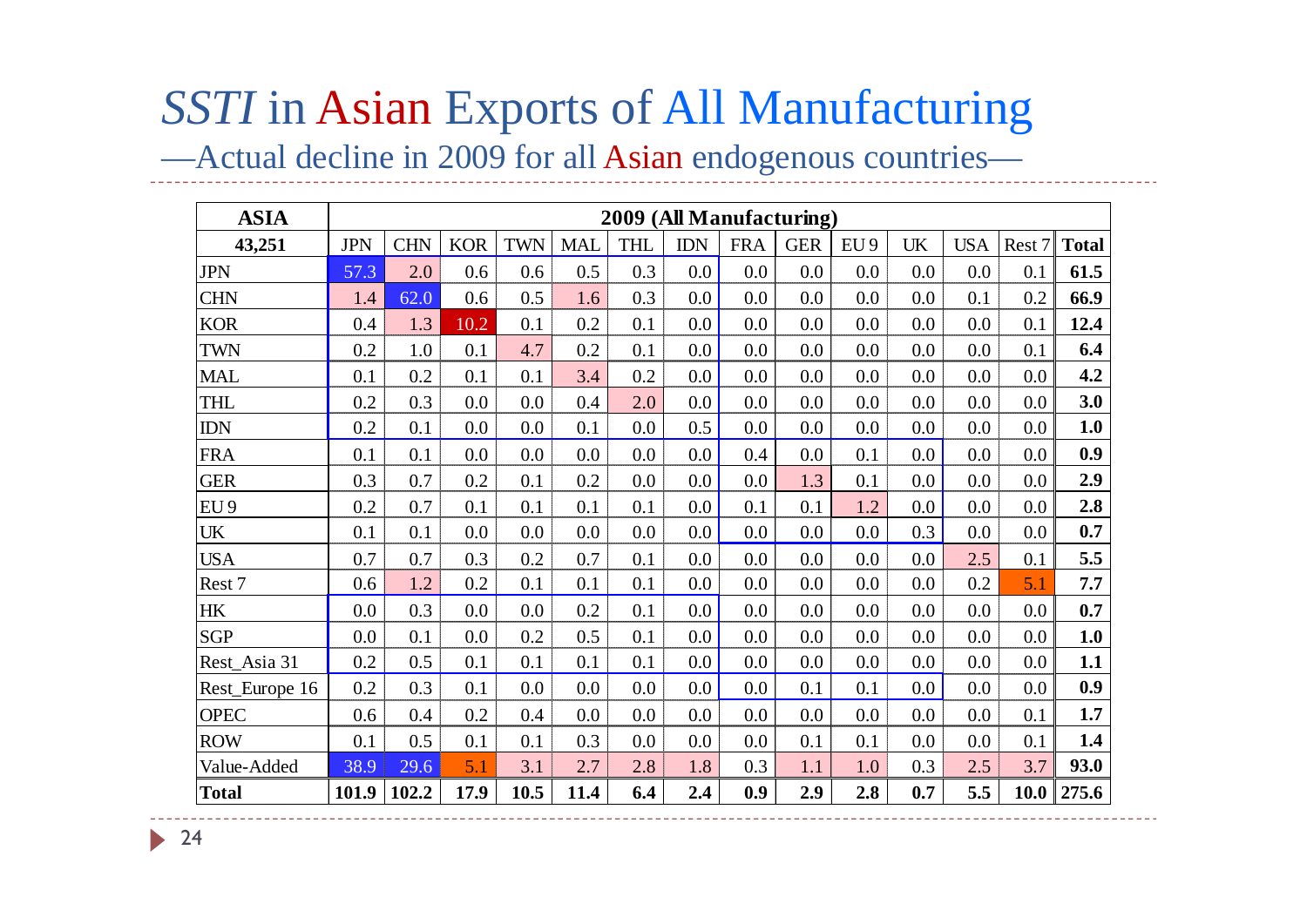# *SSTI* in European Exports of All Manufacturing

—Actual decline in 2009 for all European endogenous countries—

| <b>Europe</b>   |            |            |            |            |            |            |            |            | 2009 (All Manufacturing) |                 |           |            |        |              |
|-----------------|------------|------------|------------|------------|------------|------------|------------|------------|--------------------------|-----------------|-----------|------------|--------|--------------|
| 22,261          | <b>JPN</b> | <b>CHN</b> | <b>KOR</b> | <b>TWN</b> | <b>MAL</b> | <b>THL</b> | <b>IDN</b> | <b>FRA</b> | <b>GER</b>               | EU <sub>9</sub> | <b>UK</b> | <b>USA</b> | Rest 7 | <b>Total</b> |
| <b>JPN</b>      | 1.5        | 0.1        | 0.0        | 0.0        | 0.0        | 0.0        | 0.0        | 0.1        | 0.5                      | 0.4             | 0.2       | 0.0        | 0.0    | 3.0          |
| <b>CHN</b>      | 0.0        | 3.2        | 0.0        | 0.0        | 0.0        | 0.0        | 0.0        | 0.2        | 0.6                      | 1.0             | 0.2       | 0.1        | 0.0    | 5.4          |
| <b>KOR</b>      | 0.0        | 0.1        | 0.5        | 0.0        | 0.0        | 0.0        | 0.0        | 0.0        | 0.1                      | 0.1             | 0.0       | 0.0        | 0.0    | 0.9          |
| <b>TWN</b>      | 0.0        | 0.1        | 0.0        | 0.3        | 0.0        | 0.0        | 0.0        | 0.0        | 0.1                      | 0.1             | 0.1       | 0.0        | 0.0    | 0.6          |
| <b>MAL</b>      | 0.0        | 0.0        | 0.0        | 0.0        | 0.1        | 0.0        | 0.0        | 0.0        | 0.1                      | 0.1             | 0.0       | 0.0        | 0.0    | 0.3          |
| THL             | 0.0        | 0.0        | 0.0        | 0.0        | 0.0        | 0.1        | 0.0        | 0.0        | 0.0                      | 0.1             | 0.0       | 0.0        | 0.0    | 0.3          |
| <b>IDN</b>      | 0.0        | 0.0        | 0.0        | 0.0        | 0.0        | 0.0        | 0.0        | 0.0        | 0.0                      | 0.1             | 0.0       | 0.0        | 0.0    | 0.2          |
| <b>FRA</b>      | 0.0        | 0.0        | 0.0        | 0.0        | 0.0        | 0.0        | 0.0        | 17.1       | 1.3                      | 1.6             | 0.6       | 0.0        | 0.0    | 20.6         |
| <b>GER</b>      | 0.0        | 0.0        | 0.0        | 0.0        | 0.0        | 0.0        | 0.0        | 1.3        | 40.2                     | 3.3             | 1.0       | 0.0        | 0.0    | 45.9         |
| EU <sub>9</sub> | 0.0        | 0.0        | 0.0        | 0.0        | 0.0        | 0.0        | 0.0        | 1.9        | 4.2                      | 32.9            | 1.3       | 0.0        | 0.0    | 40.4         |
| <b>UK</b>       | 0.0        | 0.0        | 0.0        | 0.0        | 0.0        | 0.0        | 0.0        | 0.4        | 0.8                      | 0.9             | 12.7      | 0.0        | 0.0    | 14.9         |
| <b>USA</b>      | 0.0        | 0.0        | 0.0        | 0.0        | 0.0        | 0.0        | 0.0        | 0.7        | 0.7                      | 0.8             | 0.5       | 2.6        | 0.1    | 5.5          |
| Rest 7          | 0.0        | 0.1        | 0.0        | 0.0        | 0.0        | 0.0        | 0.0        | 0.2        | 0.4                      | 0.6             | 0.2       | 0.2        | 1.4    | 3.1          |
| <b>HK</b>       | 0.0        | 0.0        | 0.0        | 0.0        | 0.0        | 0.0        | 0.0        | 0.0        | 0.0                      | 0.0             | 0.0       | 0.0        | 0.0    | 0.1          |
| <b>SGP</b>      | 0.0        | 0.0        | $0.0\,$    | 0.0        | 0.0        | 0.0        | 0.0        | 0.1        | 0.0                      | 0.0             | 0.1       | 0.0        | 0.0    | 0.2          |
| Rest_Asia 31    | 0.0        | 0.0        | 0.0        | 0.0        | 0.0        | 0.0        | 0.0        | 0.1        | 0.3                      | 0.4             | 0.1       | 0.0        | 0.0    | 1.0          |
| Rest_Europe 16  | 0.0        | 0.0        | 0.0        | 0.0        | 0.0        | 0.0        | 0.0        | 0.4        | 4.1                      | 1.8             | 0.5       | 0.0        | 0.0    | 6.9          |
| <b>OPEC</b>     | 0.0        | 0.0        | 0.0        | 0.0        | 0.0        | 0.0        | 0.0        | 0.1        | 0.0                      | 0.2             | 0.0       | 0.0        | 0.0    | 0.5          |
| <b>ROW</b>      | 0.0        | 0.0        | 0.0        | 0.0        | 0.0        | 0.0        | 0.0        | 0.4        | 1.0                      | 1.1             | 0.2       | 0.0        | 0.0    | 2.9          |
| Value-Added     | 1.3        | 1.6        | 0.3        | 0.2        | 0.1        | 0.1        | $0.2\,$    | 12.6       | 30.9                     | 26.1            | 11.2      | 2.5        | 1.3    | 88.3         |
| <b>Total</b>    | 3.0        | 5.4        | 0.9        | 0.6        | 0.3        | 0.3        | 0.2        | 35.7       | 85.4                     | 71.6            | 29.1      | 5.5        | 3.0    | 241.1        |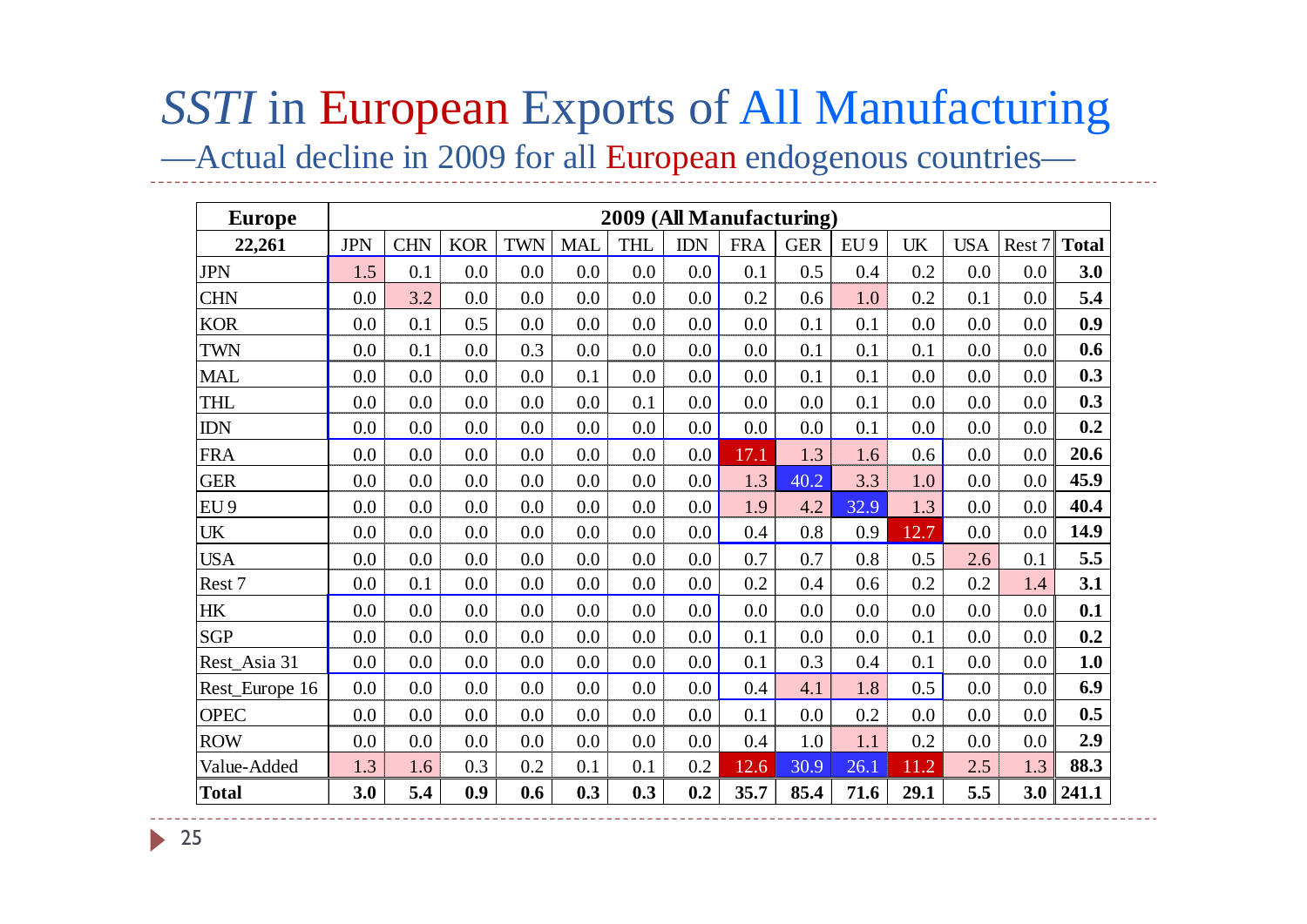#### *SSTI* in Asian Exports of Transport Equipment

—Actual decline in 2009 for all Asian endogenous countries—

| <b>ASIA</b>                     |            |            |            |            |            | 2009 (Transport Equipment) |            |            |            |                 |           |            |        |              |
|---------------------------------|------------|------------|------------|------------|------------|----------------------------|------------|------------|------------|-----------------|-----------|------------|--------|--------------|
| 13,011                          | <b>JPN</b> | <b>CHN</b> | <b>KOR</b> | <b>TWN</b> | <b>MAL</b> | <b>THL</b>                 | <b>IDN</b> | <b>FRA</b> | <b>GER</b> | EU <sub>9</sub> | <b>UK</b> | <b>USA</b> | Rest 7 | <b>Total</b> |
| <b>JPN</b>                      | 125.6      | 0.4        | 0.9        | 0.1        | 0.0        | 0.1                        | 0.0        | 0.0        | 0.0        | 0.0             | 0.0       | 0.0        | 0.0    | 127.2        |
| <b>CHN</b>                      | 1.8        | 11.4       | 0.6        | 0.1        | 0.0        | 0.0                        | 0.0        | 0.0        | 0.0        | 0.0             | 0.0       | 0.0        | 0.1    | 14.0         |
| <b>KOR</b>                      | 0.6        | 0.2        | 19.0       | 0.0        | 0.0        | 0.0                        | 0.0        | 0.0        | 0.0        | 0.0             | 0.0       | 0.0        | 0.0    | 19.9         |
| <b>TWN</b>                      | 0.2        | 0.1        | 0.1        | 1.2        | 0.0        | 0.0                        | 0.0        | 0.0        | 0.0        | 0.0             | 0.0       | 0.0        | 0.0    | 1.6          |
| <b>MAL</b>                      | 0.1        | 0.0        | 0.0        | 0.0        | 0.2        | 0.0                        | 0.0        | 0.0        | 0.0        | 0.0             | 0.0       | 0.0        | 0.0    | 0.4          |
| <b>THL</b>                      | 0.4        | 0.0        | 0.0        | 0.0        | 0.0        | 0.3                        | 0.0        | 0.0        | 0.0        | 0.0             | 0.0       | 0.0        | 0.0    | 0.8          |
| $IDN$                           | 0.4        | 0.0        | 0.0        | 0.0        | 0.0        | 0.0                        | 0.1        | 0.0        | 0.0        | 0.0             | 0.0       | 0.0        | 0.0    | 0.6          |
| <b>FRA</b>                      | 0.2        | 0.1        | 0.1        | 0.0        | 0.0        | 0.0                        | 0.0        | 0.4        | 0.0        | 0.0             | 0.0       | 0.0        | 0.0    | 0.9          |
| <b>GER</b>                      | 0.6        | 0.2        | 0.3        | 0.0        | 0.0        | 0.0                        | 0.0        | 0.0        | 1.1        | 0.1             | 0.0       | 0.0        | 0.0    | 2.4          |
| EU <sub>9</sub>                 | 0.5        | 0.1        | 0.1        | 0.0        | 0.0        | 0.0                        | 0.0        | 0.1        | 0.1        | 0.8             | 0.0       | 0.0        | 0.0    | 1.7          |
| $\ensuremath{\text{UK}}\xspace$ | 0.2        | 0.0        | 0.0        | 0.0        | 0.0        | 0.0                        | 0.0        | 0.0        | 0.0        | 0.0             | 0.3       | 0.0        | 0.0    | 0.6          |
| <b>USA</b>                      | 1.1        | 0.2        | 0.3        | 0.1        | 0.0        | 0.0                        | 0.0        | 0.0        | 0.0        | 0.0             | 0.0       | 1.6        | 0.1    | 3.5          |
| Rest 7                          | 1.0        | 0.1        | 0.2        | 0.0        | 0.0        | 0.0                        | 0.0        | 0.0        | 0.0        | 0.0             | 0.0       | 0.1        | 1.4    | 3.0          |
| $\rm{HK}$                       | 0.0        | 0.0        | 0.0        | 0.0        | 0.0        | 0.0                        | 0.0        | 0.0        | 0.0        | 0.0             | 0.0       | 0.0        | 0.0    | 0.1          |
| <b>SGP</b>                      | $0.0\,$    | 0.0        | 0.0        | 0.1        | 0.0        | 0.0                        | 0.0        | 0.0        | 0.0        | 0.0             | 0.0       | 0.0        | 0.0    | 0.1          |
| Rest_Asia 31                    | 0.3        | 0.1        | 0.1        | 0.0        | 0.0        | 0.0                        | 0.0        | 0.0        | 0.0        | 0.0             | 0.0       | 0.0        | 0.0    | 0.5          |
| Rest_Europe 16                  | 0.3        | 0.1        | 0.1        | 0.0        | 0.0        | 0.0                        | 0.0        | 0.0        | 0.1        | 0.1             | 0.0       | 0.0        | 0.0    | 0.8          |
| <b>OPEC</b>                     | 0.8        | 0.1        | 0.2        | 0.1        | 0.0        | 0.0                        | 0.0        | 0.0        | 0.0        | 0.0             | 0.0       | 0.0        | 0.0    | 1.3          |
| <b>ROW</b>                      | 0.2        | 0.1        | 0.1        | 0.0        | 0.0        | 0.0                        | 0.0        | 0.0        | 0.0        | 0.0             | 0.0       | 0.0        | 0.0    | 0.6          |
| Value-Added                     | 77.1       | 4.8        | 8.1        | 0.8        | 0.2        | 0.3                        | 0.4        | 0.3        | 0.9        | 0.6             | 0.3       | 1.5        | 1.3    | 96.5         |
| <b>Total</b>                    | 211.4      | 18.0       | 30.6       | 2.5        | 0.5        | 0.8                        | 0.5        | 0.9        | 2.4        | 1.7             | 0.6       | 3.5        | 3.0    | 276.5        |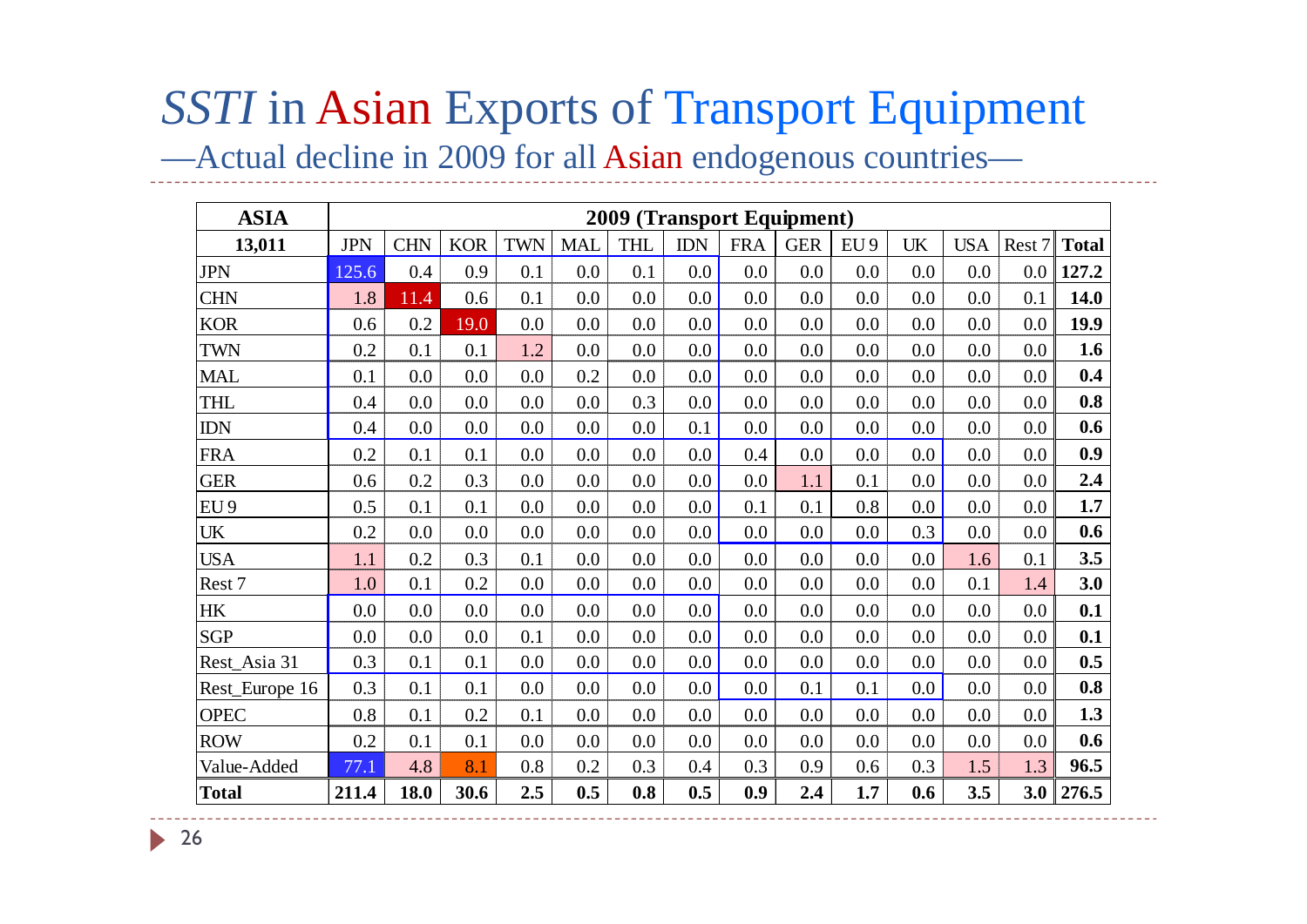# **SSTI** in European Exports of Transport Equipment

—Actual decline in 2009 for all European endogenous countries—

| <b>Europe</b>                   |            |            |            |            |            |            |            | 2009 (Transport Equipment) |            |                 |           |            |         |              |
|---------------------------------|------------|------------|------------|------------|------------|------------|------------|----------------------------|------------|-----------------|-----------|------------|---------|--------------|
| 7,645                           | <b>JPN</b> | <b>CHN</b> | <b>KOR</b> | <b>TWN</b> | <b>MAL</b> | <b>THL</b> | <b>IDN</b> | <b>FRA</b>                 | <b>GER</b> | EU <sub>9</sub> | <b>UK</b> | <b>USA</b> | Rest 7  | <b>Total</b> |
| <b>JPN</b>                      | 2.0        | 0.1        | 0.0        | 0.0        | 0.0        | 0.0        | 0.0        | 0.1                        | 0.7        | 0.3             | 0.4       | 0.1        | $0.0\,$ | 3.7          |
| <b>CHN</b>                      | 0.0        | 2.2        | 0.0        | 0.0        | 0.0        | 0.0        | 0.0        | 0.1                        | 0.6        | 0.4             | 0.2       | 0.1        | 0.0     | 3.7          |
| <b>KOR</b>                      | 0.0        | 0.1        | 0.4        | 0.0        | 0.0        | 0.0        | 0.0        | $0.0\,$                    | 0.1        | 0.1             | 0.0       | 0.0        | 0.0     | 0.8          |
| <b>TWN</b>                      | 0.0        | 0.0        | 0.0        | 0.2        | 0.0        | 0.0        | 0.0        | 0.0                        | 0.1        | 0.1             | 0.0       | 0.0        | 0.0     | 0.5          |
| <b>MAL</b>                      | 0.0        | 0.0        | 0.0        | 0.0        | 0.1        | 0.0        | 0.0        | 0.0                        | 0.0        | 0.0             | 0.0       | 0.0        | 0.0     | 0.2          |
| THL                             | 0.0        | 0.0        | 0.0        | 0.0        | 0.0        | 0.1        | 0.0        | 0.0                        | 0.0        | 0.0             | 0.0       | 0.0        | 0.0     | 0.2          |
| <b>IDN</b>                      | 0.0        | 0.0        | 0.0        | 0.0        | 0.0        | 0.0        | 0.0        | 0.0                        | 0.0        | 0.0             | 0.0       | 0.0        | $0.0\,$ | 0.1          |
| <b>FRA</b>                      | 0.0        | 0.0        | 0.0        | 0.0        | 0.0        | 0.0        | 0.0        | 15.0                       | 2.3        | 1.9             | 0.9       | 0.0        | 0.0     | 20.2         |
| <b>GER</b>                      | 0.0        | 0.0        | 0.0        | 0.0        | 0.0        | 0.0        | 0.0        | 1.7                        | 67.9       | 3.4             | 1.6       | 0.0        | 0.0     | 74.7         |
| EU <sub>9</sub>                 | 0.0        | 0.0        | 0.0        | 0.0        | 0.0        | 0.0        | 0.0        | 1.3                        | 7.6        | 21.2            | 1.5       | 0.0        | $0.0\,$ | 31.7         |
| $\ensuremath{\text{UK}}\xspace$ | 0.0        | 0.0        | 0.0        | 0.0        | 0.0        | 0.0        | 0.0        | 0.4                        | 1.8        | 0.7             | 16.0      | 0.0        | 0.0     | 18.9         |
| <b>USA</b>                      | 0.0        | 0.0        | 0.0        | 0.0        | 0.0        | 0.0        | 0.0        | 1.2                        | 0.7        | 0.6             | 0.4       | 2.8        | 0.1     | 5.9          |
| Rest 7                          | 0.0        | 0.0        | 0.0        | 0.0        | 0.0        | $0.0\,$    | 0.0        | 0.2                        | 0.7        | 0.3             | 0.2       | 0.2        | 1.5     | 3.2          |
| HK                              | 0.0        | 0.0        | 0.0        | 0.0        | 0.0        | 0.0        | 0.0        | 0.0                        | 0.0        | 0.0             | 0.0       | 0.0        | 0.0     | 0.1          |
| <b>SGP</b>                      | 0.0        | 0.0        | 0.0        | 0.0        | 0.0        | 0.0        | 0.0        | 0.0                        | 0.0        | 0.0             | 0.0       | 0.0        | $0.0\,$ | 0.1          |
| Rest_Asia 31                    | 0.0        | 0.0        | 0.0        | 0.0        | 0.0        | $0.0\,$    | 0.0        | 0.1                        | 0.6        | 0.2             | 0.2       | 0.0        | 0.0     | 1.2          |
| Rest_Europe 16                  | 0.0        | 0.0        | 0.0        | 0.0        | 0.0        | 0.0        | 0.0        | 0.4                        | 8.3        | 1.8             | 0.7       | 0.0        | 0.0     | 11.3         |
| <b>OPEC</b>                     | 0.0        | 0.0        | 0.0        | 0.0        | 0.0        | 0.0        | 0.0        | 0.0                        | 0.0        | 0.1             | 0.0       | 0.0        | 0.0     | 0.4          |
| <b>ROW</b>                      | 0.0        | 0.0        | 0.0        | 0.0        | 0.0        | 0.0        | 0.0        | 0.3                        | 1.2        | 0.6             | 0.2       | 0.0        | 0.0     | 2.4          |
| Value-Added                     | 1.5        | 1.1        | 0.2        | 0.2        | 0.1        | 0.1        | 0.1        | 10.3                       | 41.3       | 15.3            | 10.7      | 2.6        | 1.2     | 84.5         |
| <b>Total</b>                    | 3.7        | 3.7        | 0.8        | 0.5        | 0.2        | 0.2        | 0.1        | 31.3                       | 134.0      | 47.0            | 33.2      | 5.9        | 3.1     | 263.6        |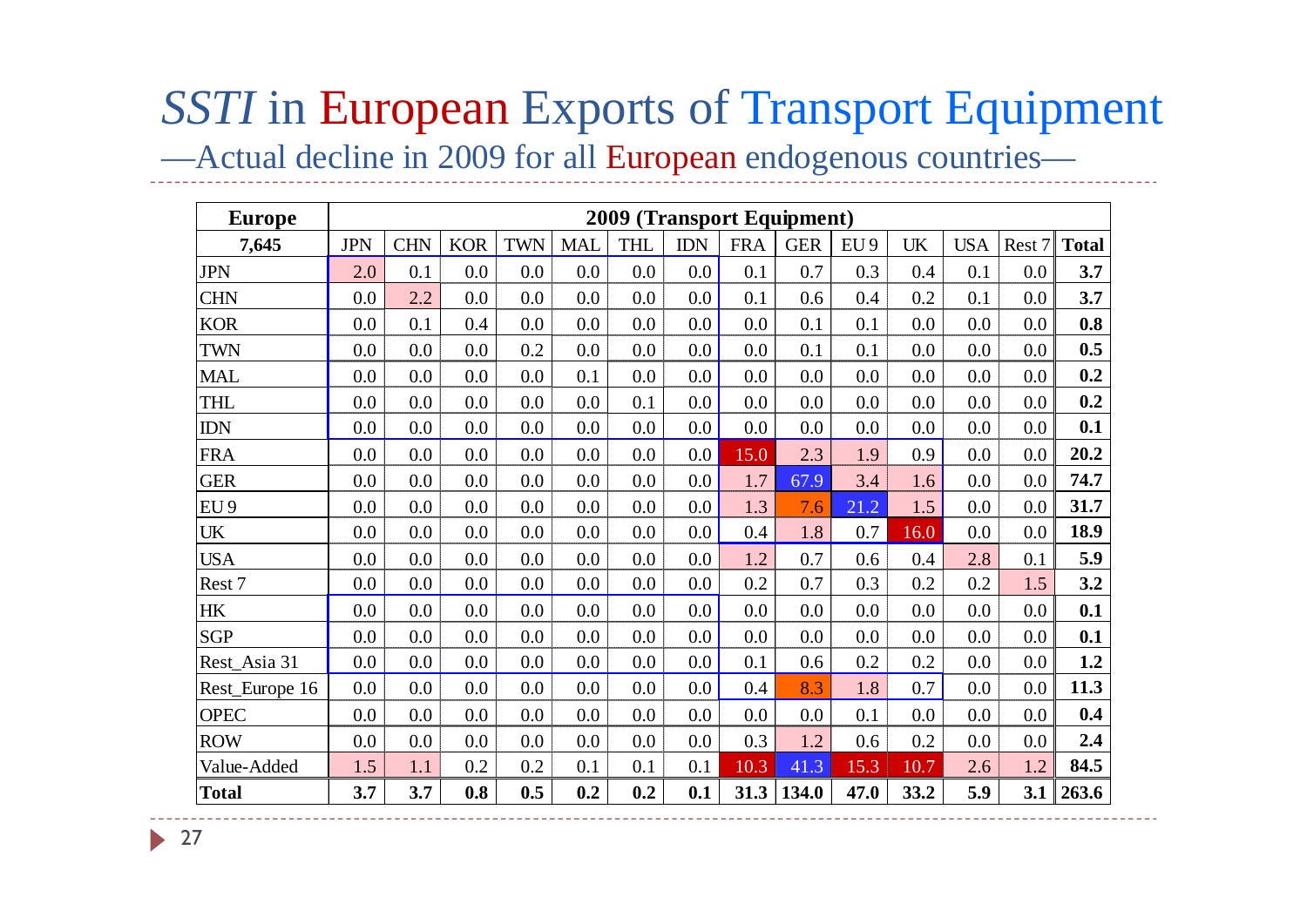#### *SSTI* in Asian Exports of Electric Machinery

—Actual decline in 2009 for all Asian endogenous countries—

| <b>ASIA</b>     |            |            |            |            |            | 2009 (Electric Machinery) |            |            |            |                 |           |            |        |              |
|-----------------|------------|------------|------------|------------|------------|---------------------------|------------|------------|------------|-----------------|-----------|------------|--------|--------------|
| 6,683           | <b>JPN</b> | <b>CHN</b> | <b>KOR</b> | <b>TWN</b> | <b>MAL</b> | THL                       | <b>IDN</b> | <b>FRA</b> | <b>GER</b> | EU <sub>9</sub> | <b>UK</b> | <b>USA</b> | Rest 7 | <b>Total</b> |
| <b>JPN</b>      | 38.2       | 2.4        | 0.8        | 1.3        | 2.3        | 1.0                       | 0.0        | 0.0        | 0.0        | 0.0             | 0.0       | 0.1        | 0.1    | 46.2         |
| <b>CHN</b>      | 2.7        | 34.7       | 1.7        | 1.6        | 9.5        | 1.2                       | 0.0        | 0.0        | 0.1        | 0.1             | 0.0       | 0.2        | 0.1    | 52.1         |
| <b>KOR</b>      | 0.5        | 2.0        | 8.1        | 0.3        | 0.8        | 0.2                       | 0.0        | 0.0        | 0.0        | 0.0             | 0.0       | 0.0        | 0.0    | 12.1         |
| <b>TWN</b>      | 0.5        | 1.5        | 0.4        | 6.0        | 1.1        | 0.2                       | 0.0        | 0.0        | 0.0        | 0.0             | 0.0       | 0.0        | 0.0    | 9.9          |
| <b>MAL</b>      | 0.4        | 0.4        | 0.2        | 0.5        | 14.9       | 1.0                       | 0.0        | 0.0        | 0.0        | 0.0             | 0.0       | 0.1        | 0.0    | 17.5         |
| THL             | 0.3        | 0.5        | 0.1        | 0.1        | 2.1        | 3.1                       | 0.0        | 0.0        | 0.0        | 0.0             | 0.0       | 0.0        | 0.0    | 6.3          |
| <b>IDN</b>      | $0.2\,$    | 0.1        | 0.0        | 0.0        | 0.3        | 0.0                       | 0.2        | 0.0        | 0.0        | 0.0             | 0.0       | 0.0        | 0.0    | 0.9          |
| <b>FRA</b>      | 0.1        | 0.1        | 0.0        | 0.0        | 0.2        | 0.0                       | 0.0        | 0.5        | 0.0        | 0.1             | 0.0       | 0.0        | 0.0    | 1.0          |
| <b>GER</b>      | 0.2        | 0.6        | 0.1        | 0.1        | 0.9        | 0.0                       | 0.0        | 0.0        | 1.7        | 0.2             | 0.0       | 0.0        | 0.0    | 4.0          |
| EU <sub>9</sub> | 0.1        | 0.3        | 0.1        | 0.1        | 0.8        | 0.1                       | 0.0        | 0.1        | 0.2        | 1.3             | 0.0       | 0.0        | 0.0    | 3.1          |
| <b>UK</b>       | 0.1        | 0.1        | 0.0        | 0.0        | 0.2        | 0.1                       | 0.0        | 0.0        | 0.0        | 0.1             | 0.4       | 0.0        | 0.0    | 0.9          |
| <b>USA</b>      | 0.6        | 0.6        | 0.4        | 0.4        | 3.8        | 0.5                       | 0.0        | 0.0        | 0.0        | 0.1             | 0.0       | 5.1        | 0.1    | 11.6         |
| Rest 7          | 0.6        | 0.5        | 0.1        | 0.1        | 0.3        | 0.2                       | 0.0        | 0.0        | $0.0\,$    | 0.0             | 0.0       | 0.3        | 2.6    | 4.6          |
| <b>HK</b>       | 0.0        | 0.2        | 0.1        | 0.0        | 1.3        | 0.1                       | 0.0        | 0.0        | 0.0        | 0.0             | 0.0       | 0.0        | 0.0    | 1.8          |
| <b>SGP</b>      | 0.1        | 0.3        | 0.1        | 0.7        | 2.7        | 0.3                       | 0.0        | 0.0        | 0.0        | 0.0             | 0.0       | 0.0        | 0.0    | 4.2          |
| Rest_Asia 31    | 0.2        | 0.4        | 0.1        | 0.5        | 0.3        | 0.1                       | 0.0        | 0.0        | 0.0        | 0.0             | 0.0       | 0.0        | 0.0    | 1.7          |
| Rest_Europe 16  | 0.1        | 0.3        | 0.1        | 0.1        | 0.1        | 0.0                       | 0.0        | 0.0        | 0.1        | 0.1             | 0.0       | 0.0        | 0.0    | 0.9          |
| <b>OPEC</b>     | 0.5        | 0.2        | 0.2        | 0.5        | 0.1        | 0.0                       | 0.0        | 0.0        | 0.0        | 0.0             | 0.0       | 0.0        | 0.0    | 1.5          |
| <b>ROW</b>      | 0.1        | 0.3        | 0.1        | 0.1        | 2.1        | 0.0                       | 0.0        | 0.0        | 0.1        | 0.1             | 0.0       | 0.1        | 0.0    | 3.0          |
| Value-Added     | 29.9       | 16.3       | 5.0        | 5.0        | 11.9       | 6.4                       | 1.1        | 0.4        | 1.5        | 1.0             | 0.4       | 5.5        | 2.1    | 86.5         |
| <b>Total</b>    | 75.3       | 61.8       | 17.6       | 17.3       | 55.8       | 14.6                      | 1.4        | 1.0        | 4.0        | 3.1             | 0.9       | 11.6       | 5.4    | 269.8        |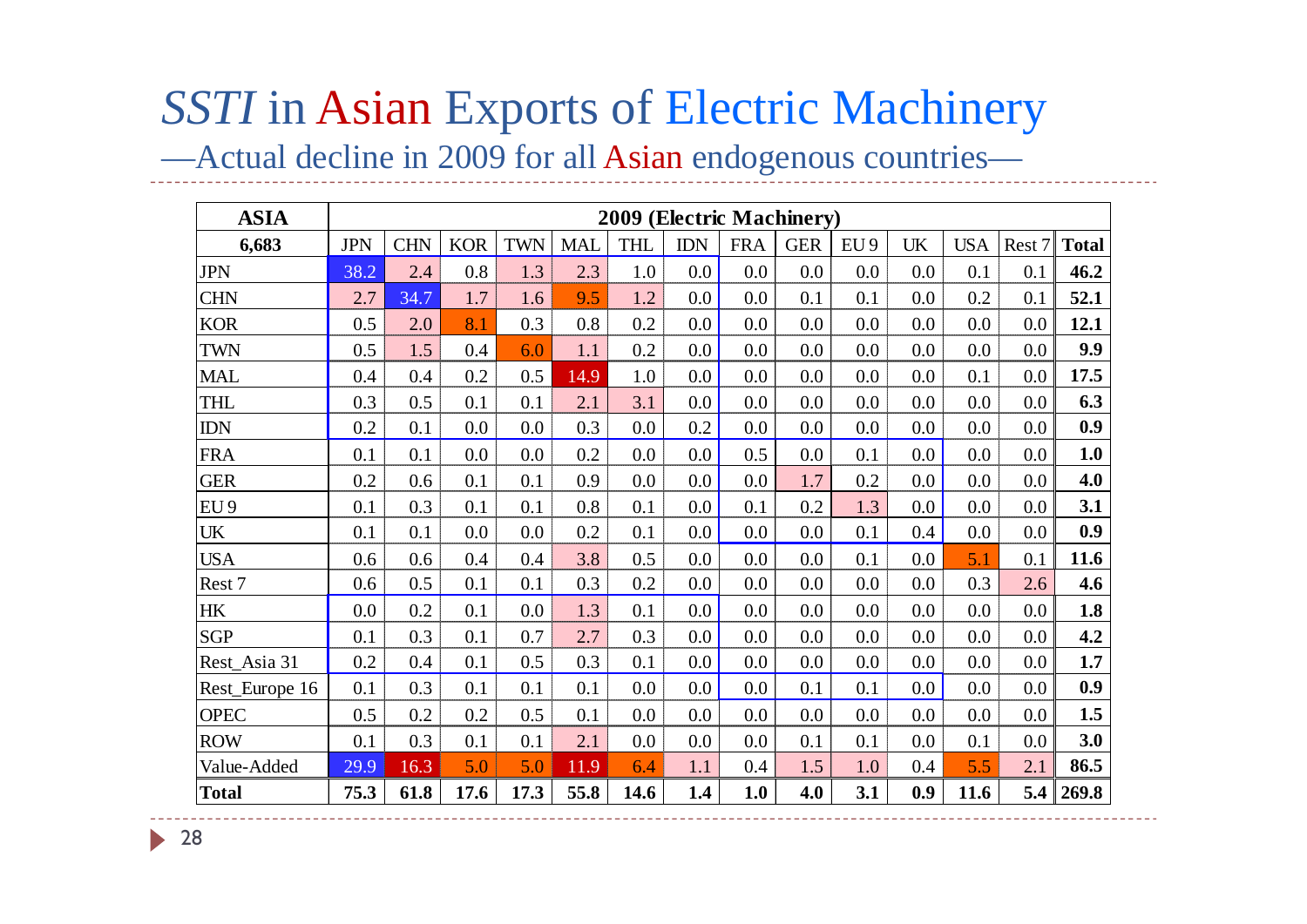# **SSTI** in European Exports of Electric Machinery

—Actual decline in 2009 for all European endogenous countries—

| <b>Europe</b>   |            |            |            |            |            | 2009 (Electric Machinery) |            |            |            |                 |           |            |        |              |
|-----------------|------------|------------|------------|------------|------------|---------------------------|------------|------------|------------|-----------------|-----------|------------|--------|--------------|
| 1,487           | <b>JPN</b> | <b>CHN</b> | <b>KOR</b> | <b>TWN</b> | <b>MAL</b> | <b>THL</b>                | <b>IDN</b> | <b>FRA</b> | <b>GER</b> | EU <sub>9</sub> | <b>UK</b> | <b>USA</b> | Rest 7 | <b>Total</b> |
| <b>JPN</b>      | 2.5        | 0.5        | 0.1        | 0.2        | 0.1        | 0.0                       | 0.0        | 0.1        | 0.6        | 0.6             | 0.4       | 0.0        | 0.0    | 5.0          |
| <b>CHN</b>      | 0.1        | 7.9        | 0.2        | 0.2        | 0.1        | 0.0                       | 0.0        | 0.2        | 1.8        | 2.8             | 0.8       | 0.1        | 0.1    | 14.1         |
| <b>KOR</b>      | 0.0        | 0.4        | 1.2        | 0.0        | 0.0        | 0.0                       | 0.0        | 0.0        | 0.4        | 0.3             | 0.1       | 0.0        | 0.0    | 2.5          |
| <b>TWN</b>      | 0.0        | 0.3        | 0.0        | 0.9        | 0.0        | 0.0                       | 0.0        | 0.0        | 0.3        | 0.4             | 0.4       | 0.0        | 0.0    | 2.4          |
| <b>MAL</b>      | 0.0        | 0.1        | 0.0        | 0.0        | 0.5        | 0.0                       | 0.0        | 0.0        | 0.3        | 0.2             | 0.1       | 0.0        | 0.0    | 1.3          |
| THL             | 0.0        | 0.1        | 0.0        | 0.0        | 0.0        | 0.2                       | 0.0        | 0.0        | 0.0        | 0.2             | 0.1       | 0.0        | 0.0    | 0.7          |
| <b>IDN</b>      | 0.0        | 0.0        | 0.0        | 0.0        | 0.0        | 0.0                       | $0.0\,$    | 0.0        | 0.0        | 0.0             | 0.0       | 0.0        | 0.0    | 0.2          |
| <b>FRA</b>      | 0.0        | 0.0        | 0.0        | 0.0        | 0.0        | 0.0                       | 0.0        | 6.2        | 0.8        | 1.8             | 0.4       | 0.0        | 0.0    | 9.2          |
| <b>GER</b>      | 0.0        | 0.1        | 0.0        | 0.0        | 0.0        | 0.0                       | 0.0        | 0.4        | 34.2       | 4.5             | 1.0       | 0.0        | 0.0    | 40.3         |
| EU <sub>9</sub> | 0.0        | 0.1        | 0.0        | 0.0        | 0.0        | 0.0                       | 0.0        | 0.7        | 2.7        | 40.1            | 1.3       | 0.0        | 0.0    | 45.0         |
| <b>UK</b>       | 0.0        | 0.0        | 0.0        | 0.0        | 0.0        | 0.0                       | 0.0        | 0.1        | 0.5        | 1.5             | 12.1      | 0.0        | 0.0    | 14.3         |
| <b>USA</b>      | 0.0        | 0.1        | 0.0        | 0.0        | 0.1        | 0.0                       | 0.0        | 0.1        | 0.7        | 1.5             | 0.7       | 2.8        | 0.1    | 6.3          |
| Rest 7          | 0.1        | 0.1        | 0.0        | 0.0        | 0.0        | 0.0                       | 0.0        | 0.1        | 0.3        | 0.5             | 0.2       | 0.2        | 1.1    | 2.6          |
| HK              | 0.0        | 0.0        | 0.0        | 0.0        | 0.0        | 0.0                       | 0.0        | 0.0        | 0.1        | 0.1             | 0.1       | 0.0        | 0.0    | 0.4          |
| <b>SGP</b>      | 0.0        | 0.1        | 0.0        | 0.1        | 0.0        | 0.0                       | 0.0        | 0.0        | 0.1        | 0.1             | 0.1       | 0.0        | 0.0    | 0.5          |
| Rest_Asia 31    | 0.0        | 0.1        | 0.0        | 0.0        | 0.0        | 0.0                       | 0.0        | 0.1        | 0.2        | 0.4             | 0.1       | 0.0        | 0.0    | 0.9          |
| Rest_Europe 16  | 0.0        | 0.1        | 0.0        | 0.0        | 0.0        | 0.0                       | $0.0\,$    | 0.3        | 2.8        | 2.7             | 0.6       | 0.0        | 0.0    | 6.5          |
| <b>OPEC</b>     | 0.1        | 0.1        | 0.0        | 0.1        | 0.0        | 0.0                       | 0.0        | 0.0        | $0.0\,$    | 0.2             | 0.0       | 0.0        | 0.0    | 0.6          |
| <b>ROW</b>      | 0.0        | 0.1        | 0.0        | 0.0        | 0.0        | 0.0                       | 0.0        | 0.2        | 1.0        | 1.4             | 0.2       | 0.0        | 0.0    | 3.1          |
| Value-Added     | 2.1        | 4.0        | 0.7        | 0.7        | 0.4        | 0.3                       | 0.2        | 5.4        | 26.1       | 30.0            | 13.9      | 3.0        | 1.1    | 87.8         |
| <b>Total</b>    | 5.0        | 14.1       | 2.5        | 2.4        | 1.3        | 0.7                       | 0.2        | 14.0       | 72.9       | 89.3            | 32.7      | 6.3        | 2.5    | 243.9        |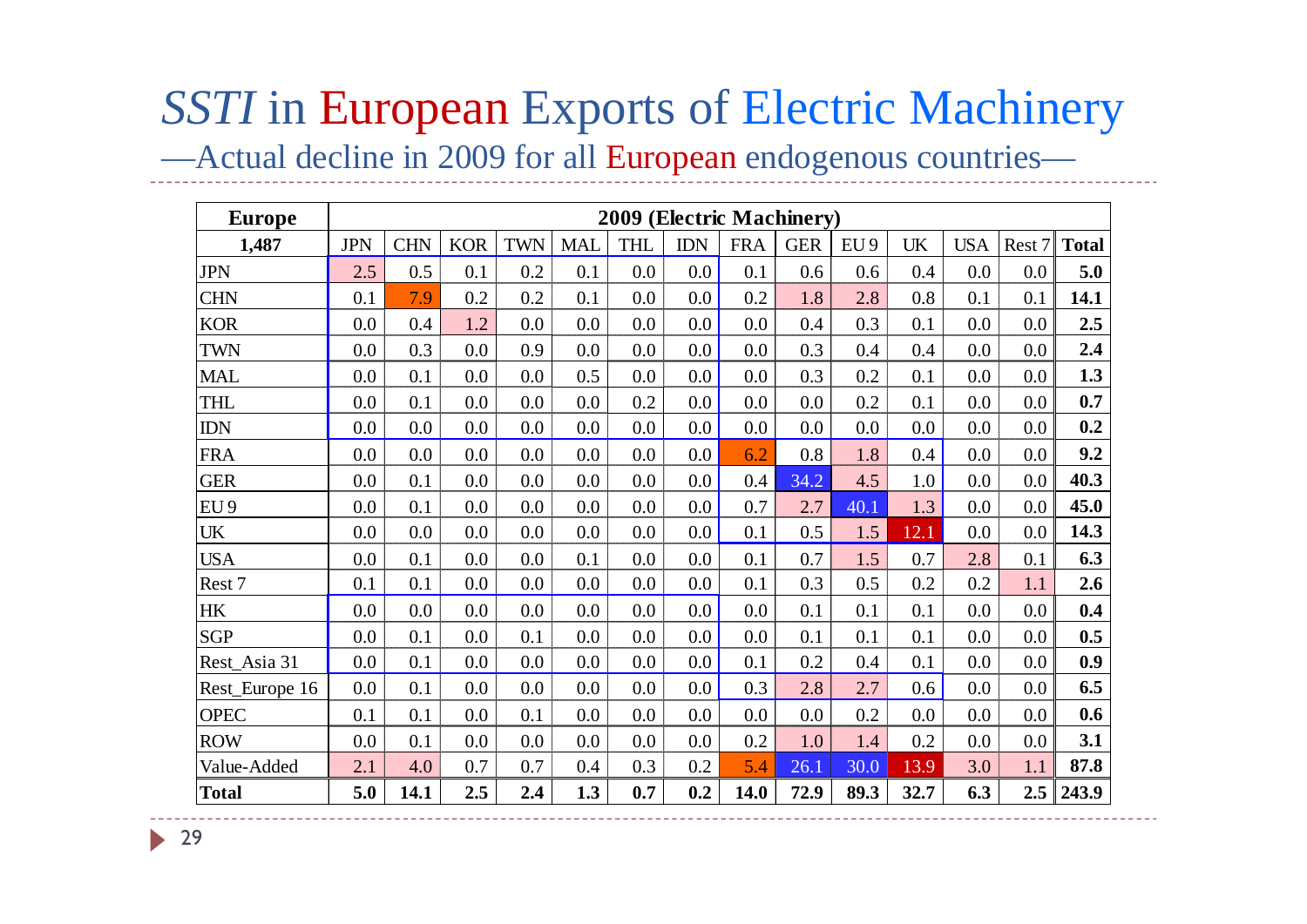#### *SSTI* in Asian Exports of Other Manufacturing

—Actual decline in 2009 for all Asian endogenous countries—

| <b>ASIA</b>                     | 2009 (Other Manufacturing) |           |            |            |            |            |            |            |            |                 |           |            |        |              |
|---------------------------------|----------------------------|-----------|------------|------------|------------|------------|------------|------------|------------|-----------------|-----------|------------|--------|--------------|
| 7,002                           | <b>JPN</b>                 | $\rm CHN$ | <b>KOR</b> | <b>TWN</b> | <b>MAL</b> | <b>THL</b> | <b>IDN</b> | <b>FRA</b> | <b>GER</b> | EU <sub>9</sub> | <b>UK</b> | <b>USA</b> | Rest 7 | <b>Total</b> |
| <b>JPN</b>                      | 7.1                        | 4.1       | 0.2        | 0.5        | 0.2        | 0.2        | 0.0        | 0.0        | 0.0        | 0.0             | 0.0       | 0.0        | 0.2    | 12.7         |
| <b>CHN</b>                      | 0.3                        | 136.0     | 0.3        | 0.4        | 0.1        | 0.2        | 0.0        | 0.0        | 0.0        | 0.1             | 0.0       | 0.0        | 0.4    | 137.8        |
| <b>KOR</b>                      | 0.1                        | 2.2       | 4.0        | 0.1        | 0.1        | 0.0        | 0.0        | 0.0        | 0.0        | 0.0             | 0.0       | 0.0        | 0.3    | 6.8          |
| <b>TWN</b>                      | 0.0                        | 1.4       | 0.0        | 4.3        | 0.0        | 0.0        | 0.0        | 0.0        | 0.0        | 0.0             | 0.0       | 0.0        | 0.2    | 6.1          |
| <b>MAL</b>                      | $0.0\,$                    | 0.2       | 0.0        | 0.0        | 1.3        | 0.0        | 0.0        | 0.0        | 0.0        | 0.0             | 0.0       | 0.0        | 0.0    | 1.8          |
| <b>THL</b>                      | 0.0                        | 0.6       | 0.0        | 0.0        | 0.1        | 1.5        | 0.0        | 0.0        | 0.0        | 0.0             | 0.0       | 0.0        | 0.1    | 2.4          |
| $IDN$                           | $0.0\,$                    | 0.2       | 0.0        | 0.0        | 0.0        | 0.0        | 0.3        | 0.0        | 0.0        | 0.0             | 0.0       | 0.0        | 0.0    | 0.7          |
| <b>FRA</b>                      | $0.0\,$                    | 0.2       | 0.0        | 0.0        | 0.0        | 0.0        | 0.0        | 0.4        | 0.1        | 0.1             | 0.0       | 0.0        | 0.0    | 0.9          |
| <b>GER</b>                      | 0.0                        | 1.3       | 0.0        | 0.1        | 0.0        | 0.0        | 0.0        | 0.0        | 1.4        | 0.2             | 0.0       | 0.0        | 0.1    | 3.3          |
| EU <sub>9</sub>                 | 0.1                        | 2.1       | 0.0        | 0.1        | 0.0        | 0.2        | 0.0        | 0.1        | 0.2        | 2.2             | 0.0       | 0.0        | 0.1    | 5.0          |
| $\ensuremath{\text{UK}}\xspace$ | 0.0                        | 0.2       | 0.0        | 0.0        | 0.0        | 0.0        | 0.0        | 0.0        | 0.0        | 0.1             | 0.3       | 0.0        | 0.0    | 0.7          |
| <b>USA</b>                      | 0.2                        | 1.3       | 0.1        | 0.2        | 0.1        | 0.1        | 0.0        | 0.0        | 0.0        | 0.1             | 0.0       | 2.0        | 0.2    | 4.3          |
| Rest 7                          | 0.2                        | 4.3       | 0.1        | 0.1        | 0.1        | 0.4        | 0.0        | 0.0        | 0.0        | 0.0             | 0.0       | 0.1        | 6.7    | 12.1         |
| HK                              | $0.0\,$                    | 0.8       | 0.0        | 0.0        | 0.1        | 0.2        | 0.0        | 0.0        | 0.0        | 0.0             | 0.0       | 0.0        | 0.2    | 1.2          |
| <b>SGP</b>                      | $0.0\,$                    | 0.2       | 0.0        | 0.1        | 0.1        | 0.0        | 0.0        | 0.0        | 0.0        | 0.0             | 0.0       | 0.0        | 0.0    | 0.5          |
| Rest_Asia 31                    | 0.0                        | 1.6       | 0.0        | 0.1        | 0.0        | 0.1        | 0.0        | 0.0        | 0.0        | 0.0             | 0.0       | 0.0        | 0.0    | 2.0          |
| Rest_Europe 16                  | 0.0                        | 0.6       | 0.0        | 0.0        | 0.0        | 0.0        | 0.0        | 0.0        | 0.1        | 0.1             | 0.0       | 0.0        | 0.0    | 1.1          |
| <b>OPEC</b>                     | 0.3                        | 0.8       | 0.1        | 0.4        | 0.0        | 0.1        | 0.0        | 0.0        | 0.0        | 0.0             | 0.0       | 0.0        | 0.1    | 1.9          |
| <b>ROW</b>                      | $0.0\,$                    | 1.0       | 0.0        | 0.0        | 0.0        | 0.1        | 0.0        | 0.0        | 0.1        | 0.1             | 0.0       | 0.0        | 0.1    | 1.5          |
| Value-Added                     | 6.2                        | 62.8      | 2.3        | 3.0        | 1.1        | 2.6        | 2.7        | 0.3        | 1.3        | 1.9             | 0.3       | 1.9        | 4.5    | 91.0         |
| <b>Total</b>                    | 14.8                       | 222.0     | 7.5        | 9.6        | 3.5        | 5.6        | 3.1        | 0.9        | 3.3        | 5.0             | 0.7       | 4.3        | 13.5   | 293.9        |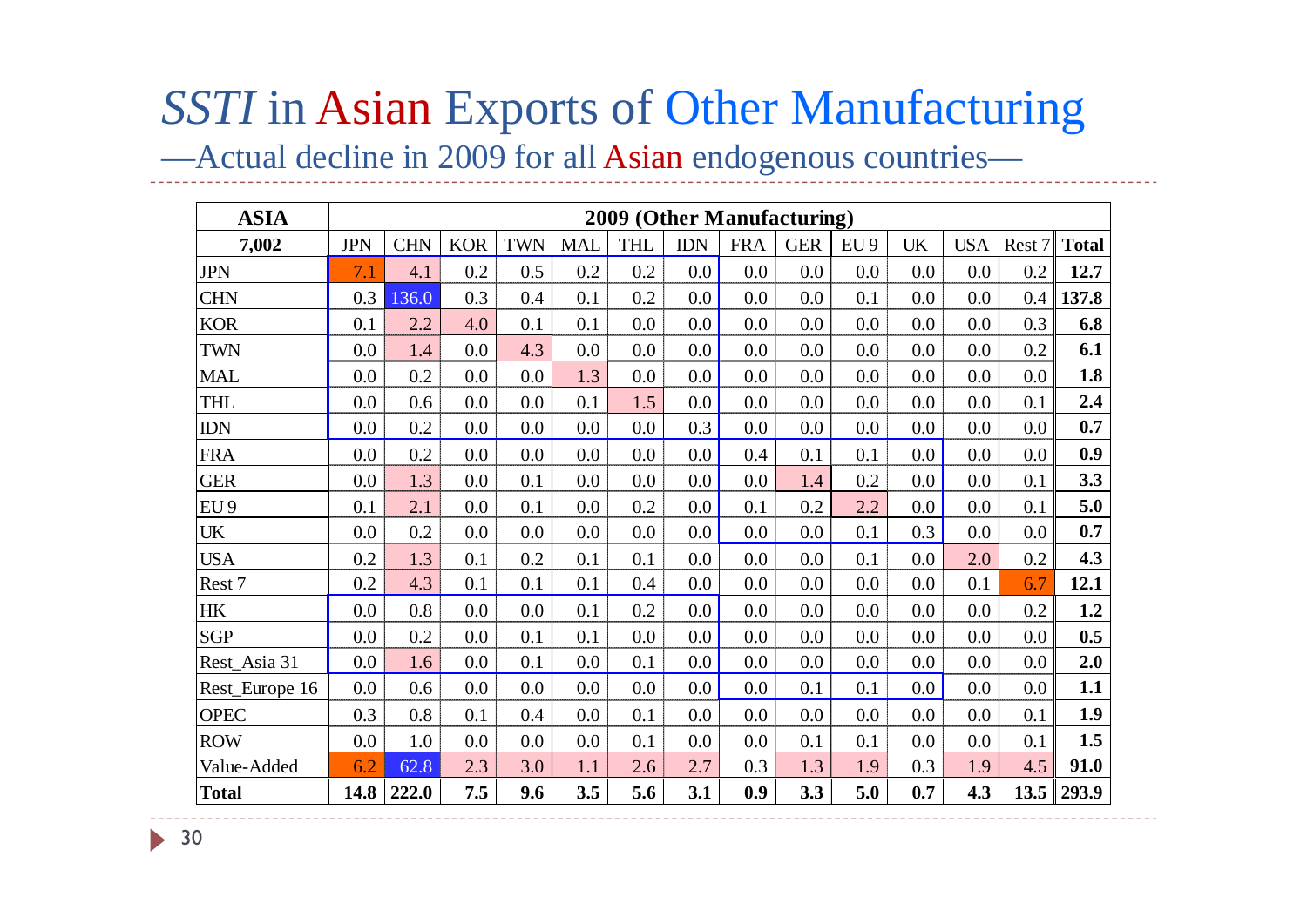# *SSTI* in European Exports of Other Manufacturing

—Actual decline in 2009 for all European endogenous countries—

| <b>Europe</b>   | 2009 (Other Manufacturing) |            |            |            |            |            |            |            |            |                 |      |            |        |              |
|-----------------|----------------------------|------------|------------|------------|------------|------------|------------|------------|------------|-----------------|------|------------|--------|--------------|
| 824             | <b>JPN</b>                 | <b>CHN</b> | <b>KOR</b> | <b>TWN</b> | <b>MAL</b> | <b>THL</b> | <b>IDN</b> | <b>FRA</b> | <b>GER</b> | EU <sub>9</sub> | UK   | <b>USA</b> | Rest 7 | <b>Total</b> |
| <b>JPN</b>      | 0.8                        | 0.1        | 0.0        | 0.0        | 0.0        | 0.0        | 0.0        | 0.1        | 0.1        | 0.4             | 0.1  | 0.0        | 0.0    | 1.7          |
| <b>CHN</b>      | 0.0                        | 4.6        | 0.0        | 0.0        | 0.0        | 0.0        | $0.0\,$    | 0.4        | 0.3        | 2.0             | 0.2  | 0.0        | 0.0    | 7.6          |
| <b>KOR</b>      | 0.0                        | 0.1        | 0.3        | 0.0        | 0.0        | 0.0        | 0.0        | 0.0        | 0.0        | 0.1             | 0.0  | 0.0        | 0.0    | 0.6          |
| <b>TWN</b>      | 0.0                        | 0.1        | 0.0        | 0.2        | 0.0        | 0.0        | 0.0        | 0.0        | 0.0        | 0.1             | 0.0  | 0.0        | 0.0    | 0.4          |
| <b>MAL</b>      | 0.0                        | 0.0        | 0.0        | 0.0        | 0.1        | 0.0        | 0.0        | 0.0        | 0.0        | 0.1             | 0.0  | $0.0\,$    | 0.0    | 0.2          |
| THL             | 0.0                        | 0.0        | 0.0        | 0.0        | 0.0        | 0.2        | 0.0        | 0.0        | 0.0        | 0.2             | 0.0  | 0.0        | 0.0    | 0.5          |
| <b>IDN</b>      | 0.0                        | 0.0        | 0.0        | 0.0        | 0.0        | 0.0        | $0.0\,$    | 0.0        | 0.0        | 0.1             | 0.0  | 0.0        | 0.0    | 0.2          |
| <b>FRA</b>      | 0.0                        | 0.0        | 0.0        | 0.0        | 0.0        | 0.0        | 0.0        | 13.1       | 0.3        | 1.5             | 0.2  | 0.0        | 0.0    | 15.0         |
| <b>GER</b>      | 0.0                        | 0.0        | 0.0        | 0.0        | 0.0        | 0.0        | 0.0        | 0.6        | 12.4       | 3.8             | 0.2  | 0.0        | 0.0    | 17.1         |
| EU <sub>9</sub> | 0.0                        | 0.0        | 0.0        | 0.0        | 0.0        | 0.0        | 0.0        | 1.6        | 1.1        | 56.2            | 0.5  | 0.0        | 0.0    | 59.4         |
| <b>UK</b>       | 0.0                        | 0.0        | 0.0        | 0.0        | 0.0        | 0.0        | $0.0\,$    | 0.3        | 0.2        | 1.0             | 6.3  | 0.0        | 0.0    | 7.7          |
| <b>USA</b>      | 0.0                        | 0.1        | 0.0        | 0.0        | 0.0        | 0.0        | $0.0\,$    | 0.2        | 0.2        | 0.9             | 0.3  | 1.6        | 0.1    | 3.4          |
| Rest 7          | 0.0                        | 0.1        | 0.0        | 0.0        | 0.0        | 0.0        | 0.0        | 0.1        | 0.3        | 1.2             | 0.1  | 0.1        | 1.9    | 3.9          |
| HK              | 0.0                        | 0.0        | 0.0        | 0.0        | 0.0        | 0.0        | 0.0        | 0.0        | 0.0        | 0.3             | 0.0  | 0.0        | 0.0    | 0.4          |
| <b>SGP</b>      | 0.0                        | 0.0        | 0.0        | 0.0        | 0.0        | 0.0        | $0.0\,$    | 0.0        | 0.0        | 0.0             | 0.0  | 0.0        | 0.0    | 0.1          |
| Rest_Asia 31    | 0.0                        | 0.0        | 0.0        | 0.0        | 0.0        | 0.0        | $0.0\,$    | 0.1        | 0.2        | 0.7             | 0.1  | 0.0        | 0.0    | 1.2          |
| Rest_Europe 16  | 0.0                        | 0.0        | 0.0        | 0.0        | 0.0        | 0.0        | $0.0\,$    | 0.6        | 1.7        | 2.5             | 0.3  | 0.0        | 0.0    | 5.1          |
| <b>OPEC</b>     | 0.0                        | 0.0        | 0.0        | 0.0        | 0.0        | 0.0        | $0.0\,$    | 0.0        | 0.0        | 0.4             | 0.0  | 0.0        | 0.0    | 0.6          |
| <b>ROW</b>      | 0.0                        | 0.1        | 0.0        | 0.0        | 0.0        | 0.0        | 0.0        | 0.5        | 0.4        | 1.8             | 0.2  | 0.0        | 0.0    | 3.0          |
| Value-Added     | 0.7                        | 2.3        | 0.2        | 0.1        | 0.1        | 0.2        | 0.1        | 13.6       | 14.2       | 47.5            | 7.4  | 1.5        | 1.5    | 89.4         |
| <b>Total</b>    | 1.7                        | 7.6        | 0.6        | 0.4        | 0.2        | 0.5        | 0.2        | 31.3       | 31.4       | 120.6           | 15.9 | 3.4        | 3.7    | 217.6        |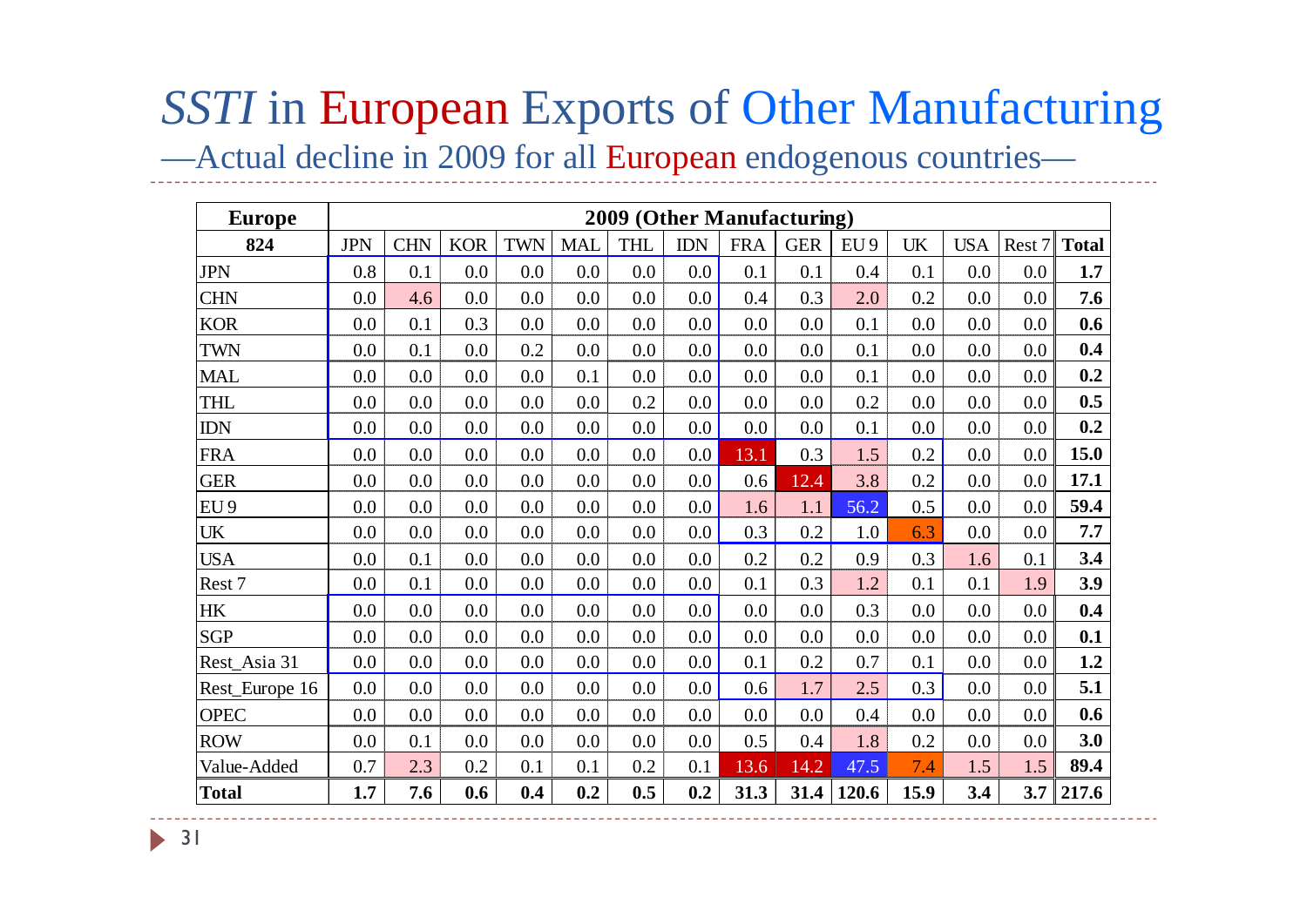## What actually happened in Asia & Europe?

- *SSTI* provides a useful measurement for the actual shock transmission
	- Assume the US imports of finished goods decline from the region (either Asia or Europe).
	- China, Japan and Germany are severely affected by the US import shock.
		- $\blacktriangleright$ The degree of impact on value-added sector is larger in Japan than in China.
	- The shock transmission pattern differs markedly across industries.
		- $\blacktriangleright$ Transport equipment: Japan is most hit by the shock.
		- $\blacktriangleright$  Electric machinery: Although the US import decline form China was much smaller than that from Japan, China's domestic production and trade are most affected by the shock.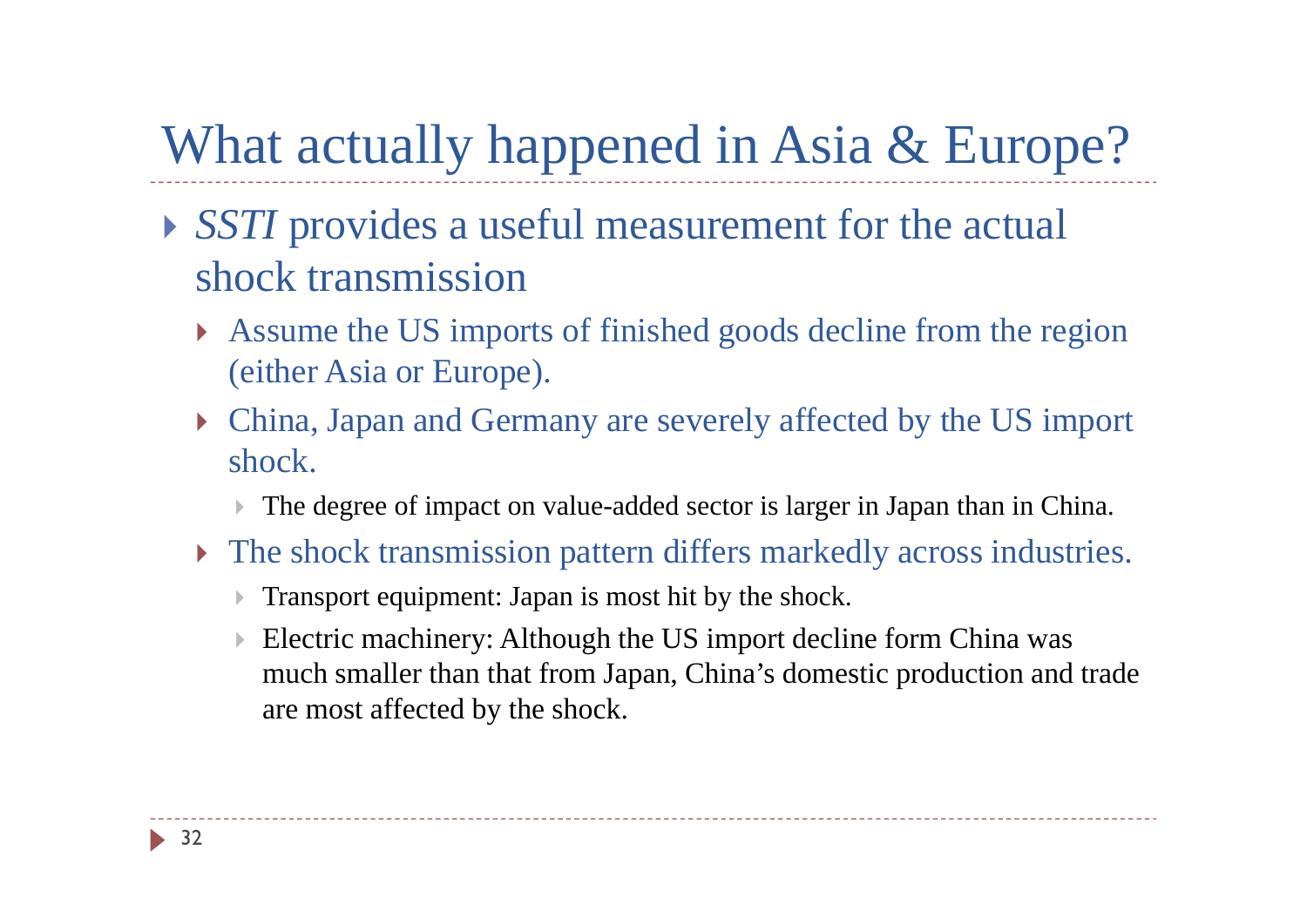### Empirical Analysis II

—*Industry Specific Shock Transmission through Intermediate Inputs*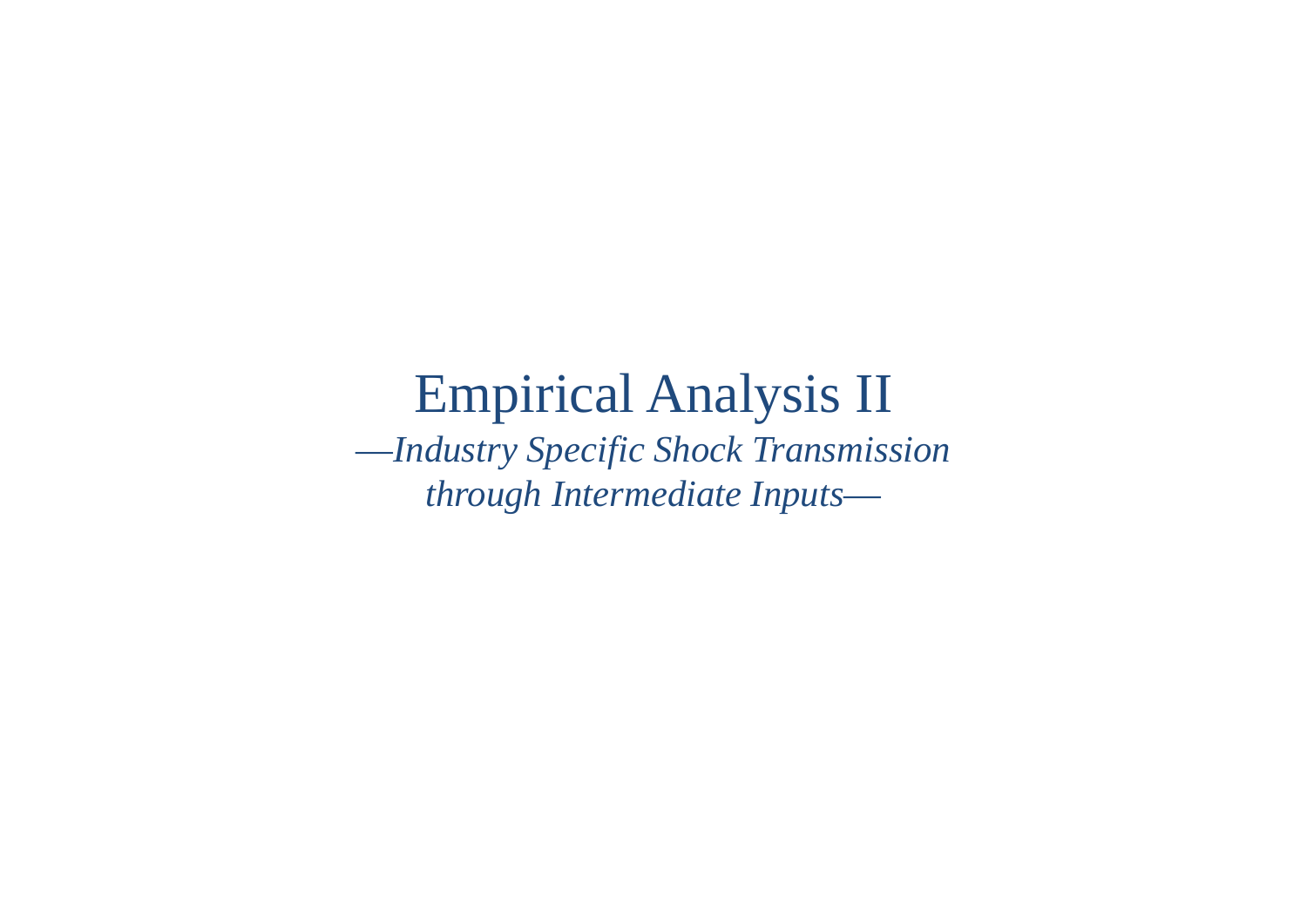### Shock Transmission Index (*STI*)

#### —Actual decline of US import in 2009—

| Japan           | 2009 (All Manufacturing) |            |            |            |            |            |            |            |            |      |           |            |        |              |
|-----------------|--------------------------|------------|------------|------------|------------|------------|------------|------------|------------|------|-----------|------------|--------|--------------|
| 17,474          | <b>JPN</b>               | <b>CHN</b> | <b>KOR</b> | <b>TWN</b> | <b>MAL</b> | <b>THL</b> | <b>IDN</b> | <b>FRA</b> | <b>GER</b> | EU 9 | <b>UK</b> | <b>USA</b> | Rest 7 | <b>Total</b> |
| <b>JPN</b>      | 132.0                    | 0.2        | 0.1        | 0.1        | 0.0        | 0.1        | 0.0        | 0.0        | 0.0        | 0.0  | 0.0       | 0.0        | 0.0    | 132.6        |
| <b>CHN</b>      | 3.0                      | 4.8        | 0.1        | 0.0        | 0.0        | 0.0        | 0.0        | 0.0        | 0.0        | 0.0  | 0.0       | 0.0        | 0.1    | 8.1          |
| <b>KOR</b>      | 0.9                      | 0.1        | 1.3        | 0.0        | 0.0        | 0.0        | 0.0        | 0.0        | 0.0        | 0.0  | 0.0       | 0.0        | 0.0    | 2.4          |
| <b>TWN</b>      | 0.5                      | 0.1        | 0.0        | 0.4        | 0.0        | 0.0        | 0.0        | 0.0        | 0.0        | 0.0  | 0.0       | 0.0        | 0.0    | 1.0          |
| <b>MAL</b>      | 0.3                      | 0.0        | 0.0        | 0.0        | 0.2        | 0.0        | 0.0        | 0.0        | 0.0        | 0.0  | 0.0       | 0.0        | 0.0    | 0.5          |
| <b>THL</b>      | 0.6                      | 0.0        | 0.0        | 0.0        | 0.0        | 0.3        | 0.0        | 0.0        | 0.0        | 0.0  | 0.0       | 0.0        | 0.0    | 0.9          |
| <b>IDN</b>      | 0.4                      | 0.0        | 0.0        | 0.0        | 0.0        | 0.0        | 0.1        | 0.0        | $0.0\,$    | 0.0  | 0.0       | 0.0        | 0.0    | 0.6          |
| <b>FRA</b>      | 0.3                      | $0.0\,$    | 0.0        | 0.0        | 0.0        | 0.0        | 0.0        | 0.3        | 0.0        | 0.0  | 0.0       | 0.0        | 0.0    | 0.7          |
| <b>GER</b>      | 0.7                      | 0.1        | 0.0        | 0.0        | 0.0        | 0.0        | 0.0        | 0.0        | 0.8        | 0.1  | 0.0       | 0.0        | 0.0    | 1.7          |
| EU <sub>9</sub> | 0.5                      | $0.0\,$    | 0.0        | 0.0        | 0.0        | 0.0        | 0.0        | 0.0        | 0.1        | 0.6  | 0.0       | 0.0        | 0.0    | 1.4          |
| <b>UK</b>       | 0.2                      | $0.0\,$    | 0.0        | 0.0        | 0.0        | 0.0        | 0.0        | 0.0        | 0.0        | 0.0  | 0.2       | 0.0        | 0.0    | 0.5          |
| <b>USA</b>      | 1.5                      | 0.1        | 0.0        | 0.0        | 0.0        | 0.0        | 0.0        | 0.0        | 0.0        | 0.0  | 0.0       | 1.6        | 0.1    | 3.4          |
| Rest 7          | 1.3                      | 0.1        | 0.0        | 0.0        | 0.0        | 0.0        | 0.0        | 0.0        | 0.0        | 0.0  | 0.0       | 0.1        | 1.3    | 3.0          |
| <b>HK</b>       | 0.0                      | $0.0\,$    | 0.0        | 0.0        | 0.0        | 0.0        | 0.0        | 0.0        | 0.0        | 0.0  | 0.0       | 0.0        | 0.0    | 0.1          |
| <b>SGP</b>      | 0.1                      | $0.0\,$    | 0.0        | 0.0        | 0.0        | 0.0        | 0.0        | 0.0        | 0.0        | 0.0  | 0.0       | 0.0        | 0.0    | 0.1          |
| Rest_Asia 31    | 0.4                      | 0.0        | 0.0        | 0.0        | 0.0        | 0.0        | 0.0        | 0.0        | 0.0        | 0.0  | 0.0       | 0.0        | 0.0    | 0.5          |
| Rest_Europe 16  | 0.4                      | $0.0\,$    | 0.0        | 0.0        | 0.0        | 0.0        | 0.0        | 0.0        | 0.1        | 0.0  | $0.0\,$   | 0.0        | 0.0    | 0.6          |
| <b>OPEC</b>     | 1.1                      | 0.0        | 0.0        | 0.1        | 0.0        | 0.0        | 0.0        | 0.0        | 0.0        | 0.0  | 0.0       | 0.0        | 0.0    | 1.3          |
| <b>ROW</b>      | 0.3                      | 0.1        | 0.0        | 0.0        | 0.0        | 0.0        | 0.0        | 0.0        | 0.0        | 0.0  | 0.0       | 0.0        | 0.0    | 0.5          |
| Value-Added     | 88.2                     | 2.3        | 0.7        | 0.3        | 0.2        | 0.4        | 0.4        | 0.2        | 0.6        | 0.5  | 0.2       | 1.5        | 1.2    | 96.8         |
| <b>Total</b>    | 232.6                    | 8.1        | 2.4        | 1.0        | 0.5        | 0.9        | 0.6        | 0.7        | 1.7        | 1.4  | 0.5       | 3.4        | 3.0    | 256.7        |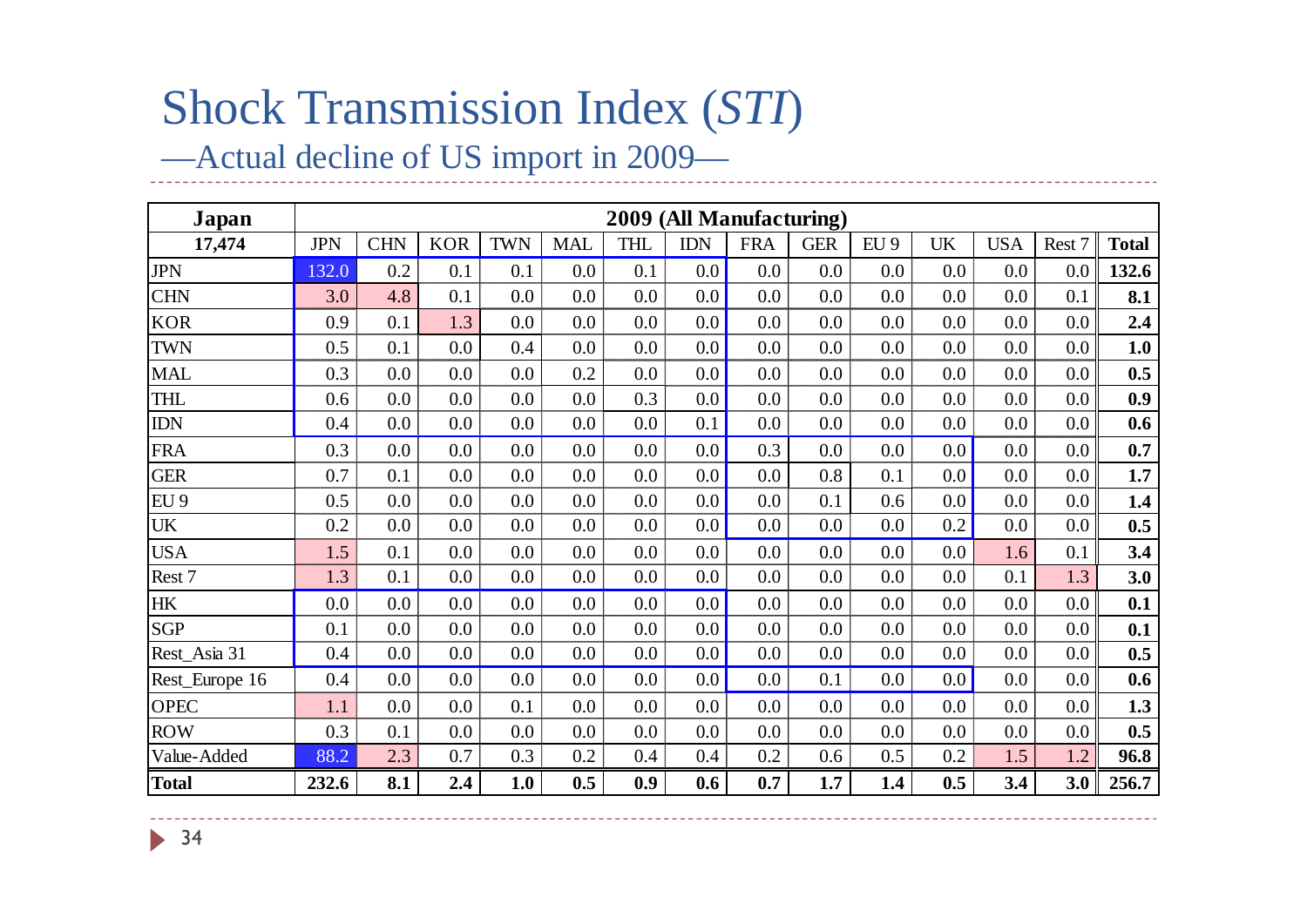#### Shock Transmission: All Manufacturing, 2009 —Japan, China and Korea—

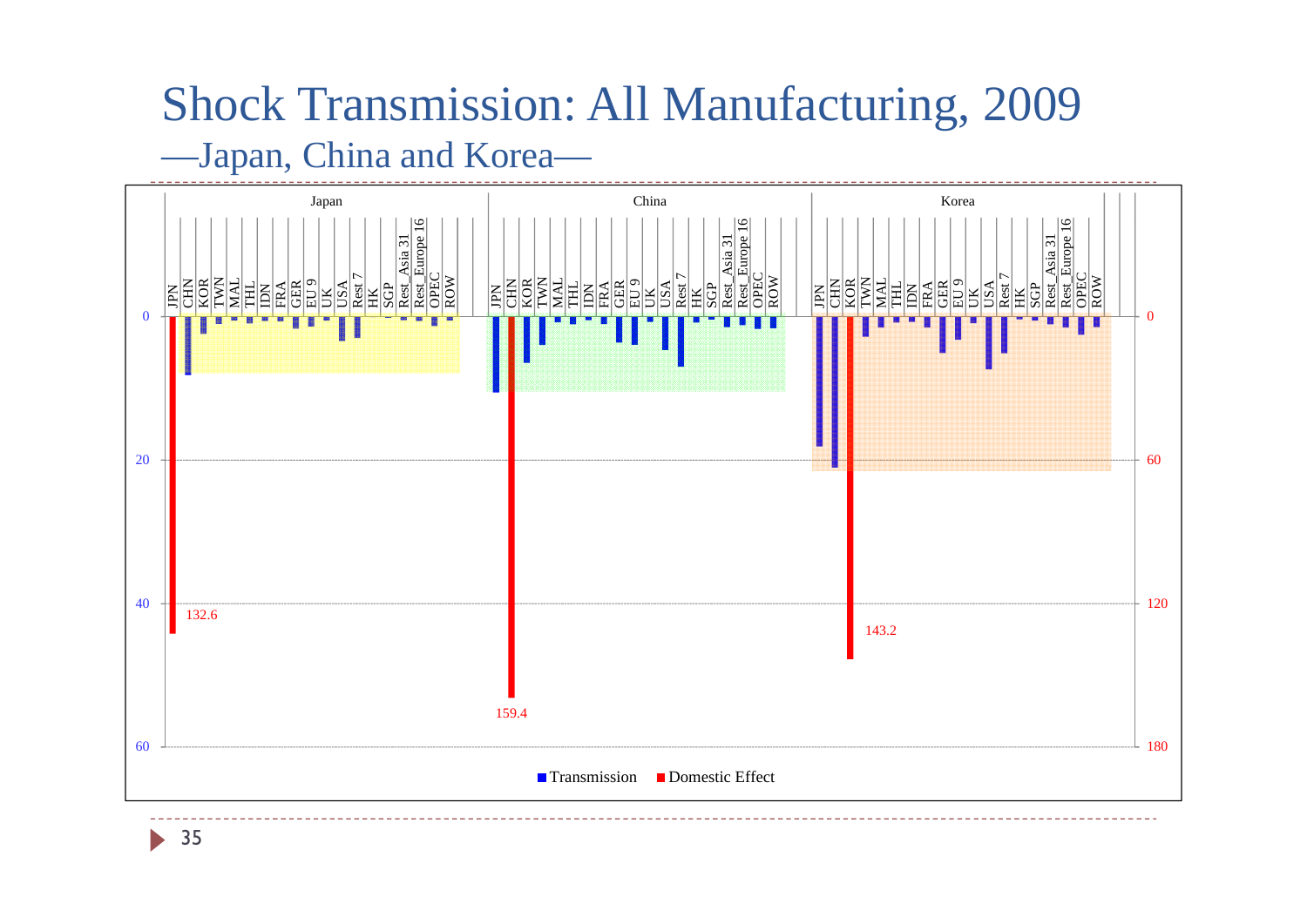#### Industry-specific Shock Transmission: 2009 —Intermediate Inputs: Japan, China and Korea—

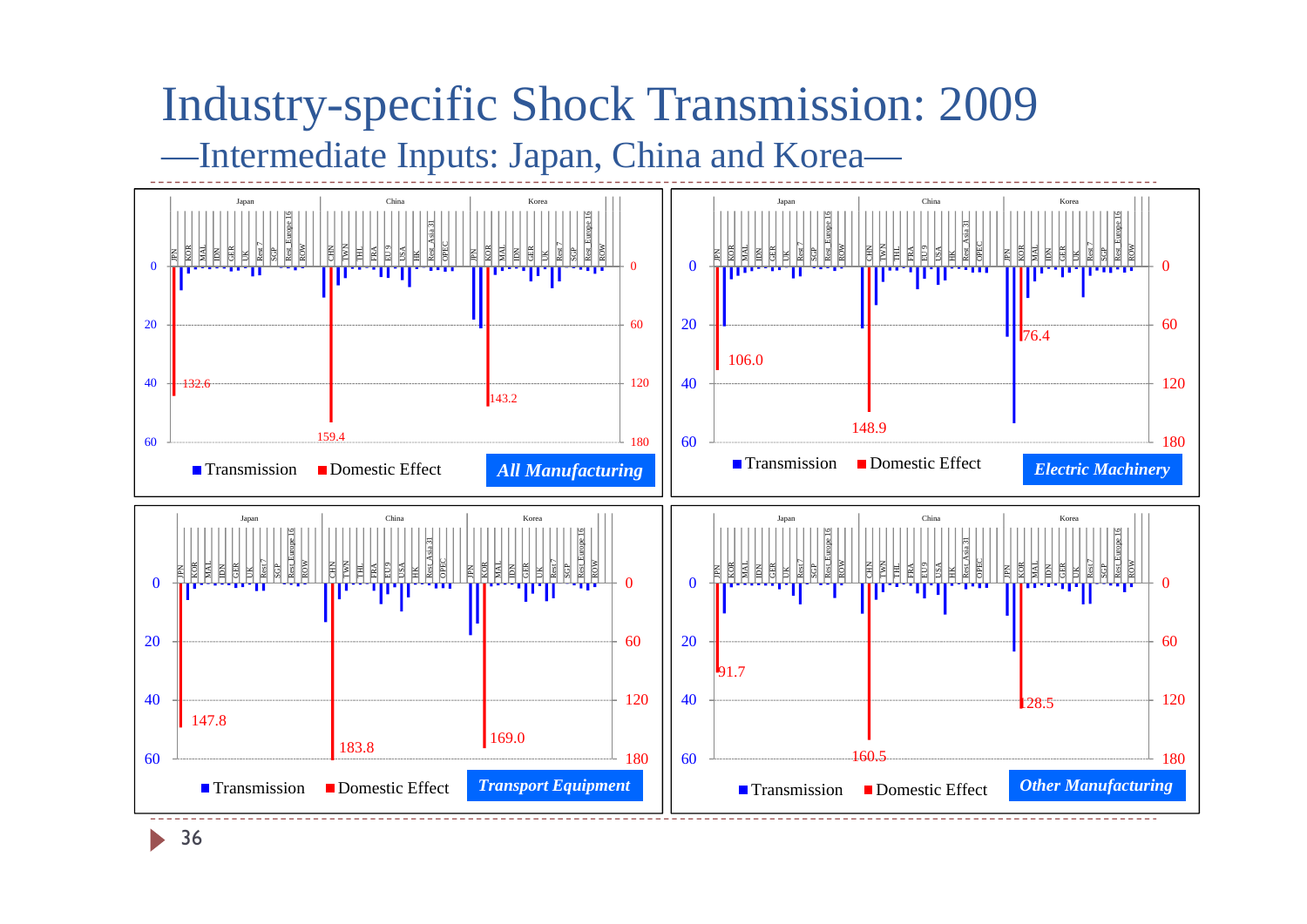#### Industry-specific Shock Transmission: 2009 —Intermediate Inputs: Taiwan, Malaysia and Thailand—

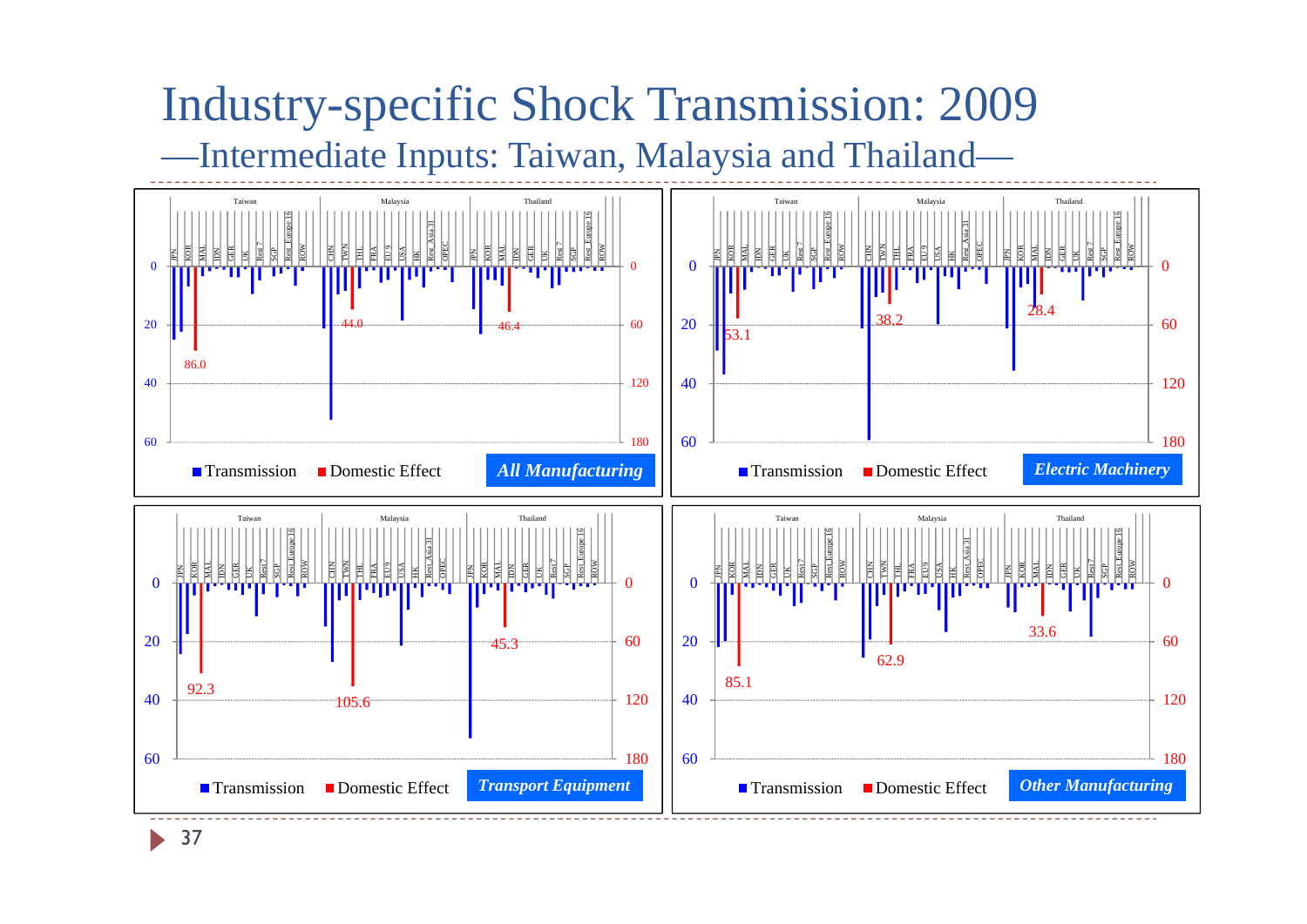#### Industry-specific Shock Transmission: 2009 —Intermediate Inputs: France, Germany and UK—

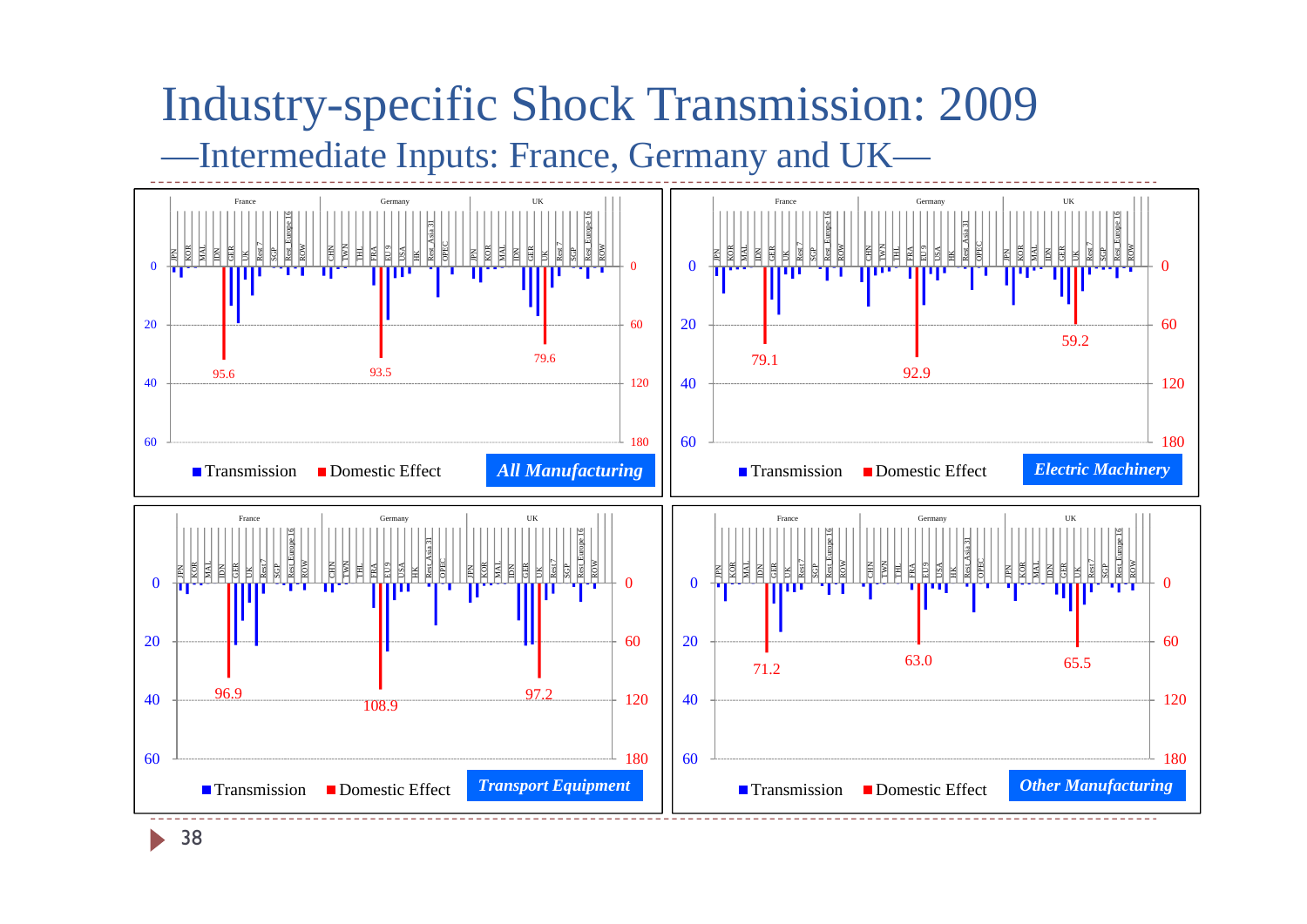### Summary: *STI* (Intermediate Inputs)

- **STI** is another useful measure for the degree of shock transmission.
	- Assume the US imports of finished goods decline from a single country (such as Japan, China, etc).
	- Domestic effect is much larger in Japan, China and Korea than in Taiwan, Malaysia and Thailand.
	- But, the degree of shock transmission to Japan and China is very large in Taiwan, Malaysia and Thailand.
		- Transport equipment: Shock transmission to Japan is very large, especially in Thailand.
		- Electric machinery: Shock transmission to China is very large.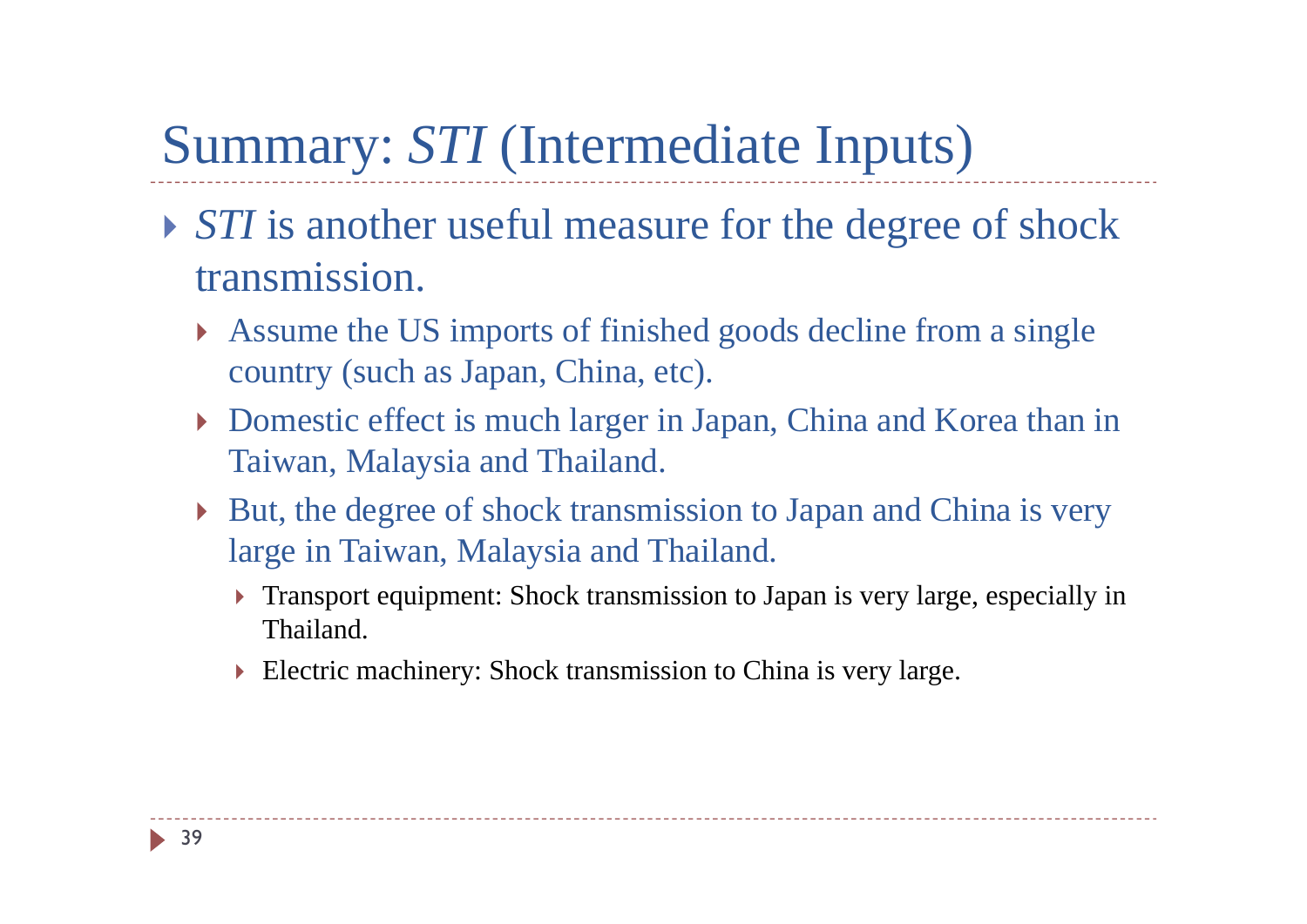## Summary: *STI* (Intermediate Inputs)

- European countries appear to transmit the shock more symmetrically to the regional countries.
	- But, further analysis is necessary by calculating the shock transmission across EU 9 countries.
- Regional shock transmission:
	- China is at the center of the regional shock transmission in Asia.
		- $\overline{\mathbb{R}}$  Even though not affected much by the global shock, China is affected to a larger extent by the regional shock transmission.
	- Japan: asymmetric shock transmission pattern
		- $\mathbf{p}$  Japan tends to absorb most of the global shock domestically, while Japan tends to be affected by regional shock transmission.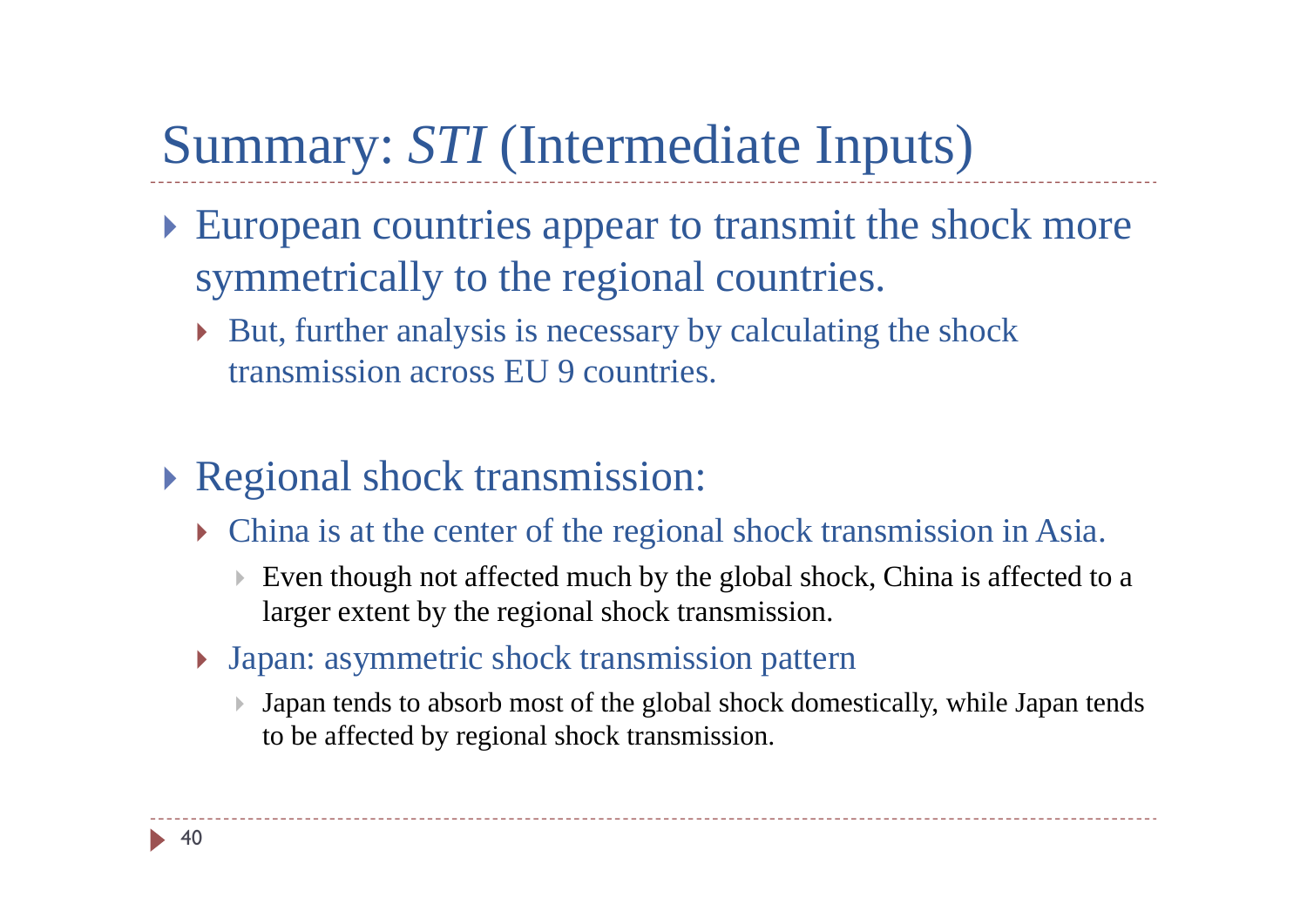### Empirical Analysis III

—*Industry Specific Shock Transmission through Value Added Inputs* —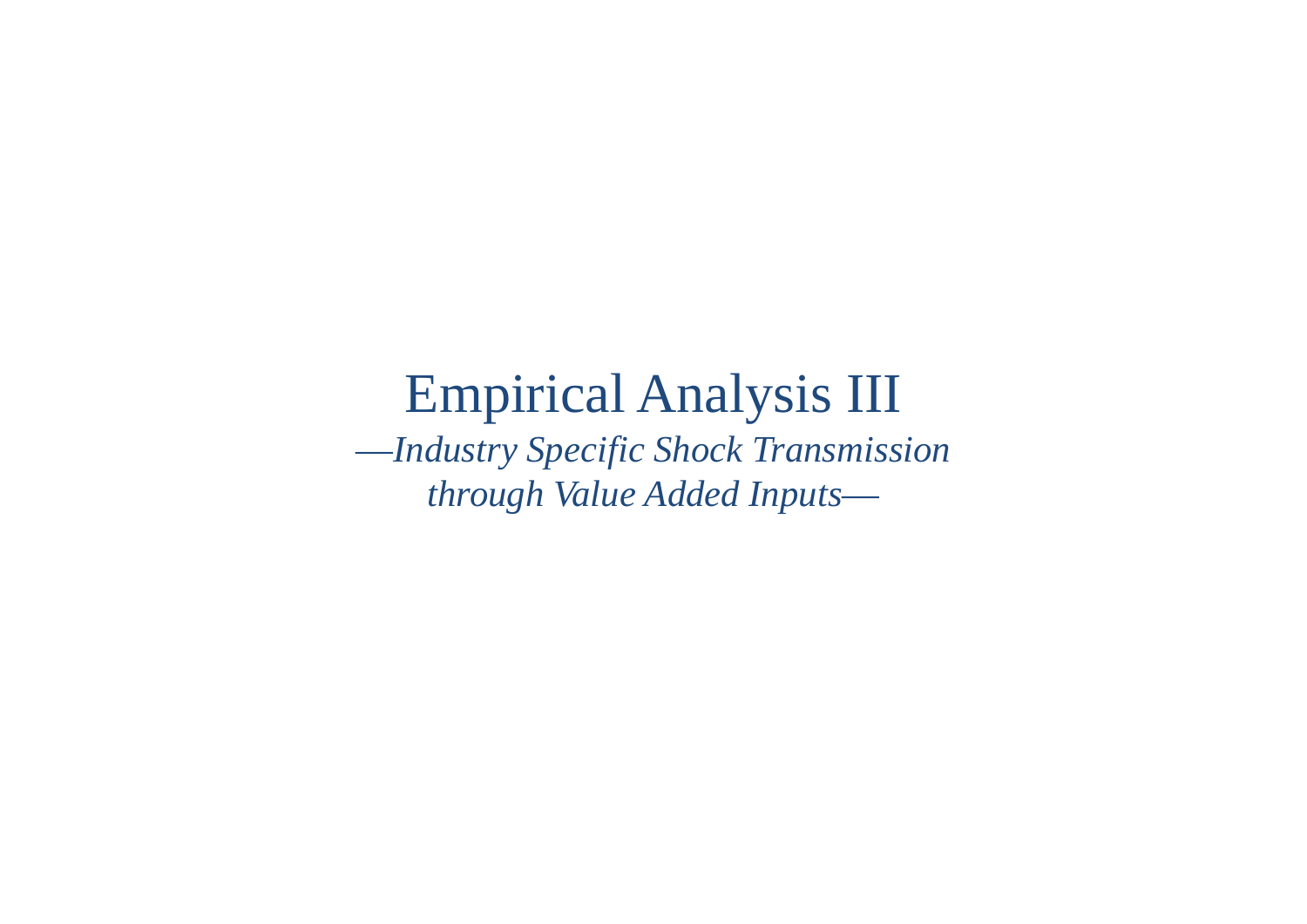#### Shock Transmission to Value added (VA) sector —All Manufacturing—

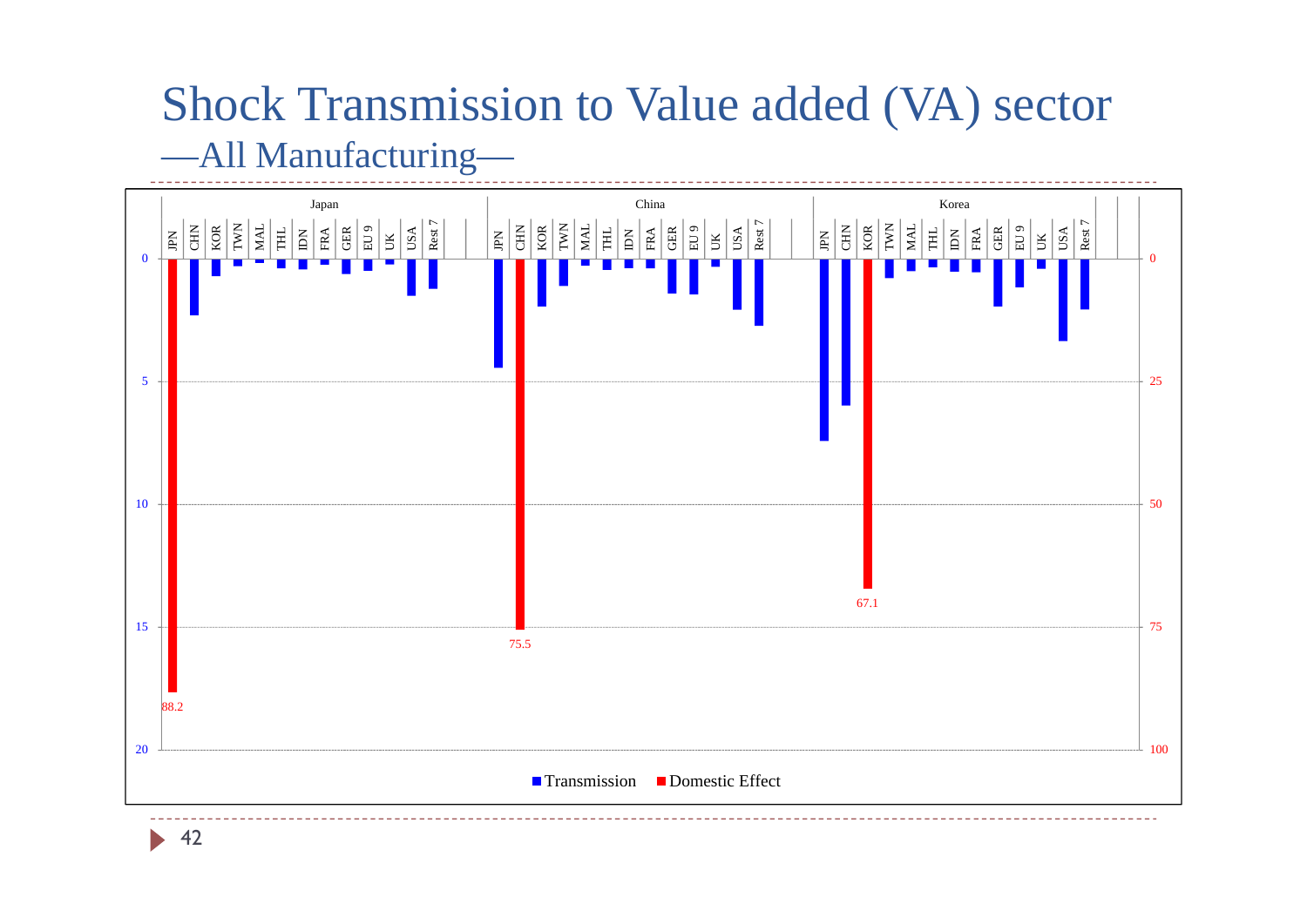#### Industry-specific Shock Transmission to VA: 2009 —All Manufacturing Industries—

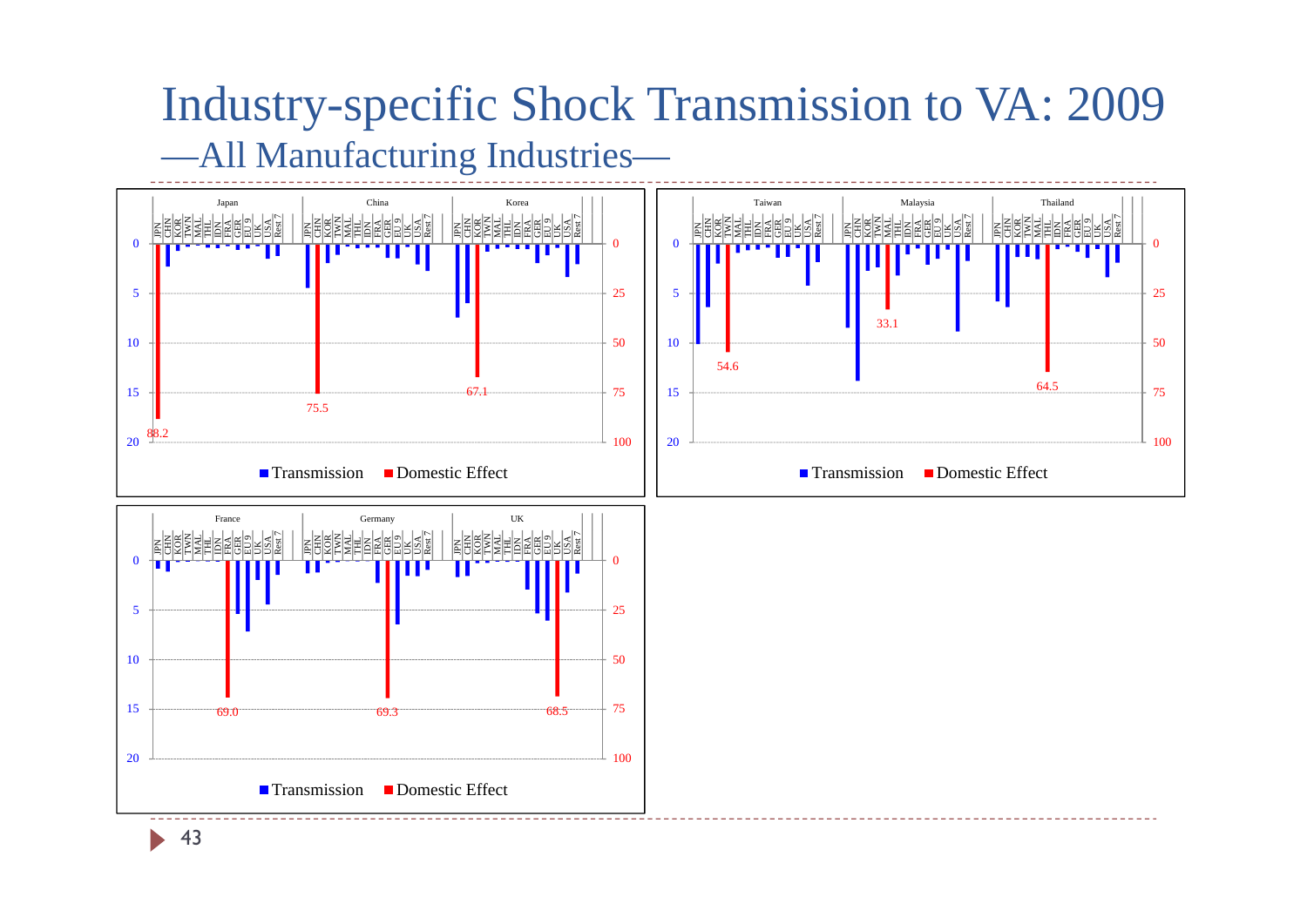#### Industry-specific Shock Transmission to VA: 2009 —Electric Machinery—

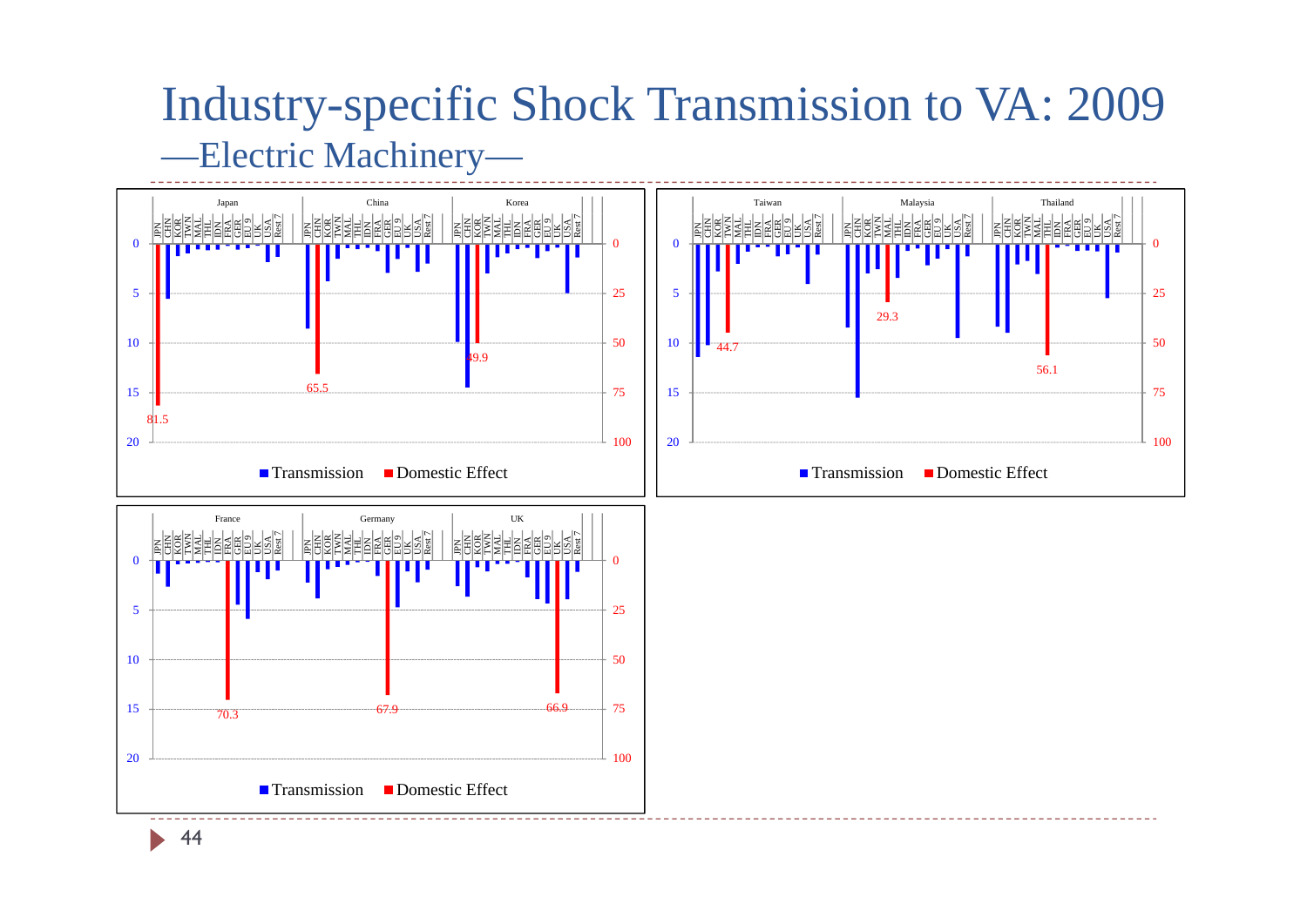#### Industry-specific Shock Transmission to VA: 2009 —Transport Equipment—

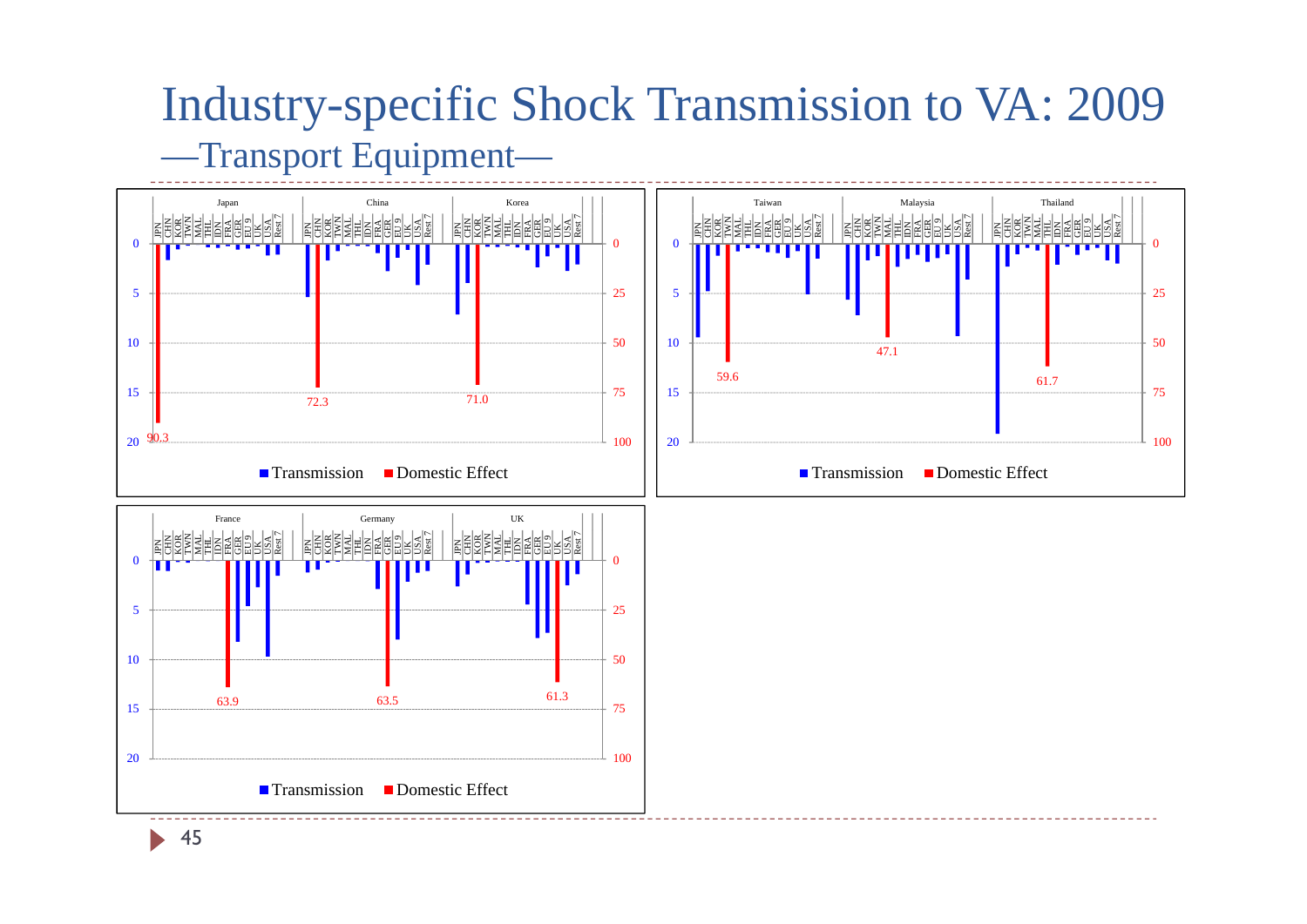#### Industry-specific Shock Transmission to VA: 2009 —Other Manufacturing—

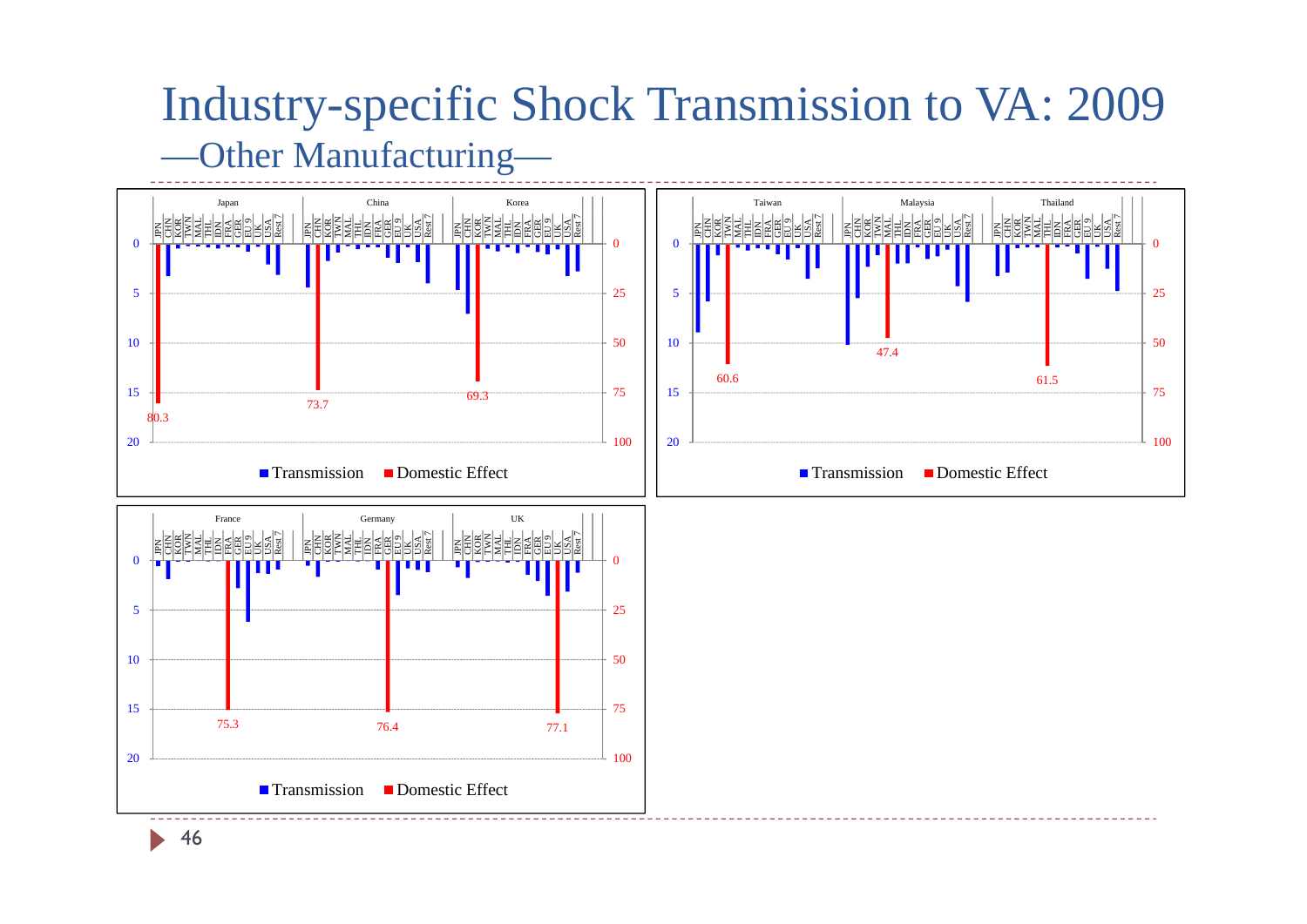### Summary of *STI* (Value Added)

- The findings of the *STI* (Value-Added) are quite similar to those of *STI* (Intermediate Inputs).
	- Japan: asymmetric shock transmission pattern.
		- $\overline{\phantom{a}}$  Japanese VA sector is most affected by Japanese export decline to the US compared to other country's export decline to the US
	- **Follow**: at the center of regional shock transmission.
	- Europe: regional shock transmission appears more symmetric, but the further investigation is necessary on individual EU 9 countries.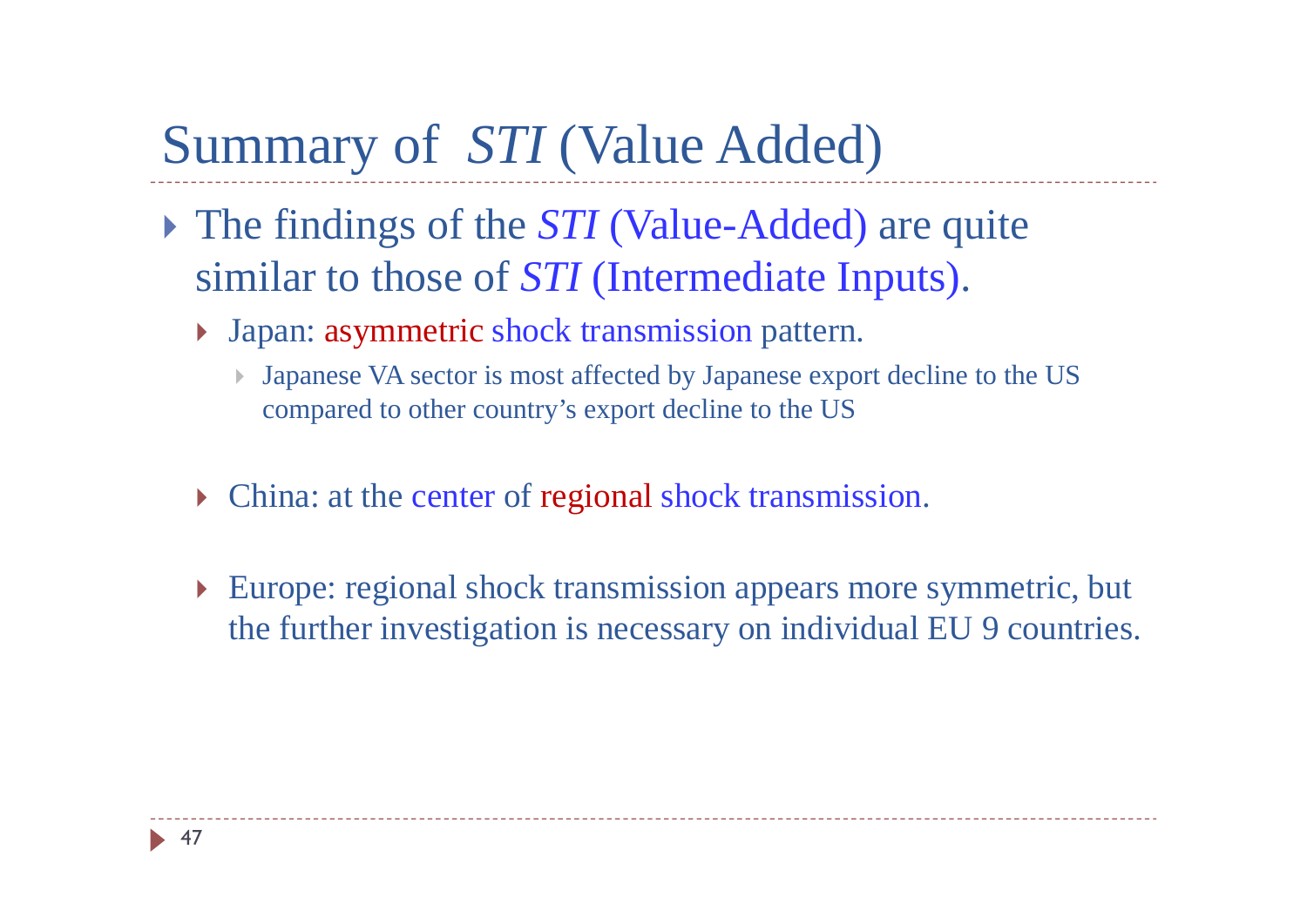### Tentative Conclusion

- Global (US) and regional (intra-Asia) shock transmission:
	- Japan shows very different shock transmission pattern
		- $\frac{1}{2}$  Affected substantially by the global (US) shock in the transport equipment and electric machinery industries.
		- $\blacktriangleright$ The shock is not transmitted regionally from Japan to other Asian countries. The global shock tends to be absorbed in the Japanese domestic sectors.
	- **If** China is at the center of regional shock transmission.
		- $\blacktriangleright$  Even though the electric machinery industry was not affected by the global (US) shock, the shock is regionally transmitted to China.